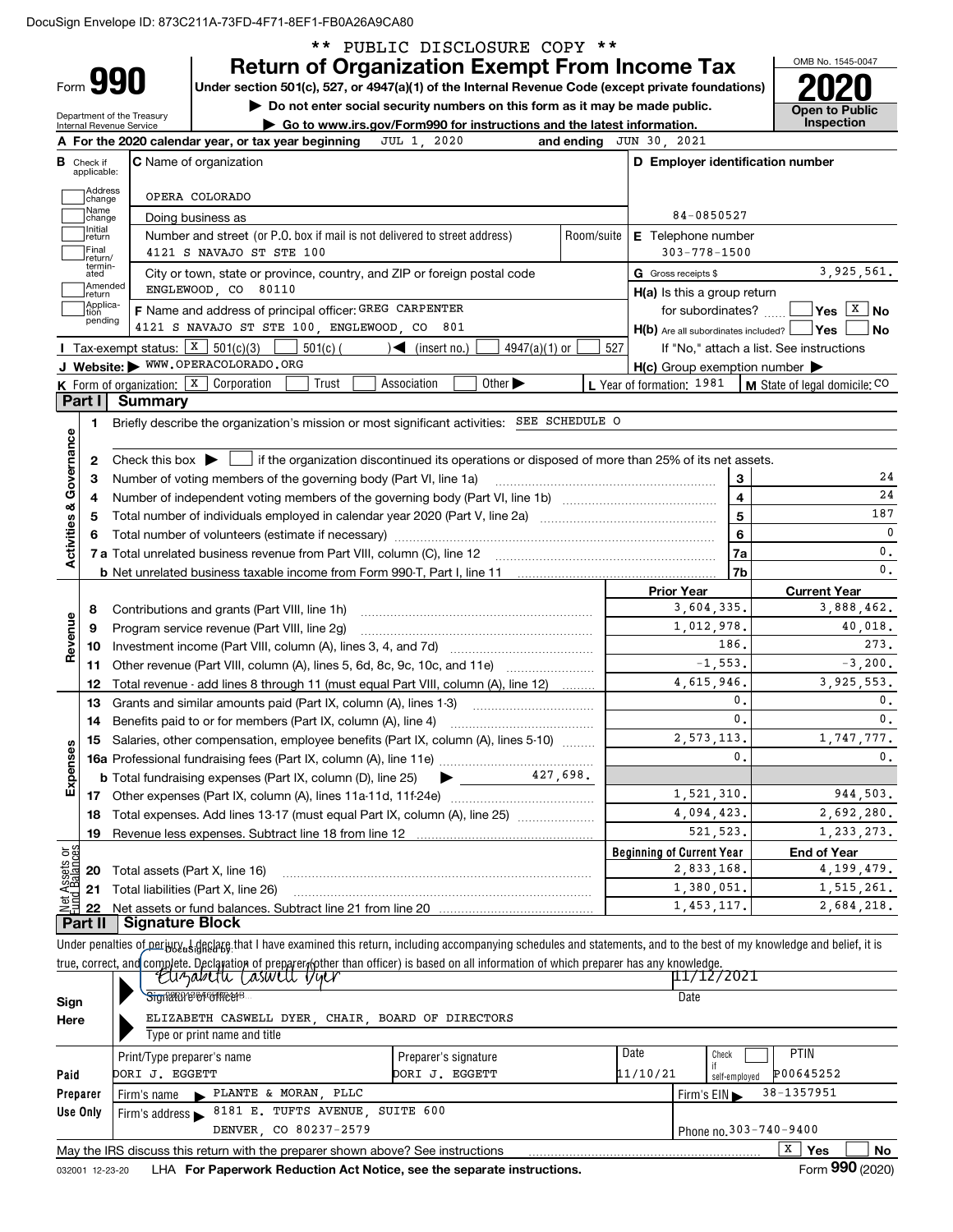|    | OPERA COLORADO<br>Form 990 (2020)                                                                                                            | 84-0850527 | Page 2                                         |
|----|----------------------------------------------------------------------------------------------------------------------------------------------|------------|------------------------------------------------|
|    | Part III   Statement of Program Service Accomplishments                                                                                      |            |                                                |
|    |                                                                                                                                              |            | x                                              |
| 1  | Briefly describe the organization's mission:                                                                                                 |            |                                                |
|    | OPERA COLORADO'S MISSION IS TO CONNECT OUR COLORADO COMMUNITY TO THE                                                                         |            |                                                |
|    | EMOTIONS AND STORIES OF THE WORLD THROUGH TRADITIONAL AND INNOVATIVE                                                                         |            |                                                |
|    | OPERA AND EDUCATIONAL PROGRAMMING THAT IS ACCESSIBLE TO ALL.                                                                                 |            |                                                |
| 2  | Did the organization undertake any significant program services during the year which were not listed on the                                 |            |                                                |
|    |                                                                                                                                              |            | $\overline{X}$ Yes $\overline{X}$<br><b>No</b> |
|    | If "Yes," describe these new services on Schedule O.                                                                                         |            |                                                |
| 3  | Did the organization cease conducting, or make significant changes in how it conducts, any program services?                                 |            | $\overline{X}$ Yes<br><b>No</b>                |
|    | If "Yes," describe these changes on Schedule O.                                                                                              |            |                                                |
| 4  | Describe the organization's program service accomplishments for each of its three largest program services, as measured by expenses.         |            |                                                |
|    | Section 501(c)(3) and 501(c)(4) organizations are required to report the amount of grants and allocations to others, the total expenses, and |            |                                                |
|    | revenue, if any, for each program service reported.                                                                                          |            |                                                |
| 4a | $\text{(Code:}$ $\qquad \qquad \text{){ (Expenses $}}$<br>(Revenue \$                                                                        |            |                                                |
|    | DURING 2020-2021 SEASON, OPERA COLORADO'S FULLY STAGED GRAND OPERAS                                                                          |            |                                                |
|    | WERE CANCELLED OR POSTPONED UNTIL A FUTURE DATE DUE TO COVID-19                                                                              |            |                                                |
|    | LOCKDOWNS. EXPENSES INCURRED WERE RELATED TO OBLIGATIONS THE COMPANY                                                                         |            |                                                |
|    | WAS UNABLE TO MOVE TO A FUTURE PERIOD.                                                                                                       |            |                                                |
|    |                                                                                                                                              |            |                                                |
|    |                                                                                                                                              |            |                                                |
|    |                                                                                                                                              |            |                                                |
|    |                                                                                                                                              |            |                                                |
|    |                                                                                                                                              |            |                                                |
|    |                                                                                                                                              |            |                                                |
|    |                                                                                                                                              |            |                                                |
|    |                                                                                                                                              |            |                                                |
| 4b | $691,880$ including grants of \$<br>(Expenses \$<br>(Revenue \$<br>(Code:                                                                    |            | 34,445.                                        |
|    | OPERA COLORADO CREATED OC AMPLIFIED, AN INNOVATIVE NEW SERIES FOR                                                                            |            |                                                |
|    | COMMUNITY ENGAGEMENT DURING THE COVID-19 PANDEMIC. THE SERIES FEATURED                                                                       |            |                                                |
|    | BOTH IN-PERSON AND DIGITAL PERFORMANCES DESIGNED TO EXPAND AUDIENCE AND                                                                      |            |                                                |
|    | RAISE VOICES WITH THE OPERA COLORADO COMMUNITY. THE PROGRAM SERVED                                                                           |            |                                                |
|    | APPROXIMATLEY 2,000 PEOPLE DURING THE YEAR.                                                                                                  |            |                                                |
|    |                                                                                                                                              |            |                                                |
|    |                                                                                                                                              |            |                                                |
|    |                                                                                                                                              |            |                                                |
|    |                                                                                                                                              |            |                                                |
|    |                                                                                                                                              |            |                                                |
|    |                                                                                                                                              |            |                                                |
|    |                                                                                                                                              |            |                                                |
| 4c | $480$ , $498$ . including grants of \$ $\quad$<br>) (Revenue \$<br>(Code: ) (Expenses \$                                                     |            | 4, 172.                                        |
|    | OPERA COLORADO ADAPTED ITS EDUCATION PROGRAMS FOR DIGITAL PRESENTATION                                                                       |            |                                                |
|    | THIS YEAR FOR ITS OPERA ON TOUR AND STORYTIME SESSION PROGRAMS. IT ALSO                                                                      |            |                                                |
|    | ADDED A DIGITAL BRAIN BREAKS SERIES. ALL PROGRAMS WERE AVAILABLE TO                                                                          |            |                                                |
|    | FAMILIES, TEACHERS, AND STUDENTS ONLINE AND OFFERED REDUCED OR FREE                                                                          |            |                                                |
|    | ACCESS.                                                                                                                                      |            |                                                |
|    |                                                                                                                                              |            |                                                |
|    |                                                                                                                                              |            |                                                |
|    |                                                                                                                                              |            |                                                |
|    |                                                                                                                                              |            |                                                |
|    |                                                                                                                                              |            |                                                |
|    |                                                                                                                                              |            |                                                |
|    |                                                                                                                                              |            |                                                |
| 4d | Other program services (Describe on Schedule O.)                                                                                             |            |                                                |
|    | (Expenses \$<br>Revenue \$<br>including grants of \$                                                                                         |            |                                                |
| 4е | 1,468,131.<br>Total program service expenses                                                                                                 |            |                                                |
|    |                                                                                                                                              |            | Form 990 (2020)                                |
|    | 032002 12-23-20                                                                                                                              |            |                                                |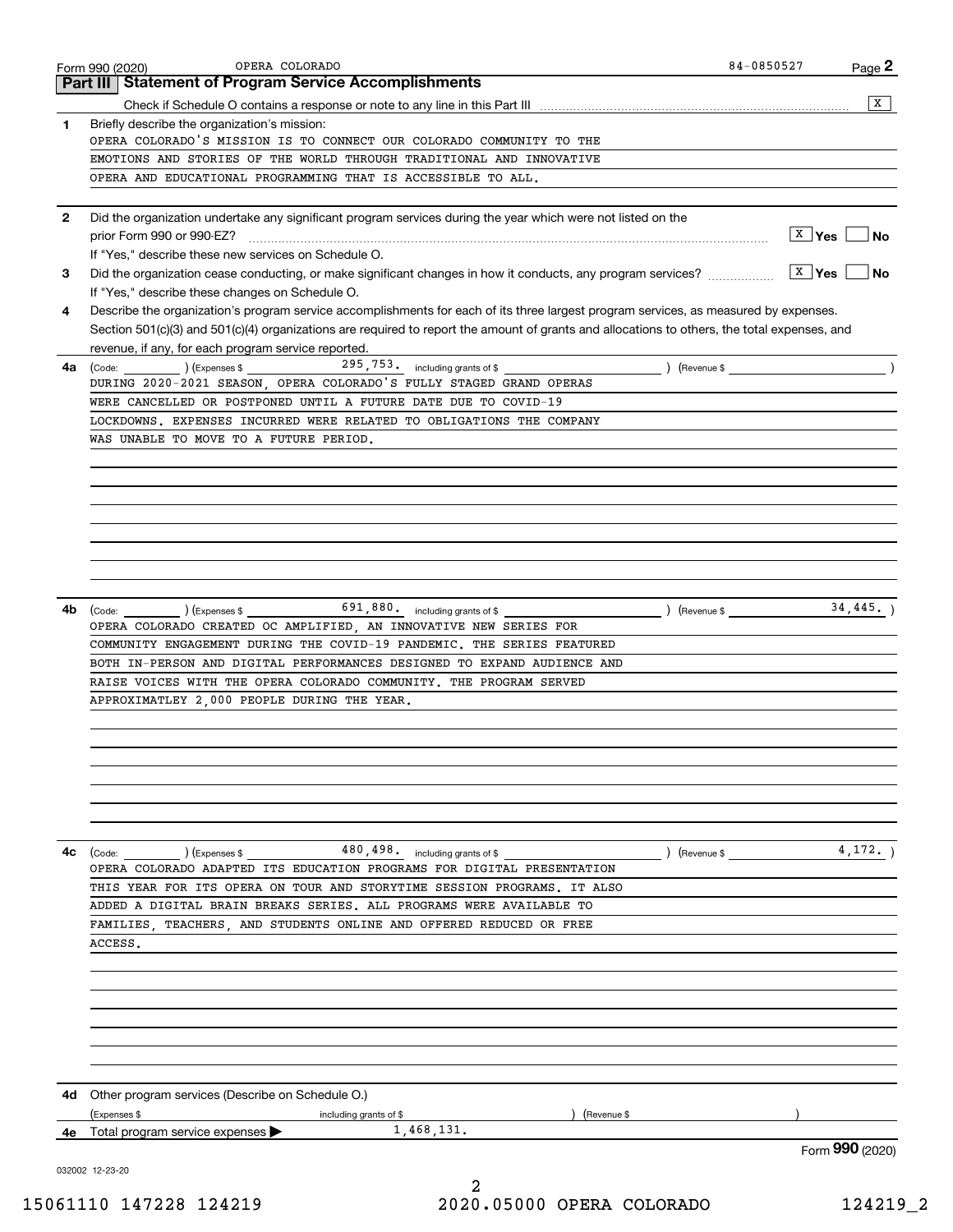|     | OPERA COLORADO<br>84-0850527<br>Form 990 (2020)                                                                                       |                 |     | Page $3$        |
|-----|---------------------------------------------------------------------------------------------------------------------------------------|-----------------|-----|-----------------|
|     | <b>Part IV   Checklist of Required Schedules</b>                                                                                      |                 |     |                 |
|     |                                                                                                                                       |                 | Yes | No              |
| 1   | Is the organization described in section $501(c)(3)$ or $4947(a)(1)$ (other than a private foundation)?                               |                 |     |                 |
|     |                                                                                                                                       | 1               | х   |                 |
| 2   |                                                                                                                                       | $\overline{2}$  | х   |                 |
| 3   | Did the organization engage in direct or indirect political campaign activities on behalf of or in opposition to candidates for       |                 |     |                 |
|     |                                                                                                                                       | 3               |     | x               |
| 4   | Section 501(c)(3) organizations. Did the organization engage in lobbying activities, or have a section 501(h) election in effect      |                 |     |                 |
|     |                                                                                                                                       | 4               | х   |                 |
|     | Is the organization a section 501(c)(4), 501(c)(5), or 501(c)(6) organization that receives membership dues, assessments, or          |                 |     |                 |
| 5   |                                                                                                                                       |                 |     | х               |
|     |                                                                                                                                       | 5               |     |                 |
| 6   | Did the organization maintain any donor advised funds or any similar funds or accounts for which donors have the right to             |                 |     |                 |
|     | provide advice on the distribution or investment of amounts in such funds or accounts? If "Yes," complete Schedule D, Part I          | 6               |     | x               |
| 7   | Did the organization receive or hold a conservation easement, including easements to preserve open space,                             |                 |     |                 |
|     |                                                                                                                                       | $\overline{7}$  |     | x               |
| 8   | Did the organization maintain collections of works of art, historical treasures, or other similar assets? If "Yes," complete          |                 |     |                 |
|     |                                                                                                                                       | 8               |     | x               |
| 9   | Did the organization report an amount in Part X, line 21, for escrow or custodial account liability, serve as a custodian for         |                 |     |                 |
|     | amounts not listed in Part X; or provide credit counseling, debt management, credit repair, or debt negotiation services?             |                 |     |                 |
|     |                                                                                                                                       | 9               |     | х               |
| 10  | Did the organization, directly or through a related organization, hold assets in donor-restricted endowments                          |                 |     |                 |
|     |                                                                                                                                       | 10              | х   |                 |
| 11  | If the organization's answer to any of the following questions is "Yes," then complete Schedule D, Parts VI, VII, VIII, IX, or X      |                 |     |                 |
|     | as applicable.                                                                                                                        |                 |     |                 |
|     | a Did the organization report an amount for land, buildings, and equipment in Part X, line 10? If "Yes," complete Schedule D,         |                 |     |                 |
|     |                                                                                                                                       | 11a             | х   |                 |
|     | <b>b</b> Did the organization report an amount for investments - other securities in Part X, line 12, that is 5% or more of its total |                 |     |                 |
|     |                                                                                                                                       | 11 <sub>b</sub> |     | х               |
|     |                                                                                                                                       |                 |     |                 |
|     | c Did the organization report an amount for investments - program related in Part X, line 13, that is 5% or more of its total         |                 |     | х               |
|     |                                                                                                                                       | 11c             |     |                 |
|     | d Did the organization report an amount for other assets in Part X, line 15, that is 5% or more of its total assets reported in       |                 |     |                 |
|     |                                                                                                                                       | 11d             |     | х               |
|     | e Did the organization report an amount for other liabilities in Part X, line 25? If "Yes," complete Schedule D, Part X               | 11e             | X   |                 |
| f   | Did the organization's separate or consolidated financial statements for the tax year include a footnote that addresses               |                 |     |                 |
|     | the organization's liability for uncertain tax positions under FIN 48 (ASC 740)? If "Yes," complete Schedule D, Part X                | 11f             |     | x               |
|     | 12a Did the organization obtain separate, independent audited financial statements for the tax year? If "Yes," complete               |                 |     |                 |
|     |                                                                                                                                       | 12a             |     |                 |
|     | <b>b</b> Was the organization included in consolidated, independent audited financial statements for the tax year?                    |                 |     |                 |
|     | If "Yes," and if the organization answered "No" to line 12a, then completing Schedule D, Parts XI and XII is optional manum           | 12 <sub>b</sub> | х   |                 |
| 13  |                                                                                                                                       | 13              |     | X               |
| 14a | Did the organization maintain an office, employees, or agents outside of the United States?                                           | 14a             |     | x               |
| b   | Did the organization have aggregate revenues or expenses of more than \$10,000 from grantmaking, fundraising, business,               |                 |     |                 |
|     | investment, and program service activities outside the United States, or aggregate foreign investments valued at \$100,000            |                 |     |                 |
|     |                                                                                                                                       | 14b             |     | x               |
| 15  | Did the organization report on Part IX, column (A), line 3, more than \$5,000 of grants or other assistance to or for any             |                 |     |                 |
|     |                                                                                                                                       | 15              |     | x               |
| 16  | Did the organization report on Part IX, column (A), line 3, more than \$5,000 of aggregate grants or other assistance to              |                 |     |                 |
|     |                                                                                                                                       | 16              |     | x               |
|     |                                                                                                                                       |                 |     |                 |
| 17  | Did the organization report a total of more than \$15,000 of expenses for professional fundraising services on Part IX,               |                 |     | x               |
|     |                                                                                                                                       | 17              |     |                 |
| 18  | Did the organization report more than \$15,000 total of fundraising event gross income and contributions on Part VIII, lines          |                 |     |                 |
|     |                                                                                                                                       | 18              |     | x               |
| 19  | Did the organization report more than \$15,000 of gross income from gaming activities on Part VIII, line 9a? If "Yes."                |                 |     |                 |
|     |                                                                                                                                       | 19              |     | x               |
|     |                                                                                                                                       | 20a             |     | X               |
|     | b If "Yes" to line 20a, did the organization attach a copy of its audited financial statements to this return?                        | 20 <sub>b</sub> |     |                 |
| 21  | Did the organization report more than \$5,000 of grants or other assistance to any domestic organization or                           |                 |     |                 |
|     |                                                                                                                                       | 21              |     | х               |
|     | 032003 12-23-20                                                                                                                       |                 |     | Form 990 (2020) |

032003 12-23-20

3 15061110 147228 124219 2020.05000 OPERA COLORADO 124219\_2

OPERA COLORADO 84-0850527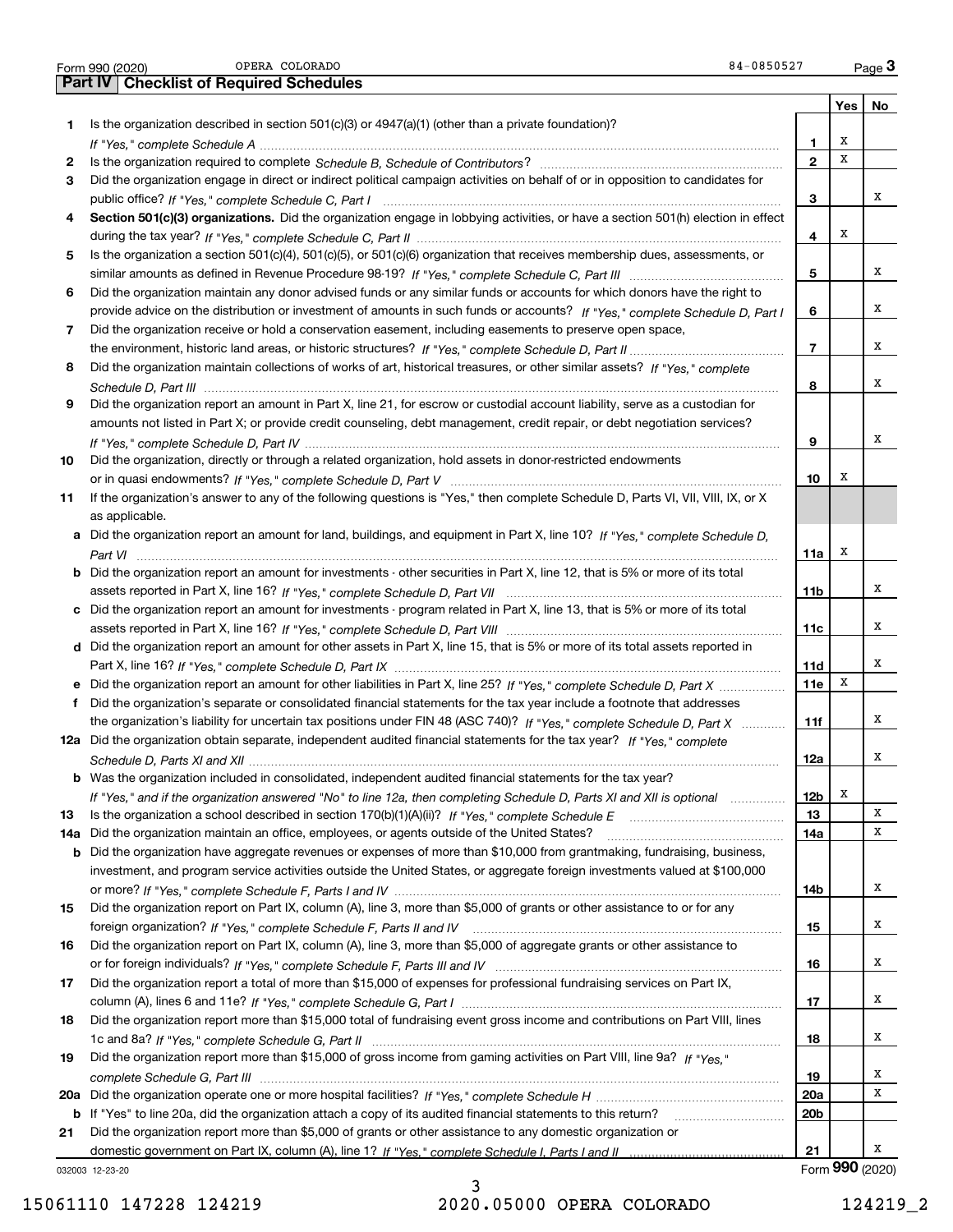|               | OPERA COLORADO<br>84-0850527<br>Form 990 (2020)                                                                              |            |         | Page 4          |
|---------------|------------------------------------------------------------------------------------------------------------------------------|------------|---------|-----------------|
|               | Part IV   Checklist of Required Schedules (continued)                                                                        |            |         |                 |
|               |                                                                                                                              |            | Yes     | No              |
| 22            | Did the organization report more than \$5,000 of grants or other assistance to or for domestic individuals on                |            |         |                 |
|               |                                                                                                                              | 22         |         | x               |
| 23            | Did the organization answer "Yes" to Part VII, Section A, line 3, 4, or 5 about compensation of the organization's current   |            |         |                 |
|               | and former officers, directors, trustees, key employees, and highest compensated employees? If "Yes," complete               |            |         |                 |
|               |                                                                                                                              | 23         | х       |                 |
|               | 24a Did the organization have a tax-exempt bond issue with an outstanding principal amount of more than \$100,000 as of the  |            |         |                 |
|               | last day of the year, that was issued after December 31, 2002? If "Yes," answer lines 24b through 24d and complete           |            |         |                 |
|               |                                                                                                                              | 24a        |         | x               |
|               |                                                                                                                              | 24b        |         |                 |
|               | c Did the organization maintain an escrow account other than a refunding escrow at any time during the year to defease       |            |         |                 |
|               |                                                                                                                              | 24c        |         |                 |
|               |                                                                                                                              | 24d        |         |                 |
|               | 25a Section 501(c)(3), 501(c)(4), and 501(c)(29) organizations. Did the organization engage in an excess benefit             |            |         |                 |
|               |                                                                                                                              | 25a        |         | x               |
|               | b Is the organization aware that it engaged in an excess benefit transaction with a disqualified person in a prior year, and |            |         |                 |
|               | that the transaction has not been reported on any of the organization's prior Forms 990 or 990-EZ? If "Yes," complete        |            |         |                 |
|               | Schedule L, Part I                                                                                                           | 25b        |         | x               |
| 26            | Did the organization report any amount on Part X, line 5 or 22, for receivables from or payables to any current              |            |         |                 |
|               | or former officer, director, trustee, key employee, creator or founder, substantial contributor, or 35%                      |            |         |                 |
|               |                                                                                                                              | 26         |         | x               |
| 27            | Did the organization provide a grant or other assistance to any current or former officer, director, trustee, key employee,  |            |         |                 |
|               | creator or founder, substantial contributor or employee thereof, a grant selection committee member, or to a 35% controlled  |            |         | x               |
|               | entity (including an employee thereof) or family member of any of these persons? If "Yes," complete Schedule L, Part III     | 27         |         |                 |
| 28            | Was the organization a party to a business transaction with one of the following parties (see Schedule L, Part IV            |            |         |                 |
|               | instructions, for applicable filing thresholds, conditions, and exceptions):                                                 |            |         |                 |
|               | a A current or former officer, director, trustee, key employee, creator or founder, or substantial contributor? If           |            |         | х               |
|               |                                                                                                                              | 28a        |         | x               |
|               |                                                                                                                              | 28b        |         |                 |
|               | c A 35% controlled entity of one or more individuals and/or organizations described in lines 28a or 28b? If                  |            |         | х               |
|               |                                                                                                                              | 28c        |         | x               |
| 29            |                                                                                                                              | 29         |         |                 |
| 30            | Did the organization receive contributions of art, historical treasures, or other similar assets, or qualified conservation  |            |         | х               |
|               | Did the organization liquidate, terminate, or dissolve and cease operations? If "Yes," complete Schedule N, Part I           | 30<br>31   |         | x               |
| 31<br>32      | Did the organization sell, exchange, dispose of, or transfer more than 25% of its net assets? If "Yes," complete             |            |         |                 |
|               |                                                                                                                              | 32         |         | х               |
| 33            | Did the organization own 100% of an entity disregarded as separate from the organization under Regulations                   |            |         |                 |
|               |                                                                                                                              | 33         |         | x               |
| 34            | Was the organization related to any tax-exempt or taxable entity? If "Yes," complete Schedule R, Part II, III, or IV, and    |            |         |                 |
|               |                                                                                                                              | 34         | Х       |                 |
|               |                                                                                                                              | <b>35a</b> |         | x               |
|               | b If "Yes" to line 35a, did the organization receive any payment from or engage in any transaction with a controlled entity  |            |         |                 |
|               |                                                                                                                              | 35b        |         |                 |
| 36            | Section 501(c)(3) organizations. Did the organization make any transfers to an exempt non-charitable related organization?   |            |         |                 |
|               |                                                                                                                              | 36         |         | х               |
| 37            | Did the organization conduct more than 5% of its activities through an entity that is not a related organization             |            |         |                 |
|               |                                                                                                                              | 37         |         | х               |
| 38            | Did the organization complete Schedule O and provide explanations in Schedule O for Part VI, lines 11b and 19?               |            |         |                 |
|               |                                                                                                                              | 38         | Х       |                 |
| <b>Part V</b> | <b>Statements Regarding Other IRS Filings and Tax Compliance</b>                                                             |            |         |                 |
|               | Check if Schedule O contains a response or note to any line in this Part V                                                   |            |         |                 |
|               |                                                                                                                              |            | Yes $ $ | No              |
|               | 42<br>1a                                                                                                                     |            |         |                 |
|               | $\mathbf{0}$<br><b>b</b> Enter the number of Forms W-2G included in line 1a. Enter -0- if not applicable<br>1b               |            |         |                 |
|               | c Did the organization comply with backup withholding rules for reportable payments to vendors and reportable gaming         |            |         |                 |
|               | (gambling) winnings to prize winners?                                                                                        | 1c         | x       |                 |
|               | 032004 12-23-20                                                                                                              |            |         | Form 990 (2020) |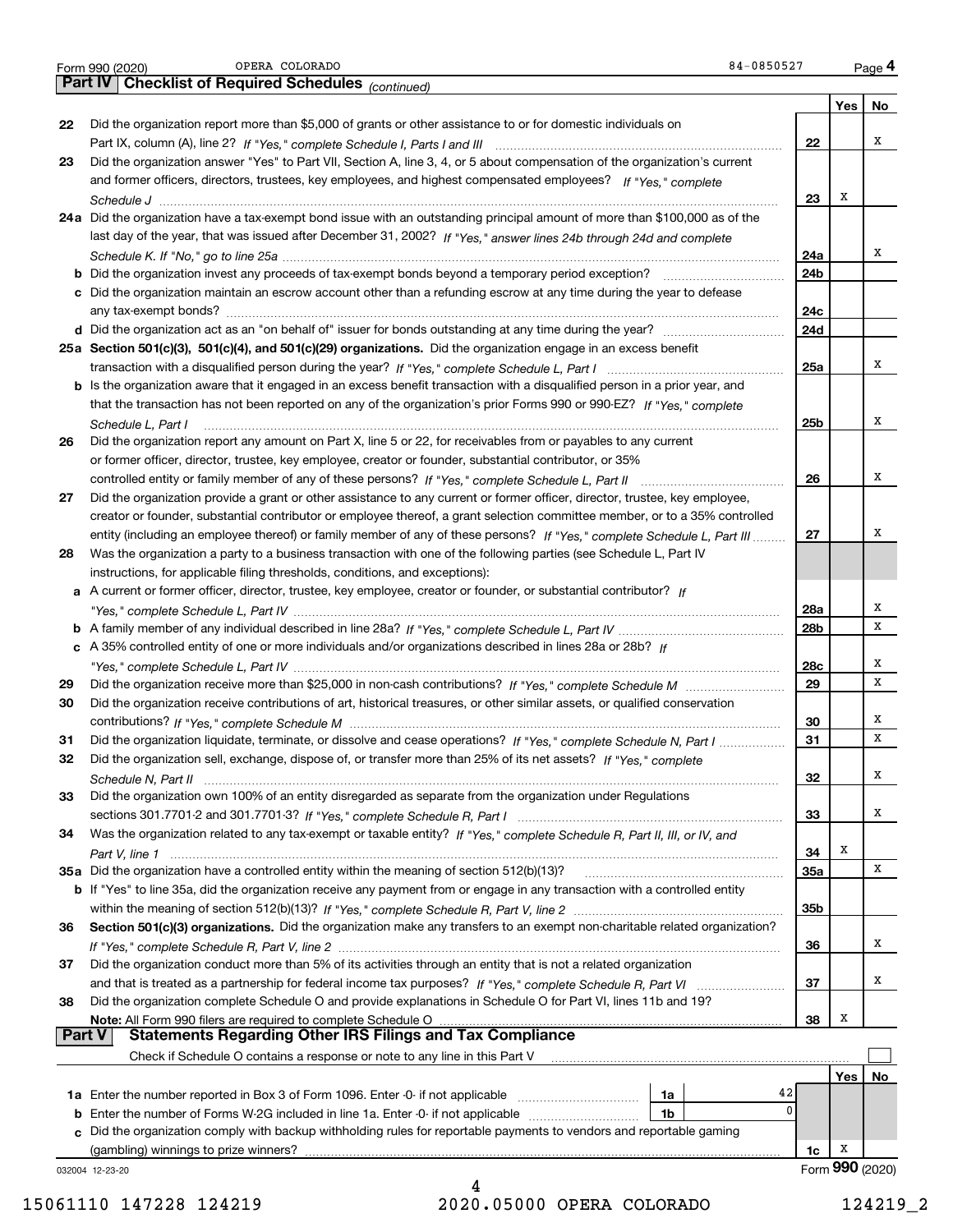|               | 84-0850527<br>OPERA COLORADO<br>Form 990 (2020)                                                                                                                               |                |     | $_{\text{Page}}$ 5 |
|---------------|-------------------------------------------------------------------------------------------------------------------------------------------------------------------------------|----------------|-----|--------------------|
| <b>Part V</b> | Statements Regarding Other IRS Filings and Tax Compliance (continued)                                                                                                         |                |     |                    |
|               |                                                                                                                                                                               |                | Yes | No                 |
|               | 2a Enter the number of employees reported on Form W-3, Transmittal of Wage and Tax Statements,                                                                                |                |     |                    |
|               | 187<br>filed for the calendar year ending with or within the year covered by this return<br>2a                                                                                |                |     |                    |
|               |                                                                                                                                                                               | 2 <sub>b</sub> | Х   |                    |
|               | <b>Note:</b> If the sum of lines 1a and 2a is greater than 250, you may be required to $e$ -file (see instructions) <i>manimummmmmm</i>                                       |                |     |                    |
|               | 3a Did the organization have unrelated business gross income of \$1,000 or more during the year?                                                                              | 3a             |     | х                  |
|               | b If "Yes," has it filed a Form 990-T for this year? If "No" to line 3b, provide an explanation on Schedule O                                                                 | 3 <sub>b</sub> |     |                    |
|               | 4a At any time during the calendar year, did the organization have an interest in, or a signature or other authority over, a                                                  |                |     |                    |
|               |                                                                                                                                                                               | 4a             |     | х                  |
|               | <b>b</b> If "Yes," enter the name of the foreign country $\triangleright$                                                                                                     |                |     |                    |
|               | See instructions for filing requirements for FinCEN Form 114, Report of Foreign Bank and Financial Accounts (FBAR).                                                           |                |     |                    |
|               | 5a Was the organization a party to a prohibited tax shelter transaction at any time during the tax year?                                                                      | 5a             |     | х                  |
| b             |                                                                                                                                                                               | 5 <sub>b</sub> |     | х                  |
| c             |                                                                                                                                                                               | 5c             |     |                    |
| 6а            | Does the organization have annual gross receipts that are normally greater than \$100,000, and did the organization solicit                                                   |                |     |                    |
|               | any contributions that were not tax deductible as charitable contributions?                                                                                                   | 6a             |     | х                  |
|               | <b>b</b> If "Yes," did the organization include with every solicitation an express statement that such contributions or gifts                                                 |                |     |                    |
|               | were not tax deductible?                                                                                                                                                      | 6b             |     |                    |
| 7             | Organizations that may receive deductible contributions under section 170(c).                                                                                                 |                |     |                    |
| а             | Did the organization receive a payment in excess of \$75 made partly as a contribution and partly for goods and services provided to the payor?                               | 7a             | х   |                    |
| b             | If "Yes," did the organization notify the donor of the value of the goods or services provided?                                                                               | 7b             | х   |                    |
|               | c Did the organization sell, exchange, or otherwise dispose of tangible personal property for which it was required                                                           |                |     |                    |
|               | to file Form 8282?                                                                                                                                                            | 7с             |     | x                  |
|               | 7d<br>d If "Yes," indicate the number of Forms 8282 filed during the year                                                                                                     |                |     |                    |
| е             | Did the organization receive any funds, directly or indirectly, to pay premiums on a personal benefit contract?                                                               | 7e             |     | Х                  |
| Ť.            | Did the organization, during the year, pay premiums, directly or indirectly, on a personal benefit contract?                                                                  | 7f             |     | х                  |
| g             | If the organization received a contribution of qualified intellectual property, did the organization file Form 8899 as required?                                              | 7g             |     |                    |
| h.            | If the organization received a contribution of cars, boats, airplanes, or other vehicles, did the organization file a Form 1098-C?                                            | 7h             |     |                    |
| 8             | Sponsoring organizations maintaining donor advised funds. Did a donor advised fund maintained by the                                                                          |                |     |                    |
|               | sponsoring organization have excess business holdings at any time during the year?                                                                                            | 8              |     |                    |
| 9             | Sponsoring organizations maintaining donor advised funds.                                                                                                                     |                |     |                    |
| а             | Did the sponsoring organization make any taxable distributions under section 4966?                                                                                            | 9а             |     |                    |
| b             | Did the sponsoring organization make a distribution to a donor, donor advisor, or related person?                                                                             | 9b             |     |                    |
| 10            | Section 501(c)(7) organizations. Enter:                                                                                                                                       |                |     |                    |
|               | 10a                                                                                                                                                                           |                |     |                    |
| b             | Gross receipts, included on Form 990, Part VIII, line 12, for public use of club facilities<br>10b                                                                            |                |     |                    |
| 11            | Section 501(c)(12) organizations. Enter:                                                                                                                                      |                |     |                    |
| а             | 11a                                                                                                                                                                           |                |     |                    |
| b             | Gross income from other sources (Do not net amounts due or paid to other sources against                                                                                      |                |     |                    |
|               | amounts due or received from them.)<br>11b                                                                                                                                    |                |     |                    |
|               | 12a Section 4947(a)(1) non-exempt charitable trusts. Is the organization filing Form 990 in lieu of Form 1041?                                                                | 12a            |     |                    |
| b             | If "Yes," enter the amount of tax-exempt interest received or accrued during the year<br>12b                                                                                  |                |     |                    |
| 13            | Section 501(c)(29) qualified nonprofit health insurance issuers.                                                                                                              |                |     |                    |
|               |                                                                                                                                                                               | 13а            |     |                    |
|               | <b>Note:</b> See the instructions for additional information the organization must report on Schedule O.                                                                      |                |     |                    |
|               | <b>b</b> Enter the amount of reserves the organization is required to maintain by the states in which the                                                                     |                |     |                    |
|               | 13b                                                                                                                                                                           |                |     |                    |
|               | 13с<br>Did the organization receive any payments for indoor tanning services during the tax year?                                                                             |                |     | х                  |
| 14a           |                                                                                                                                                                               | 14a            |     |                    |
| b             |                                                                                                                                                                               | 14b            |     |                    |
| 15            | Is the organization subject to the section 4960 tax on payment(s) of more than \$1,000,000 in remuneration or                                                                 |                |     | Х                  |
|               |                                                                                                                                                                               | 15             |     |                    |
|               | If "Yes," see instructions and file Form 4720, Schedule N.<br>Is the organization an educational institution subject to the section 4968 excise tax on net investment income? |                |     | х                  |
| 16            | .                                                                                                                                                                             | 16             |     |                    |
|               | If "Yes," complete Form 4720, Schedule O.                                                                                                                                     |                |     |                    |

Form (2020) **990**

032005 12-23-20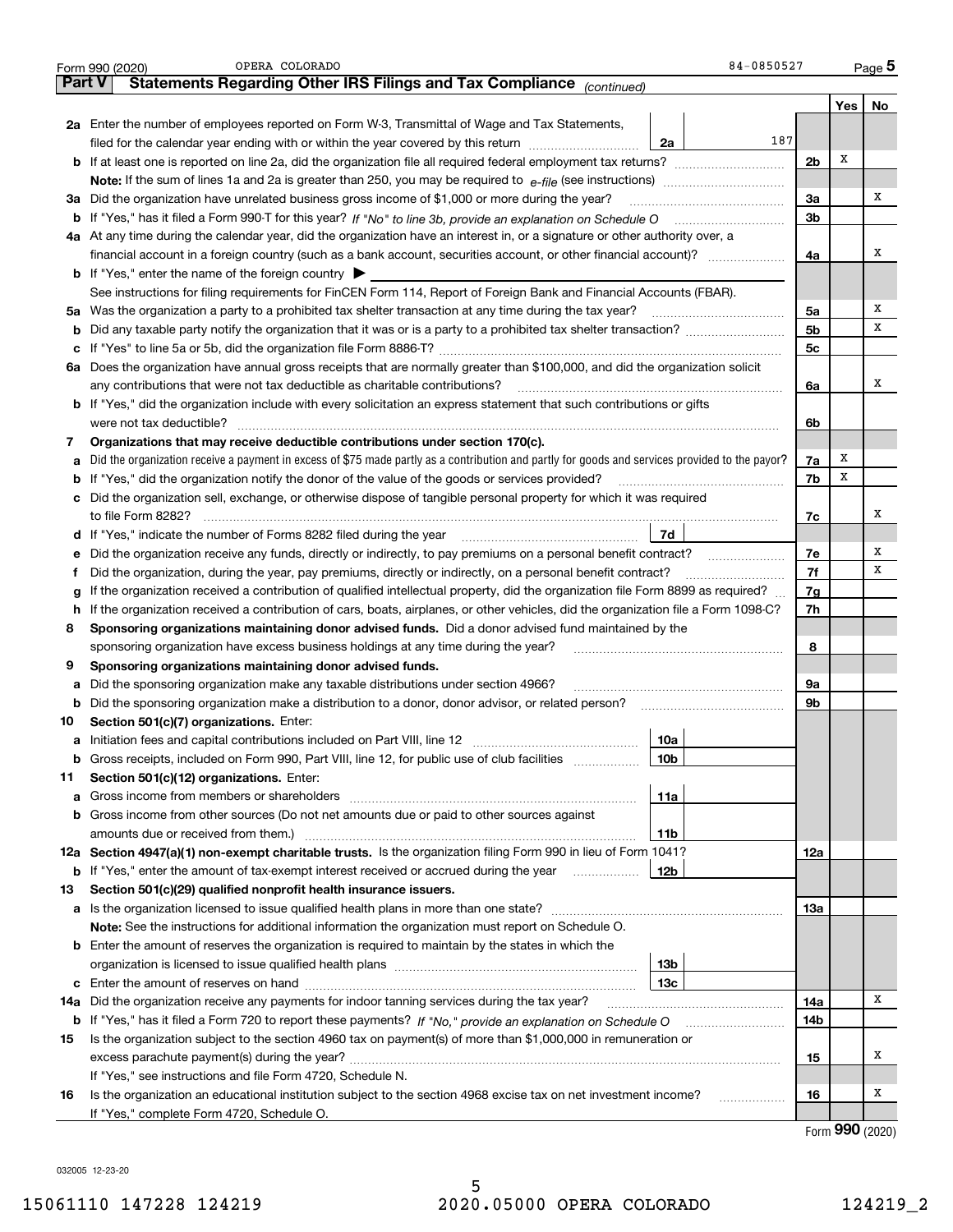|              | Form 990 (2020)<br>Part VI<br>Governance, Management, and Disclosure For each "Yes" response to lines 2 through 7b below, and for a "No" response                                                                              |                         |                 | Page $6$       |
|--------------|--------------------------------------------------------------------------------------------------------------------------------------------------------------------------------------------------------------------------------|-------------------------|-----------------|----------------|
|              | to line 8a, 8b, or 10b below, describe the circumstances, processes, or changes on Schedule O. See instructions.                                                                                                               |                         |                 |                |
|              |                                                                                                                                                                                                                                |                         |                 | $\overline{X}$ |
|              | <b>Section A. Governing Body and Management</b>                                                                                                                                                                                |                         |                 |                |
|              |                                                                                                                                                                                                                                |                         | Yes I           | No             |
|              | 1a<br><b>1a</b> Enter the number of voting members of the governing body at the end of the tax year <i>manumum</i>                                                                                                             | 24                      |                 |                |
|              | If there are material differences in voting rights among members of the governing body, or if the governing                                                                                                                    |                         |                 |                |
|              | body delegated broad authority to an executive committee or similar committee, explain on Schedule O.                                                                                                                          |                         |                 |                |
|              | <b>b</b> Enter the number of voting members included on line 1a, above, who are independent <i>manumum</i><br>1b                                                                                                               | 24                      |                 |                |
| $\mathbf{2}$ | Did any officer, director, trustee, or key employee have a family relationship or a business relationship with any other                                                                                                       |                         |                 |                |
|              | officer, director, trustee, or key employee?                                                                                                                                                                                   | $\mathbf{2}$            |                 | x              |
| 3            | Did the organization delegate control over management duties customarily performed by or under the direct supervision                                                                                                          |                         |                 |                |
|              |                                                                                                                                                                                                                                | 3                       |                 | x              |
| 4            | Did the organization make any significant changes to its governing documents since the prior Form 990 was filed?                                                                                                               | $\overline{\mathbf{4}}$ | X               |                |
| 5            |                                                                                                                                                                                                                                | 5                       |                 | x              |
| 6            |                                                                                                                                                                                                                                | 6                       |                 | х              |
| 7a           | Did the organization have members, stockholders, or other persons who had the power to elect or appoint one or                                                                                                                 |                         |                 |                |
|              | more members of the governing body?                                                                                                                                                                                            | 7а                      |                 | x              |
|              | <b>b</b> Are any governance decisions of the organization reserved to (or subject to approval by) members, stockholders, or                                                                                                    |                         |                 |                |
|              | persons other than the governing body?                                                                                                                                                                                         | 7b                      |                 | x              |
| 8            | Did the organization contemporaneously document the meetings held or written actions undertaken during the year by the following:                                                                                              |                         |                 |                |
|              |                                                                                                                                                                                                                                | 8а                      | х               |                |
|              |                                                                                                                                                                                                                                | 8b                      | x               |                |
| 9            | Is there any officer, director, trustee, or key employee listed in Part VII, Section A, who cannot be reached at the                                                                                                           |                         |                 |                |
|              |                                                                                                                                                                                                                                | 9                       |                 | x              |
|              | Section B. Policies (This Section B requests information about policies not required by the Internal Revenue Code.)                                                                                                            |                         |                 |                |
|              |                                                                                                                                                                                                                                |                         | Yes             | No             |
|              |                                                                                                                                                                                                                                | 10a                     |                 | х              |
|              | b If "Yes," did the organization have written policies and procedures governing the activities of such chapters, affiliates,                                                                                                   |                         |                 |                |
|              |                                                                                                                                                                                                                                | 10 <sub>b</sub>         |                 |                |
|              | 11a Has the organization provided a complete copy of this Form 990 to all members of its governing body before filing the form?                                                                                                | 11a                     | х               |                |
|              | <b>b</b> Describe in Schedule O the process, if any, used by the organization to review this Form 990.                                                                                                                         |                         |                 |                |
|              |                                                                                                                                                                                                                                | 12a                     | x               |                |
|              |                                                                                                                                                                                                                                | 12 <sub>b</sub>         | х               |                |
|              | <b>b</b> Were officers, directors, or trustees, and key employees required to disclose annually interests that could give rise to conflicts?                                                                                   |                         |                 |                |
|              | c Did the organization regularly and consistently monitor and enforce compliance with the policy? If "Yes," describe                                                                                                           |                         | х               |                |
|              | in Schedule O how this was done manufactured and contain an according to the state of the state of the state o                                                                                                                 | 12c                     | х               |                |
| 13           | Did the organization have a written whistleblower policy?                                                                                                                                                                      | 13                      | х               |                |
| 14           | Did the organization have a written document retention and destruction policy?                                                                                                                                                 | 14                      |                 |                |
| 15           | Did the process for determining compensation of the following persons include a review and approval by independent                                                                                                             |                         |                 |                |
|              | persons, comparability data, and contemporaneous substantiation of the deliberation and decision?                                                                                                                              |                         |                 |                |
|              | a The organization's CEO, Executive Director, or top management official manufactured content content of the organization's CEO, Executive Director, or top management official manufactured content of the state of the state | <b>15a</b>              | Х               |                |
|              |                                                                                                                                                                                                                                | 15b                     | х               |                |
|              | If "Yes" to line 15a or 15b, describe the process in Schedule O (see instructions).                                                                                                                                            |                         |                 |                |
|              | 16a Did the organization invest in, contribute assets to, or participate in a joint venture or similar arrangement with a                                                                                                      |                         |                 |                |
|              | taxable entity during the year?                                                                                                                                                                                                | 16a                     |                 | x              |
|              | <b>b</b> If "Yes," did the organization follow a written policy or procedure requiring the organization to evaluate its participation                                                                                          |                         |                 |                |
|              | in joint venture arrangements under applicable federal tax law, and take steps to safeguard the organization's                                                                                                                 |                         |                 |                |
|              | exempt status with respect to such arrangements?                                                                                                                                                                               | 16b                     |                 |                |
|              | <b>Section C. Disclosure</b>                                                                                                                                                                                                   |                         |                 |                |
| 17           | NONE<br>List the states with which a copy of this Form 990 is required to be filed $\blacktriangleright$                                                                                                                       |                         |                 |                |
| 18           | Section 6104 requires an organization to make its Forms 1023 (1024 or 1024-A, if applicable), 990, and 990-T (Section 501(c)(3)s only) available                                                                               |                         |                 |                |
|              | for public inspection. Indicate how you made these available. Check all that apply.                                                                                                                                            |                         |                 |                |
|              | $X$ Upon request<br>Another's website<br>Own website<br>Other (explain on Schedule O)                                                                                                                                          |                         |                 |                |
|              |                                                                                                                                                                                                                                |                         |                 |                |
|              | Describe on Schedule O whether (and if so, how) the organization made its governing documents, conflict of interest policy, and financial                                                                                      |                         |                 |                |
|              | statements available to the public during the tax year.                                                                                                                                                                        |                         |                 |                |
| 19<br>20     | State the name, address, and telephone number of the person who possesses the organization's books and records                                                                                                                 |                         |                 |                |
|              | PAUL DECKARD - 303-778-1500                                                                                                                                                                                                    |                         |                 |                |
|              | 4121 S NAVAJO ST STE 100, ENGLEWOOD, CO<br>80110                                                                                                                                                                               |                         |                 |                |
|              | 032006 12-23-20                                                                                                                                                                                                                |                         | Form 990 (2020) |                |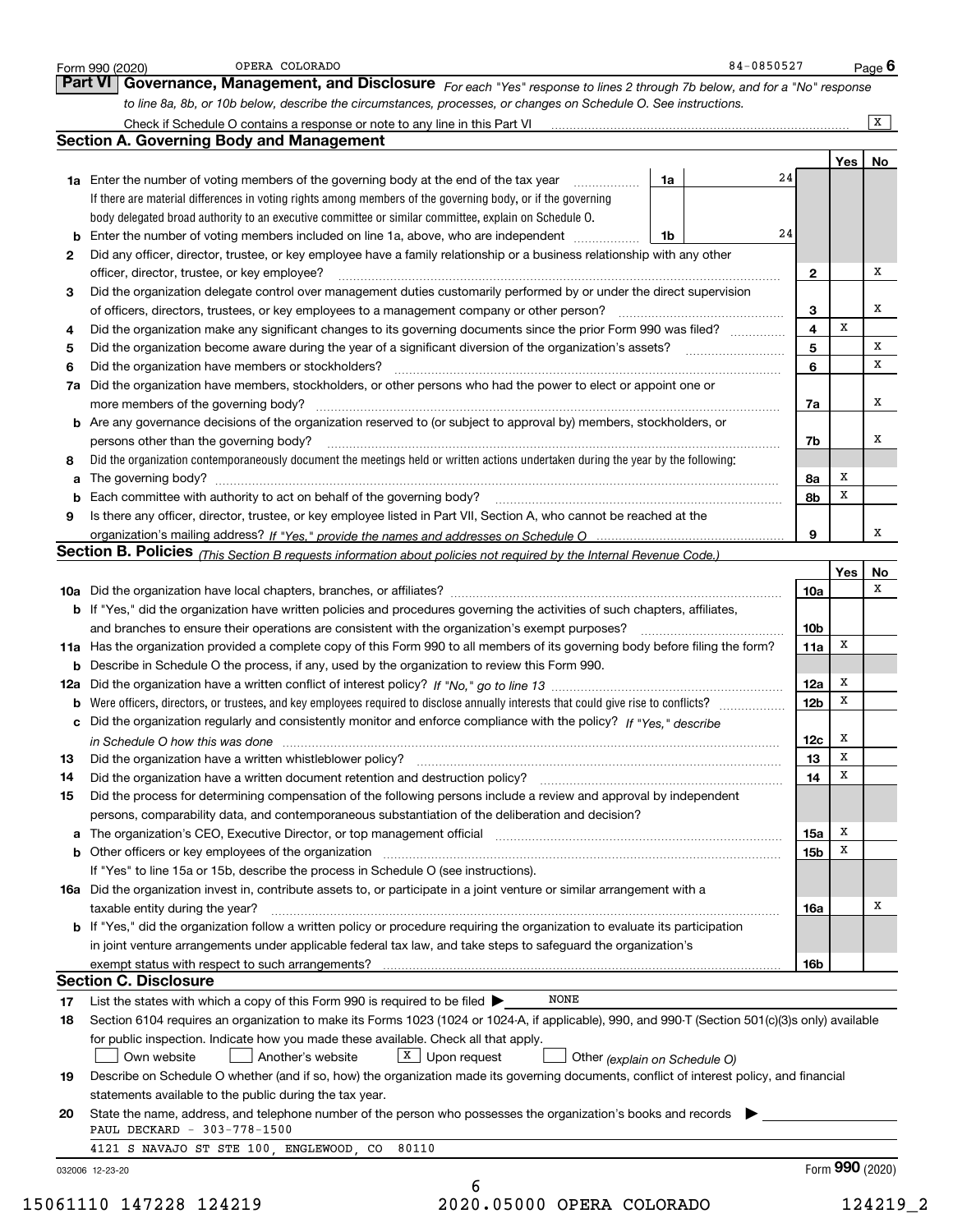| Form 990 (2020)                                                                                                                                            | OPERA COLORADO                                                                             | 84-0850527 | Page |  |  |  |  |  |  |  |
|------------------------------------------------------------------------------------------------------------------------------------------------------------|--------------------------------------------------------------------------------------------|------------|------|--|--|--|--|--|--|--|
|                                                                                                                                                            | Part VII Compensation of Officers, Directors, Trustees, Key Employees, Highest Compensated |            |      |  |  |  |  |  |  |  |
|                                                                                                                                                            | <b>Employees, and Independent Contractors</b>                                              |            |      |  |  |  |  |  |  |  |
|                                                                                                                                                            | Check if Schedule O contains a response or note to any line in this Part VII               |            |      |  |  |  |  |  |  |  |
| <b>Section A.</b>                                                                                                                                          | Officers, Directors, Trustees, Key Employees, and Highest Compensated Employees            |            |      |  |  |  |  |  |  |  |
| 1a Complete this table for all persons required to be listed. Report compensation for the calendar year ending with or within the organization's tax year. |                                                                                            |            |      |  |  |  |  |  |  |  |

**•** List all of the organization's current officers, directors, trustees (whether individuals or organizations), regardless of amount of compensation. Enter -0- in columns (D), (E), and (F) if no compensation was paid.

 $\bullet$  List all of the organization's  $\,$ current key employees, if any. See instructions for definition of "key employee."

**•** List the organization's five current highest compensated employees (other than an officer, director, trustee, or key employee) who received reportable compensation (Box 5 of Form W-2 and/or Box 7 of Form 1099-MISC) of more than \$100,000 from the organization and any related organizations.

**•** List all of the organization's former officers, key employees, and highest compensated employees who received more than \$100,000 of reportable compensation from the organization and any related organizations.

**former directors or trustees**  ¥ List all of the organization's that received, in the capacity as a former director or trustee of the organization, more than \$10,000 of reportable compensation from the organization and any related organizations.

See instructions for the order in which to list the persons above.

Check this box if neither the organization nor any related organization compensated any current officer, director, or trustee.  $\mathcal{L}^{\text{max}}$ 

| (A)                           | (B)                    |                                |                                                                  |         | (C)          |                                 |        | (D)             | (E)                              | (F)                      |
|-------------------------------|------------------------|--------------------------------|------------------------------------------------------------------|---------|--------------|---------------------------------|--------|-----------------|----------------------------------|--------------------------|
| Name and title                | Average                |                                | (do not check more than one                                      |         | Position     |                                 |        | Reportable      | Reportable                       | Estimated                |
|                               | hours per              |                                | box, unless person is both an<br>officer and a director/trustee) |         |              |                                 |        | compensation    | compensation                     | amount of                |
|                               | week                   |                                |                                                                  |         |              |                                 |        | from<br>the     | from related                     | other                    |
|                               | (list any<br>hours for |                                |                                                                  |         |              |                                 |        | organization    | organizations<br>(W-2/1099-MISC) | compensation<br>from the |
|                               | related                |                                |                                                                  |         |              |                                 |        | (W-2/1099-MISC) |                                  | organization             |
|                               | organizations          |                                |                                                                  |         |              |                                 |        |                 |                                  | and related              |
|                               | below                  | Individual trustee or director | Institutional trustee                                            |         | Key employee | Highest compensated<br>employee |        |                 |                                  | organizations            |
|                               | line)                  |                                |                                                                  | Officer |              |                                 | Former |                 |                                  |                          |
| GREGORY CARPENTER<br>(1)      | 40.00                  |                                |                                                                  |         |              |                                 |        |                 |                                  |                          |
| GENERAL & ARTISTIC DIRECTO    |                        |                                |                                                                  | X       |              |                                 |        | 167,825.        | 0.                               | 10,660.                  |
| (2)<br>PAUL DECKARD           | 40.00                  |                                |                                                                  |         |              |                                 |        |                 |                                  |                          |
| MANAGING DIRECTOR             |                        |                                |                                                                  | х       |              |                                 |        | 118,555.        | $\mathbf 0$                      | 6,677.                   |
| ARI PELTO<br>(3)              | 40.00                  |                                |                                                                  |         |              |                                 |        |                 |                                  |                          |
| MUSIC DIRECTOR                |                        |                                |                                                                  |         |              | x                               |        | 104,045         | $\mathbf{0}$                     | 18,420.                  |
| ERIN WENZEL<br>(4)            | 40.00                  |                                |                                                                  |         |              |                                 |        |                 |                                  |                          |
| DEVELOPMENT DIRECTOR          |                        |                                |                                                                  |         |              | X                               |        | 112,444         | $\mathbf 0$                      | 9,682.                   |
| (5) MICHAEL BOCK              | 5,00                   |                                |                                                                  |         |              |                                 |        |                 |                                  |                          |
| VICE PRESIDENT                | 1,00                   | $\mathbf X$                    |                                                                  | x       |              |                                 |        | $\mathbf 0$     | $\mathbf{0}$                     | 0.                       |
| MARIA GARCIA BERRY<br>(6)     | 5,00                   |                                |                                                                  |         |              |                                 |        |                 |                                  |                          |
| <b>DIRECTOR</b>               |                        | X                              |                                                                  |         |              |                                 |        | 0               | $\mathbf 0$                      | 0.                       |
| (7)<br>ELIZABETH CASWELL DYER | 5,00                   |                                |                                                                  |         |              |                                 |        |                 |                                  |                          |
| <b>CHAIR</b>                  |                        | $\mathbf x$                    |                                                                  | X       |              |                                 |        | 0               | $\mathbf{0}$                     | $\mathbf 0$ .            |
| (8)<br>ELEANOR N CAULKINS     | 5,00                   |                                |                                                                  |         |              |                                 |        |                 |                                  |                          |
| LIFETIME HON. CHAIR           |                        | X                              |                                                                  |         |              |                                 |        | 0               | 0                                | $\mathbf 0$ .            |
| (9)<br>DR. LAURENCE K. CHAN   | 5,00                   |                                |                                                                  |         |              |                                 |        |                 |                                  |                          |
| <b>DIRECTOR</b>               |                        | X                              |                                                                  |         |              |                                 |        | 0               | $\mathbf{0}$                     | $\mathbf 0$ .            |
| (10) ALAN COOPER, MD          | 5.00                   |                                |                                                                  |         |              |                                 |        |                 |                                  |                          |
| <b>DIRECTOR</b>               |                        | X                              |                                                                  |         |              |                                 |        | 0               | $\mathbf{0}$                     | $\mathbf 0$ .            |
| (11) JOSEPH FOGLIANO          | 5.00                   |                                |                                                                  |         |              |                                 |        |                 |                                  |                          |
| <b>DIRECTOR</b>               |                        | X                              |                                                                  |         |              |                                 |        | 0               | $\mathbf{0}$                     | $\mathbf 0$ .            |
| (12) DON HINDMAN              | 5.00                   |                                |                                                                  |         |              |                                 |        |                 |                                  |                          |
| <b>DIRECTOR</b>               |                        | X                              |                                                                  |         |              |                                 |        | 0               | $\mathbf{0}$                     | $\mathbf 0$ .            |
| (13) KELLY ANN HODGES         | 5,00                   |                                |                                                                  |         |              |                                 |        |                 |                                  |                          |
| <b>DIRECTOR</b>               | 1.00                   | X                              |                                                                  |         |              |                                 |        | 0               | $\mathbf{0}$                     | $\mathbf 0$ .            |
| (14) CHEVIS HORNE             | 5.00                   |                                |                                                                  |         |              |                                 |        |                 |                                  |                          |
| VICE PRESIDENT                |                        | X                              |                                                                  | X       |              |                                 |        | 0               | $\mathbf{0}$                     | $\mathbf 0$ .            |
| (15) RICHARD F KOSEFF         | 5.00                   |                                |                                                                  |         |              |                                 |        |                 |                                  |                          |
| <b>SECRETARY</b>              |                        | X                              |                                                                  | X       |              |                                 |        | 0               | $\mathbf{0}$                     | $\mathbf 0$ .            |
| (16) HON. KENNETH LAFF        | 5.00                   |                                |                                                                  |         |              |                                 |        |                 |                                  |                          |
| <b>DIRECTOR</b>               |                        | X                              |                                                                  |         |              |                                 |        | 0               | $\mathbf{0}$                     | 0.                       |
| (17) JUDY LA SPADA            | 5,00                   |                                |                                                                  |         |              |                                 |        |                 |                                  |                          |
| TREASURER                     |                        | X                              |                                                                  | X       |              |                                 |        | $\mathbf{0}$    | 0.                               | 0.                       |

7

032007 12-23-20

Form (2020) **990**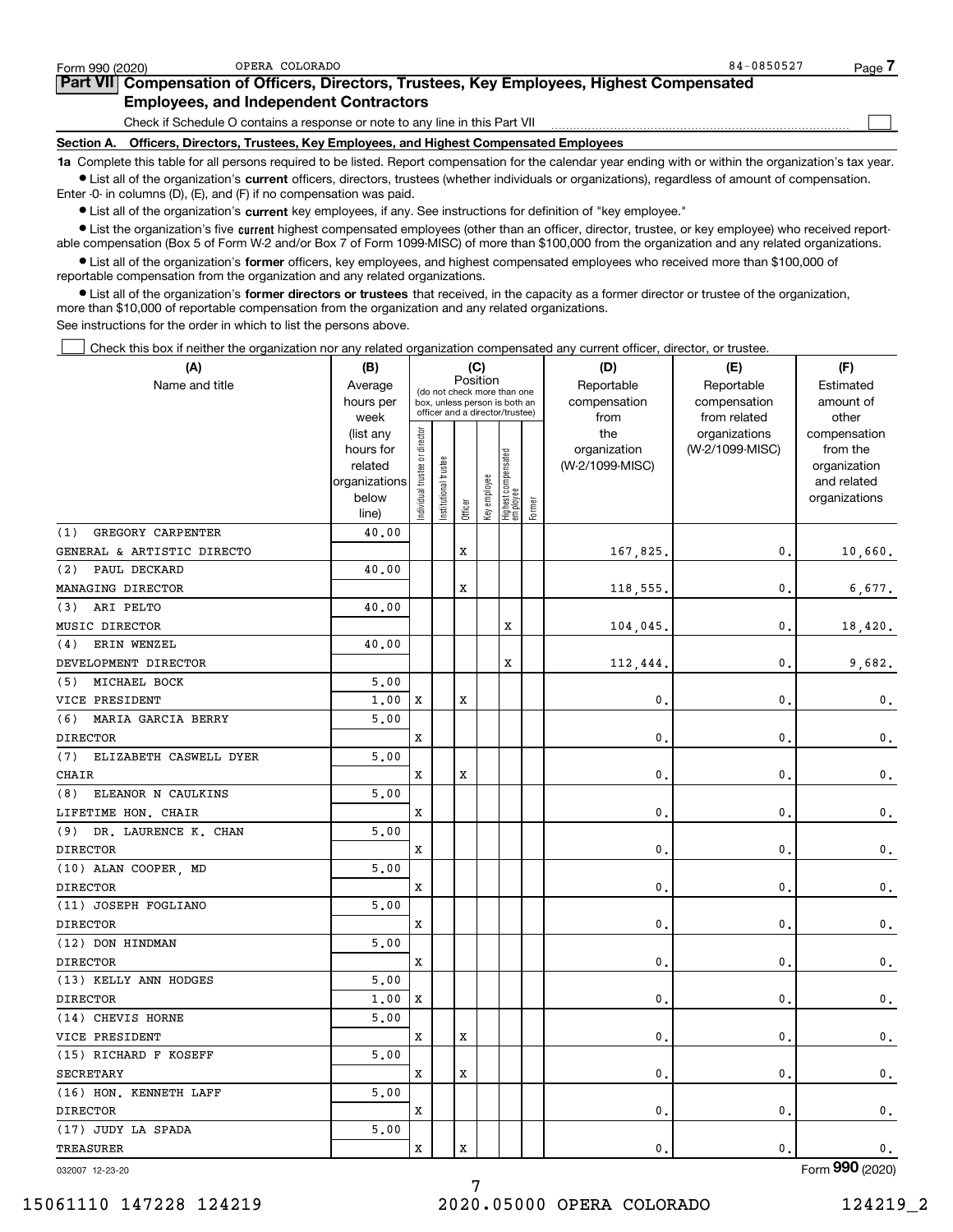| OPERA COLORADO<br>Form 990 (2020)                                                                                                                                                                                                                           |                                                                      |                                                                                                                    |                       |         |              |                                   |        |                                           | 84-0850527                                        |                |     |                                                                          | Page 8        |
|-------------------------------------------------------------------------------------------------------------------------------------------------------------------------------------------------------------------------------------------------------------|----------------------------------------------------------------------|--------------------------------------------------------------------------------------------------------------------|-----------------------|---------|--------------|-----------------------------------|--------|-------------------------------------------|---------------------------------------------------|----------------|-----|--------------------------------------------------------------------------|---------------|
| <b>Part VII</b><br>Section A. Officers, Directors, Trustees, Key Employees, and Highest Compensated Employees (continued)                                                                                                                                   |                                                                      |                                                                                                                    |                       |         |              |                                   |        |                                           |                                                   |                |     |                                                                          |               |
| (A)<br>Name and title                                                                                                                                                                                                                                       | (B)<br>Average<br>hours per<br>week                                  | (C)<br>Position<br>(do not check more than one<br>box, unless person is both an<br>officer and a director/trustee) |                       |         |              |                                   |        | (D)<br>Reportable<br>compensation<br>from | (E)<br>Reportable<br>compensation<br>from related |                |     | (F)<br>Estimated<br>amount of<br>other                                   |               |
|                                                                                                                                                                                                                                                             | (list any<br>hours for<br>related<br>organizations<br>below<br>line) | Individual trustee or director                                                                                     | Institutional trustee | Officer | Key employee | Highest compensated<br>  employee | Former | the<br>organization<br>(W-2/1099-MISC)    | organizations<br>(W-2/1099-MISC)                  |                |     | compensation<br>from the<br>organization<br>and related<br>organizations |               |
| (18) JAMES LINFIELD<br><b>DIRECTOR</b>                                                                                                                                                                                                                      | 5.00                                                                 | x                                                                                                                  |                       |         |              |                                   |        | $\mathbf{0}$                              |                                                   | $\mathbf{0}$   |     |                                                                          | $\mathbf 0$ . |
| (19) WILLIAM MANIATIS, MD                                                                                                                                                                                                                                   | 5,00                                                                 |                                                                                                                    |                       |         |              |                                   |        |                                           |                                                   |                |     |                                                                          |               |
| <b>DIRECTOR</b><br>(20) MAJ KONSTANTINOS G MANIATIS                                                                                                                                                                                                         | 1,00<br>5,00                                                         | x                                                                                                                  |                       |         |              |                                   |        | 0.                                        |                                                   | $\mathbf{0}$   |     |                                                                          | $\mathbf 0$ . |
| <b>DIRECTOR</b>                                                                                                                                                                                                                                             |                                                                      | x                                                                                                                  |                       |         |              |                                   |        | 0.                                        |                                                   | $\mathbf{0}$   |     |                                                                          | $\mathbf 0$ . |
| (21) KEVIN O'CONNOR<br>CHAIRMAN EMERITUS                                                                                                                                                                                                                    | 5,00                                                                 | x                                                                                                                  |                       | x       |              |                                   |        | 0.                                        |                                                   | $\mathbf{0}$   |     |                                                                          | $\mathbf 0$ . |
| (22) JON J OLAFSON                                                                                                                                                                                                                                          | 5,00                                                                 |                                                                                                                    |                       |         |              |                                   |        |                                           |                                                   |                |     |                                                                          |               |
| <b>DIRECTOR</b>                                                                                                                                                                                                                                             |                                                                      | x                                                                                                                  |                       |         |              |                                   |        | 0.                                        |                                                   | $\mathbf{0}$   |     |                                                                          | $\mathbf 0$ . |
| (23) MARCIA ROBINSON<br>PRESIDENT                                                                                                                                                                                                                           | 5,00                                                                 | x                                                                                                                  |                       | x       |              |                                   |        | 0.                                        |                                                   | $\mathbf{0}$   |     |                                                                          | $\mathbf 0$ . |
| (24) DR. PREM SUBRAMANIAN<br><b>DIRECTOR</b>                                                                                                                                                                                                                | 5,00                                                                 | x                                                                                                                  |                       |         |              |                                   |        | 0.                                        |                                                   | $\mathbf{0}$   |     |                                                                          | $\mathbf 0$ . |
| (25) DANA SVENDSEN<br><b>DIRECTOR</b>                                                                                                                                                                                                                       | 5,00                                                                 | x                                                                                                                  |                       |         |              |                                   |        | $\mathbf{0}$                              |                                                   | $\mathbf{0}$   |     |                                                                          |               |
| (26) VALERIE M WASSILL, MD                                                                                                                                                                                                                                  | 5,00                                                                 |                                                                                                                    |                       |         |              |                                   |        |                                           |                                                   |                |     |                                                                          | $\mathbf 0$ . |
| <b>DIRECTOR</b>                                                                                                                                                                                                                                             |                                                                      | X                                                                                                                  |                       |         |              |                                   |        | 0.                                        |                                                   | $\mathbf{0}$   |     |                                                                          | 0.            |
|                                                                                                                                                                                                                                                             |                                                                      |                                                                                                                    |                       |         |              |                                   |        | 502,869<br>0.                             |                                                   | 0.<br>0.       |     |                                                                          | 45,439.<br>0. |
| c Total from continuation sheets to Part VII, Section A                                                                                                                                                                                                     |                                                                      |                                                                                                                    |                       |         |              |                                   |        | 502,869.                                  |                                                   | $\mathbf{0}$ . |     |                                                                          | 45,439.       |
| Total number of individuals (including but not limited to those listed above) who received more than \$100,000 of reportable<br>2<br>compensation from the organization                                                                                     |                                                                      |                                                                                                                    |                       |         |              |                                   |        |                                           |                                                   |                |     |                                                                          | 4             |
| 3<br>Did the organization list any former officer, director, trustee, key employee, or highest compensated employee on                                                                                                                                      |                                                                      |                                                                                                                    |                       |         |              |                                   |        |                                           |                                                   |                |     | Yes                                                                      | No            |
| line 1a? If "Yes," complete Schedule J for such individual manufactured contained and the 1a? If "Yes," complete Schedule J for such individual                                                                                                             |                                                                      |                                                                                                                    |                       |         |              |                                   |        |                                           |                                                   |                | 3   |                                                                          | х             |
| For any individual listed on line 1a, is the sum of reportable compensation and other compensation from the organization                                                                                                                                    |                                                                      |                                                                                                                    |                       |         |              |                                   |        |                                           |                                                   |                |     |                                                                          |               |
| Did any person listed on line 1a receive or accrue compensation from any unrelated organization or individual for services<br>5                                                                                                                             |                                                                      |                                                                                                                    |                       |         |              |                                   |        |                                           |                                                   |                | 4   | х                                                                        |               |
|                                                                                                                                                                                                                                                             |                                                                      |                                                                                                                    |                       |         |              |                                   |        |                                           |                                                   |                | 5   |                                                                          | x             |
| <b>Section B. Independent Contractors</b>                                                                                                                                                                                                                   |                                                                      |                                                                                                                    |                       |         |              |                                   |        |                                           |                                                   |                |     |                                                                          |               |
| Complete this table for your five highest compensated independent contractors that received more than \$100,000 of compensation from<br>1<br>the organization. Report compensation for the calendar year ending with or within the organization's tax year. |                                                                      |                                                                                                                    |                       |         |              |                                   |        |                                           |                                                   |                |     |                                                                          |               |
| (A)<br>Name and business address                                                                                                                                                                                                                            |                                                                      |                                                                                                                    | <b>NONE</b>           |         |              |                                   |        | (B)<br>Description of services            |                                                   |                | (C) | Compensation                                                             |               |
|                                                                                                                                                                                                                                                             |                                                                      |                                                                                                                    |                       |         |              |                                   |        |                                           |                                                   |                |     |                                                                          |               |
|                                                                                                                                                                                                                                                             |                                                                      |                                                                                                                    |                       |         |              |                                   |        |                                           |                                                   |                |     |                                                                          |               |
|                                                                                                                                                                                                                                                             |                                                                      |                                                                                                                    |                       |         |              |                                   |        |                                           |                                                   |                |     |                                                                          |               |
|                                                                                                                                                                                                                                                             |                                                                      |                                                                                                                    |                       |         |              |                                   |        |                                           |                                                   |                |     |                                                                          |               |
|                                                                                                                                                                                                                                                             |                                                                      |                                                                                                                    |                       |         |              |                                   |        |                                           |                                                   |                |     |                                                                          |               |
| Total number of independent contractors (including but not limited to those listed above) who received more than<br>2                                                                                                                                       |                                                                      |                                                                                                                    |                       |         |              |                                   |        |                                           |                                                   |                |     |                                                                          |               |
| \$100,000 of compensation from the organization<br>SEE PART VII, SECTION A CONTINUATION SHEETS                                                                                                                                                              |                                                                      |                                                                                                                    |                       |         |              | 0                                 |        |                                           |                                                   |                |     | Form 990 (2020)                                                          |               |
|                                                                                                                                                                                                                                                             |                                                                      |                                                                                                                    |                       |         |              |                                   |        |                                           |                                                   |                |     |                                                                          |               |

032008 12-23-20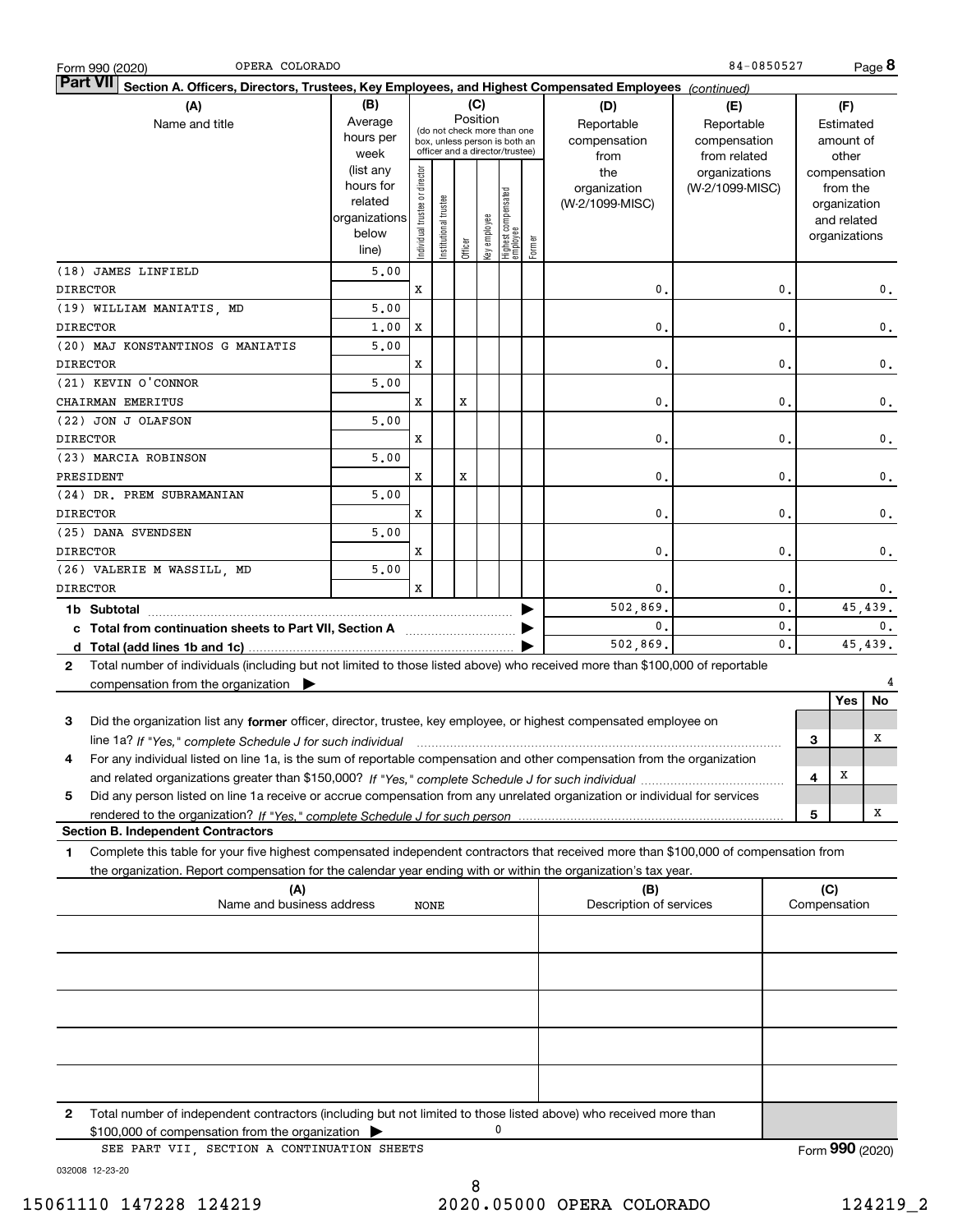| OPERA COLORADO<br>$Form 990$<br><b>Part VII</b>                                                        |                          |                                |                       |         |                        |                              |        |                 | 84-0850527      |                              |              |
|--------------------------------------------------------------------------------------------------------|--------------------------|--------------------------------|-----------------------|---------|------------------------|------------------------------|--------|-----------------|-----------------|------------------------------|--------------|
| Section A. Officers, Directors, Trustees, Key Employees, and Highest Compensated Employees (continued) |                          |                                |                       |         |                        |                              |        |                 |                 |                              |              |
| (A)                                                                                                    | (B)                      |                                |                       |         | (C)                    |                              |        | (D)             | (E)             | (F)                          |              |
| Name and title                                                                                         | Average                  |                                |                       |         | Position               |                              |        | Reportable      | Reportable      | Estimated                    |              |
|                                                                                                        | hours                    |                                |                       |         | (check all that apply) |                              |        | compensation    | compensation    | amount of                    |              |
|                                                                                                        | per                      |                                |                       |         |                        |                              |        | from            | from related    | other                        |              |
|                                                                                                        | week                     |                                |                       |         |                        |                              |        | the             | (W-2/1099-MISC) | organizations                | compensation |
|                                                                                                        | (list any                |                                |                       |         |                        |                              |        | organization    |                 | from the                     |              |
|                                                                                                        | hours for                |                                |                       |         |                        |                              |        | (W-2/1099-MISC) |                 | organization                 |              |
|                                                                                                        | related<br>organizations |                                |                       |         |                        |                              |        |                 |                 | and related<br>organizations |              |
|                                                                                                        | below                    |                                |                       |         |                        |                              |        |                 |                 |                              |              |
|                                                                                                        | line)                    | Individual trustee or director | Institutional trustee | Officer | Key employee           | Highest compensated employee | Former |                 |                 |                              |              |
| (27) ROBIN YAEGER                                                                                      | 5.00                     |                                |                       |         |                        |                              |        |                 |                 |                              |              |
|                                                                                                        |                          |                                |                       |         |                        |                              |        |                 |                 |                              |              |
| <b>DIRECTOR</b>                                                                                        |                          | $\mathbf X$                    |                       |         |                        |                              |        | $\mathsf{0}$ .  | $\mathfrak o$ . | $\mathbf 0$ .                |              |
| (28) LARRY ZIMMER                                                                                      | 5.00                     |                                |                       |         |                        |                              |        |                 |                 |                              |              |
| <b>DIRECTOR</b>                                                                                        |                          | $\mathbf X$                    |                       |         |                        |                              |        | $\mathbf{0}$ .  | $\mathfrak o$ . | $\mathbf 0$ .                |              |
|                                                                                                        |                          |                                |                       |         |                        |                              |        |                 |                 |                              |              |
|                                                                                                        |                          |                                |                       |         |                        |                              |        |                 |                 |                              |              |
|                                                                                                        |                          |                                |                       |         |                        |                              |        |                 |                 |                              |              |
|                                                                                                        |                          |                                |                       |         |                        |                              |        |                 |                 |                              |              |
|                                                                                                        |                          |                                |                       |         |                        |                              |        |                 |                 |                              |              |
|                                                                                                        |                          |                                |                       |         |                        |                              |        |                 |                 |                              |              |
|                                                                                                        |                          |                                |                       |         |                        |                              |        |                 |                 |                              |              |
|                                                                                                        |                          |                                |                       |         |                        |                              |        |                 |                 |                              |              |
|                                                                                                        |                          |                                |                       |         |                        |                              |        |                 |                 |                              |              |
|                                                                                                        |                          |                                |                       |         |                        |                              |        |                 |                 |                              |              |
|                                                                                                        |                          |                                |                       |         |                        |                              |        |                 |                 |                              |              |
|                                                                                                        |                          |                                |                       |         |                        |                              |        |                 |                 |                              |              |
|                                                                                                        |                          |                                |                       |         |                        |                              |        |                 |                 |                              |              |
|                                                                                                        |                          |                                |                       |         |                        |                              |        |                 |                 |                              |              |
|                                                                                                        |                          |                                |                       |         |                        |                              |        |                 |                 |                              |              |
|                                                                                                        |                          |                                |                       |         |                        |                              |        |                 |                 |                              |              |
|                                                                                                        |                          |                                |                       |         |                        |                              |        |                 |                 |                              |              |
|                                                                                                        |                          |                                |                       |         |                        |                              |        |                 |                 |                              |              |
|                                                                                                        |                          |                                |                       |         |                        |                              |        |                 |                 |                              |              |
|                                                                                                        |                          |                                |                       |         |                        |                              |        |                 |                 |                              |              |
|                                                                                                        |                          |                                |                       |         |                        |                              |        |                 |                 |                              |              |
|                                                                                                        |                          |                                |                       |         |                        |                              |        |                 |                 |                              |              |
|                                                                                                        |                          |                                |                       |         |                        |                              |        |                 |                 |                              |              |
|                                                                                                        |                          |                                |                       |         |                        |                              |        |                 |                 |                              |              |
|                                                                                                        |                          |                                |                       |         |                        |                              |        |                 |                 |                              |              |
|                                                                                                        |                          |                                |                       |         |                        |                              |        |                 |                 |                              |              |
|                                                                                                        |                          |                                |                       |         |                        |                              |        |                 |                 |                              |              |
|                                                                                                        |                          |                                |                       |         |                        |                              |        |                 |                 |                              |              |
|                                                                                                        |                          |                                |                       |         |                        |                              |        |                 |                 |                              |              |
|                                                                                                        |                          |                                |                       |         |                        |                              |        |                 |                 |                              |              |
|                                                                                                        |                          |                                |                       |         |                        |                              |        |                 |                 |                              |              |
|                                                                                                        |                          |                                |                       |         |                        |                              |        |                 |                 |                              |              |
|                                                                                                        |                          |                                |                       |         |                        |                              |        |                 |                 |                              |              |
|                                                                                                        |                          |                                |                       |         |                        |                              |        |                 |                 |                              |              |
|                                                                                                        |                          |                                |                       |         |                        |                              |        |                 |                 |                              |              |
|                                                                                                        |                          |                                |                       |         |                        |                              |        |                 |                 |                              |              |
|                                                                                                        |                          |                                |                       |         |                        |                              |        |                 |                 |                              |              |
|                                                                                                        |                          |                                |                       |         |                        |                              |        |                 |                 |                              |              |
| Total to Part VII, Section A, line 1c                                                                  |                          |                                |                       |         |                        |                              |        |                 |                 |                              |              |
|                                                                                                        |                          |                                |                       |         |                        |                              |        |                 |                 |                              |              |

032201 04-01-20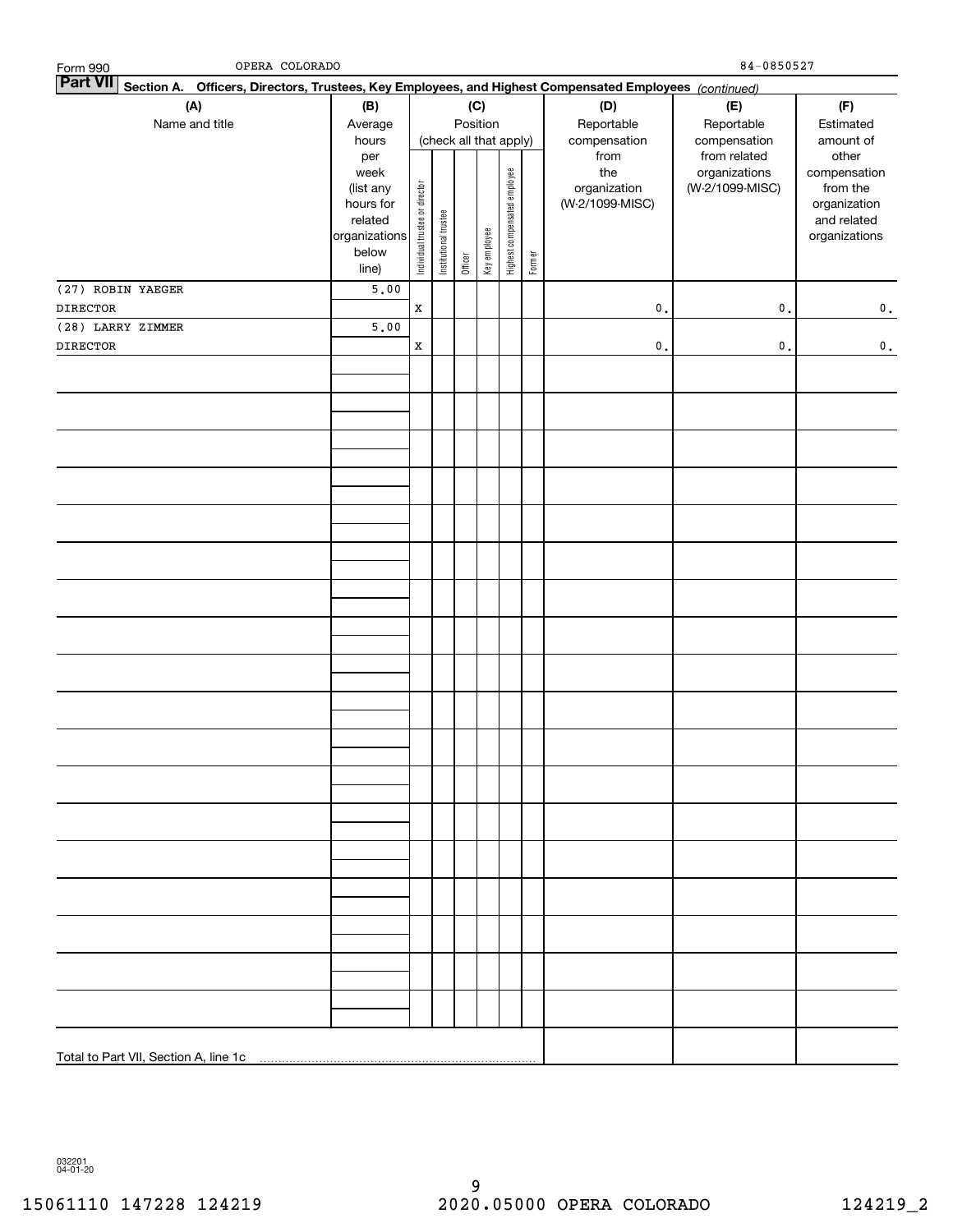|                                                           |                                  | OPERA COLORADO<br>Form 990 (2020)                                                                                                                                                                                                                                                                                                                                                      |                                                                                       |                                 |                                       | 84-0850527                  | Page 9                                    |
|-----------------------------------------------------------|----------------------------------|----------------------------------------------------------------------------------------------------------------------------------------------------------------------------------------------------------------------------------------------------------------------------------------------------------------------------------------------------------------------------------------|---------------------------------------------------------------------------------------|---------------------------------|---------------------------------------|-----------------------------|-------------------------------------------|
|                                                           | <b>Part VIII</b>                 | <b>Statement of Revenue</b>                                                                                                                                                                                                                                                                                                                                                            |                                                                                       |                                 |                                       |                             |                                           |
|                                                           |                                  | Check if Schedule O contains a response or note to any line in this Part VIII                                                                                                                                                                                                                                                                                                          |                                                                                       | (A)<br>Total revenue            | (B)<br>Related or exempt              | $\overline{C}$<br>Unrelated | (D)<br>Revenue excluded<br>from tax under |
| Contributions, Gifts, Grants<br>and Other Similar Amounts | b<br>c<br>d<br>е<br>g<br>2a<br>b | 1a<br>1 a Federated campaigns<br>1 <sub>b</sub><br>Membership dues<br>1 <sub>c</sub><br>Fundraising events<br>1 <sub>d</sub><br>Related organizations<br>1e<br>Government grants (contributions)<br>f All other contributions, gifts, grants, and<br>similar amounts not included above<br>1f<br>$1g$ \$<br>Noncash contributions included in lines 1a-1f<br>TICKET SALES<br>EDUCATION | 11,990.<br>902,678.<br>2,973,794.<br>277.<br><b>Business Code</b><br>711190<br>711190 | 3,888,462.<br>35,846.<br>4,172. | function revenue<br>35,846.<br>4,172. | lbusiness revenue           | sections 512 - 514                        |
| Program Service<br>Revenue                                | c<br>d<br>e<br>f<br>g            | All other program service revenue                                                                                                                                                                                                                                                                                                                                                      |                                                                                       | 40,018.                         |                                       |                             |                                           |
|                                                           | 3<br>4<br>5                      | Investment income (including dividends, interest, and<br>Income from investment of tax-exempt bond proceeds<br>(i) Real                                                                                                                                                                                                                                                                | (ii) Personal                                                                         | 281.                            |                                       |                             | 281.                                      |
|                                                           | 6а<br>b<br>c<br>d                | Gross rents<br>6a<br>.<br>6 <sub>b</sub><br>Less: rental expenses<br>6c<br>Rental income or (loss)<br>Net rental income or (loss)                                                                                                                                                                                                                                                      |                                                                                       |                                 |                                       |                             |                                           |
|                                                           |                                  | (i) Securities<br>7 a Gross amount from sales of<br>assets other than inventory<br>7a<br><b>b</b> Less: cost or other basis<br>8.<br>and sales expenses<br>7b                                                                                                                                                                                                                          | (ii) Other                                                                            |                                 |                                       |                             |                                           |
| auneve<br>Other <sub>R</sub>                              |                                  | $-8$ .<br>7c<br>c Gain or (loss)<br>8 a Gross income from fundraising events (not<br>including \$<br>of<br>contributions reported on line 1c). See                                                                                                                                                                                                                                     |                                                                                       | $-8$ .                          |                                       |                             | - ŏ.                                      |
|                                                           | с                                | 8a<br>8b<br><b>b</b> Less: direct expenses<br>Net income or (loss) from fundraising events<br>9 a Gross income from gaming activities. See<br>9a<br>9 <sub>b</sub>                                                                                                                                                                                                                     |                                                                                       |                                 |                                       |                             |                                           |
|                                                           | с                                | Net income or (loss) from gaming activities ______________<br>10 a Gross sales of inventory, less returns<br> 10a<br>10b<br><b>b</b> Less: cost of goods sold                                                                                                                                                                                                                          |                                                                                       |                                 |                                       |                             |                                           |
| Miscellaneous<br>Revenue                                  | 11a<br>b<br>c                    | c Net income or (loss) from sales of inventory<br>MISCELLANEOUS INCOME                                                                                                                                                                                                                                                                                                                 | <b>Business Code</b><br>900099                                                        | $-3,200.$                       | $-3,200.$                             |                             |                                           |
|                                                           | 12                               |                                                                                                                                                                                                                                                                                                                                                                                        | ▶                                                                                     | $-3,200.$<br>3,925,553.         | 36,818.                               | 0.                          | 273.                                      |

032009 12-23-20

Form (2020) **990**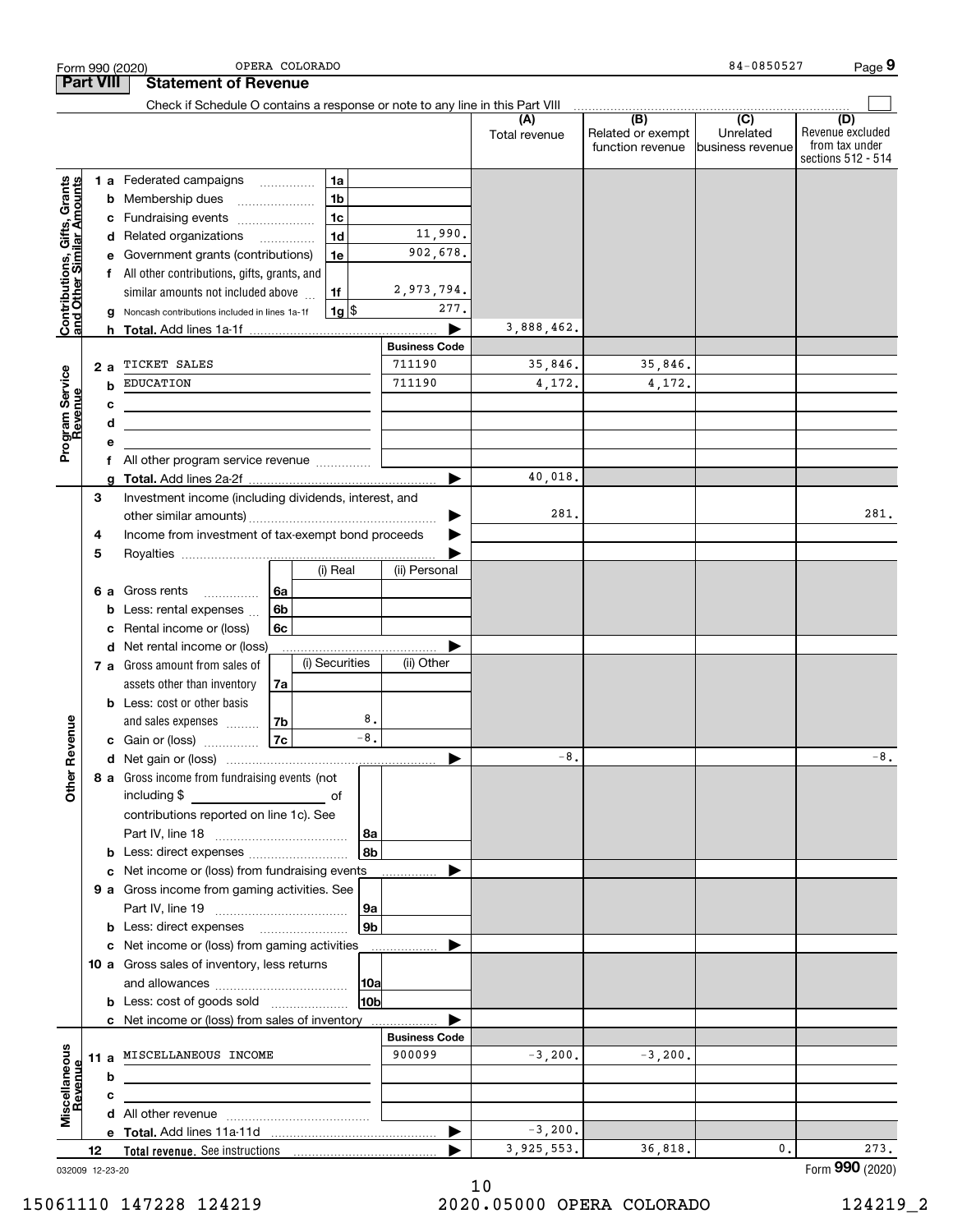Form 990 (2020) OPERA COLORADO 84-0850527 OPERA COLORADO

*Section 501(c)(3) and 501(c)(4) organizations must complete all columns. All other organizations must complete column (A).*

|              | Do not include amounts reported on lines 6b,<br>7b, 8b, 9b, and 10b of Part VIII.                        | (A)<br>Total expenses | (B)<br>Program service<br>expenses | (C)<br>Management and<br>general expenses | (D)<br>Fundraising<br>expenses |
|--------------|----------------------------------------------------------------------------------------------------------|-----------------------|------------------------------------|-------------------------------------------|--------------------------------|
| 1.           | Grants and other assistance to domestic organizations                                                    |                       |                                    |                                           |                                |
|              | and domestic governments. See Part IV, line 21                                                           |                       |                                    |                                           |                                |
| $\mathbf{2}$ | Grants and other assistance to domestic                                                                  |                       |                                    |                                           |                                |
|              | individuals. See Part IV, line 22                                                                        |                       |                                    |                                           |                                |
| 3            | Grants and other assistance to foreign                                                                   |                       |                                    |                                           |                                |
|              | organizations, foreign governments, and foreign                                                          |                       |                                    |                                           |                                |
|              | individuals. See Part IV, lines 15 and 16                                                                |                       |                                    |                                           |                                |
| 4            | Benefits paid to or for members                                                                          |                       |                                    |                                           |                                |
| 5            | Compensation of current officers, directors,                                                             |                       |                                    |                                           |                                |
|              |                                                                                                          | 303,752.              | 157,473.                           | 102,439.                                  | 43,840.                        |
| 6            | Compensation not included above to disqualified                                                          |                       |                                    |                                           |                                |
|              | persons (as defined under section $4958(f)(1)$ ) and                                                     |                       |                                    |                                           |                                |
|              | persons described in section 4958(c)(3)(B)                                                               |                       |                                    |                                           |                                |
| 7            |                                                                                                          | 1, 154, 854.          | 598,609.                           | 389,536.                                  | 166,709.                       |
| 8            | Pension plan accruals and contributions (include                                                         |                       |                                    |                                           |                                |
|              | section 401(k) and 403(b) employer contributions)                                                        | 30,994.               | 16,068.                            | 10,453.                                   | 4,473.                         |
| 9            |                                                                                                          | 88,369.               | 45,813.                            | 29,802.                                   | 12,754.                        |
| 10           |                                                                                                          | 169,808.              | 88,033.                            | 57.267.                                   | 24,508.                        |
| 11           | Fees for services (nonemployees):                                                                        |                       |                                    |                                           |                                |
| a            |                                                                                                          |                       |                                    |                                           |                                |
| b            |                                                                                                          |                       |                                    |                                           |                                |
| c            |                                                                                                          | 27,890.               |                                    | 27,890.                                   |                                |
| d            |                                                                                                          |                       |                                    |                                           |                                |
| e            | Professional fundraising services. See Part IV, line 17                                                  |                       |                                    |                                           |                                |
| f            | Investment management fees                                                                               |                       |                                    |                                           |                                |
| $\mathbf{q}$ | Other. (If line 11g amount exceeds 10% of line 25,                                                       |                       |                                    |                                           |                                |
|              | column (A) amount, list line 11g expenses on Sch O.)                                                     | 165,043.              | 137,559.                           |                                           | 27,484.                        |
| 12           |                                                                                                          | 33, 359.              | 23,998.                            | 5,784.                                    | 3,577.                         |
| 13           |                                                                                                          |                       |                                    |                                           |                                |
| 14           |                                                                                                          |                       |                                    |                                           |                                |
| 15           |                                                                                                          |                       |                                    |                                           |                                |
| 16           |                                                                                                          | 251,901.              | 166,602.                           | 34,007.                                   | 51,292.                        |
| 17           | Travel                                                                                                   | 87,656.               | 76,598.                            | 5,630.                                    | 5,428.                         |
| 18           | Payments of travel or entertainment expenses                                                             |                       |                                    |                                           |                                |
|              | for any federal, state, or local public officials                                                        |                       |                                    |                                           |                                |
| 19           | Conferences, conventions, and meetings                                                                   |                       |                                    |                                           |                                |
| 20           | Interest                                                                                                 |                       |                                    |                                           |                                |
| 21           |                                                                                                          |                       |                                    |                                           |                                |
| 22           | Depreciation, depletion, and amortization                                                                | 143,726.              | 64,677.                            | 30,182.                                   | 48,867.                        |
| 23           | Insurance                                                                                                | 27,055.               |                                    | 27,055.                                   |                                |
| 24           | Other expenses. Itemize expenses not covered                                                             |                       |                                    |                                           |                                |
|              | above (List miscellaneous expenses on line 24e. If<br>line 24e amount exceeds 10% of line 25, column (A) |                       |                                    |                                           |                                |
|              | amount, list line 24e expenses on Schedule 0.)                                                           |                       |                                    |                                           |                                |
| a            | INTELLECTUAL PROPERTY                                                                                    | 85,099.               | 45,669.                            | 15,055.                                   | 24, 375.                       |
| b            | SUPPLIES AND EQUIPMENT                                                                                   | 35,686.               | 20,602.                            | 5,005.                                    | 10,079.                        |
| C            | RESEARCH AND TRAINING                                                                                    | 6,442.                | 3,066.                             | 1,289.                                    | 2,087.                         |
| d            | SHIPPING AND POSTAGE                                                                                     | 5,198.                | 2,049.                             | 924.                                      | 2,225.                         |
| е            | All other expenses                                                                                       | 75,448.               | 21, 315.                           | 54, 133.                                  |                                |
| 25           | Total functional expenses. Add lines 1 through 24e                                                       | 2,692,280.            | 1,468,131.                         | 796,451.                                  | 427,698.                       |
| 26           | <b>Joint costs.</b> Complete this line only if the organization                                          |                       |                                    |                                           |                                |
|              | reported in column (B) joint costs from a combined                                                       |                       |                                    |                                           |                                |
|              | educational campaign and fundraising solicitation.                                                       |                       |                                    |                                           |                                |
|              | Check here $\blacktriangleright$<br>if following SOP 98-2 (ASC 958-720)                                  |                       |                                    |                                           |                                |

032010 12-23-20

Form (2020) **990**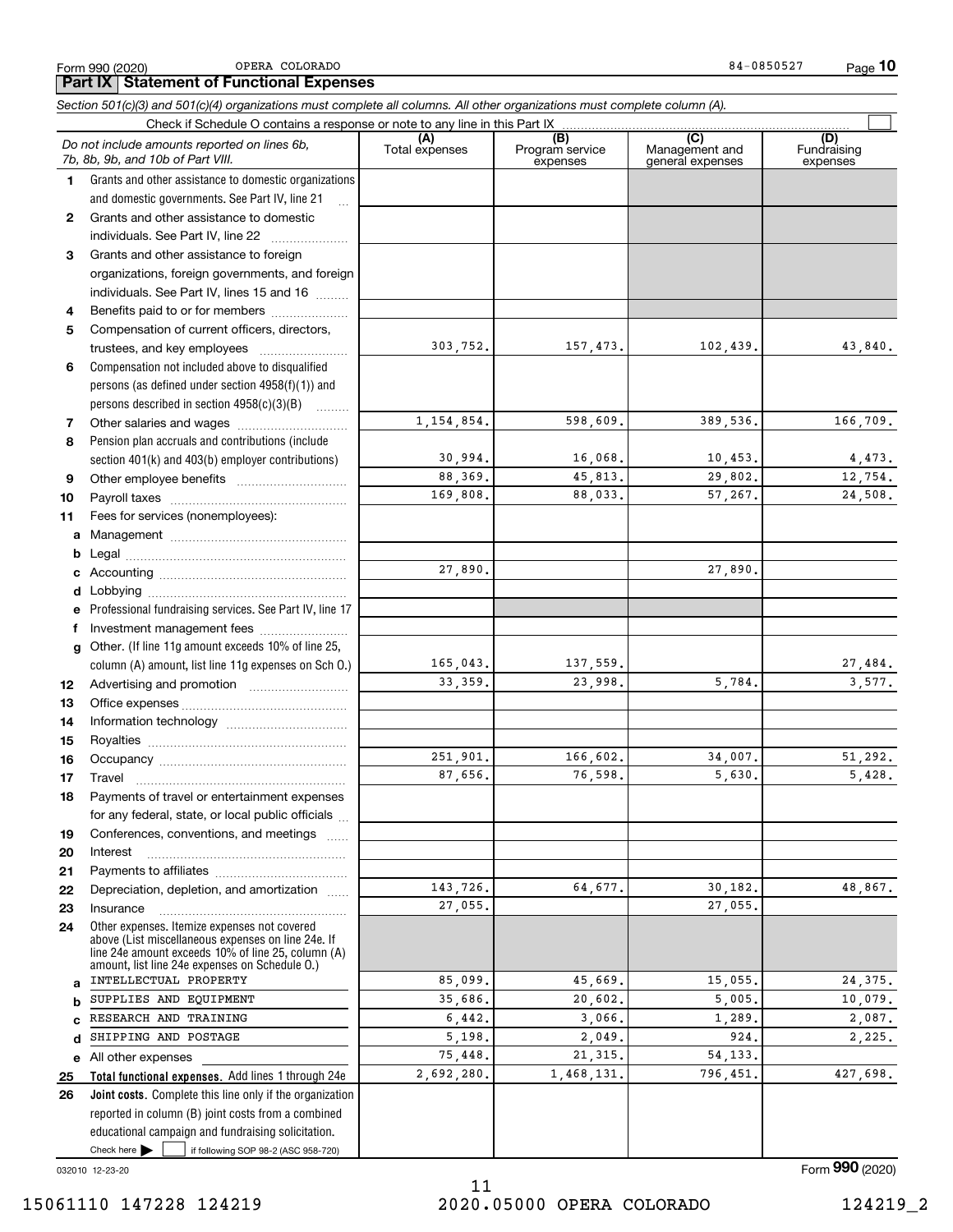**Part X Balance Sheet**

|                             |    |                                                                                                               |          |                   | (A)<br>Beginning of year |                | (B)<br>End of year |
|-----------------------------|----|---------------------------------------------------------------------------------------------------------------|----------|-------------------|--------------------------|----------------|--------------------|
|                             | 1  |                                                                                                               |          |                   | 394,995.                 | $\mathbf{1}$   | 662,994.           |
|                             | 2  |                                                                                                               |          |                   | 40,248.                  | $\overline{2}$ | 100,426.           |
|                             | 3  |                                                                                                               |          |                   | 1,448,078.               | 3              | 1,479,890.         |
|                             | 4  |                                                                                                               |          |                   |                          | 4              |                    |
|                             | 5  | Loans and other receivables from any current or former officer, director,                                     |          |                   |                          |                |                    |
|                             |    | trustee, key employee, creator or founder, substantial contributor, or 35%                                    |          |                   |                          |                |                    |
|                             |    | controlled entity or family member of any of these persons                                                    |          | 5                 |                          |                |                    |
|                             | 6  | Loans and other receivables from other disqualified persons (as defined                                       |          |                   |                          |                |                    |
|                             |    | under section $4958(f)(1)$ , and persons described in section $4958(c)(3)(B)$                                 |          | $\ldots$          |                          | 6              |                    |
|                             | 7  |                                                                                                               |          |                   |                          | $\overline{7}$ |                    |
| Assets                      | 8  |                                                                                                               |          |                   |                          | 8              |                    |
|                             | 9  | Prepaid expenses and deferred charges                                                                         |          |                   | 101,750.                 | 9              | 284,673.           |
|                             |    | <b>10a</b> Land, buildings, and equipment: cost or other                                                      |          |                   |                          |                |                    |
|                             |    | basis. Complete Part VI of Schedule D  10a                                                                    |          | 1,456,548.        |                          |                |                    |
|                             |    | <b>b</b> Less: accumulated depreciation                                                                       | 742,791. | 829,688.          | 10c                      | 713,757.       |                    |
|                             | 11 |                                                                                                               |          |                   | 11                       | 897,930.       |                    |
|                             | 12 |                                                                                                               |          |                   | 12                       |                |                    |
|                             | 13 |                                                                                                               |          |                   |                          | 13             |                    |
|                             | 14 |                                                                                                               |          | 14                |                          |                |                    |
|                             | 15 |                                                                                                               | 18,409.  | 15                | 59,809.                  |                |                    |
|                             | 16 |                                                                                                               |          |                   | 2,833,168.               | 16             | 4, 199, 479.       |
|                             | 17 |                                                                                                               |          |                   | 23,433.                  | 17             | 31,256.            |
|                             | 18 |                                                                                                               |          | 18                |                          |                |                    |
|                             | 19 |                                                                                                               |          |                   | 725,752.                 | 19             | 884,946.           |
|                             | 20 |                                                                                                               |          |                   |                          | 20             |                    |
|                             | 21 | Escrow or custodial account liability. Complete Part IV of Schedule D                                         |          | 1.1.1.1.1.1.1.1.1 |                          | 21             |                    |
|                             | 22 | Loans and other payables to any current or former officer, director,                                          |          |                   |                          |                |                    |
| Liabilities                 |    | trustee, key employee, creator or founder, substantial contributor, or 35%                                    |          |                   |                          |                |                    |
|                             |    | controlled entity or family member of any of these persons                                                    |          |                   |                          | 22             |                    |
|                             | 23 | Secured mortgages and notes payable to unrelated third parties                                                |          |                   |                          | 23             |                    |
|                             | 24 | Unsecured notes and loans payable to unrelated third parties                                                  |          |                   |                          | 24             |                    |
|                             | 25 | Other liabilities (including federal income tax, payables to related third                                    |          |                   |                          |                |                    |
|                             |    | parties, and other liabilities not included on lines 17-24). Complete Part X                                  |          |                   |                          |                |                    |
|                             |    | of Schedule D                                                                                                 |          |                   | 630,866.                 | 25             | 599,059.           |
|                             | 26 | Total liabilities. Add lines 17 through 25                                                                    |          |                   | 1,380,051.               | 26             | 1,515,261.         |
|                             |    | Organizations that follow FASB ASC 958, check here $\blacktriangleright \begin{array}{c} \perp X \end{array}$ |          |                   |                          |                |                    |
|                             |    | and complete lines 27, 28, 32, and 33.                                                                        |          |                   |                          |                |                    |
|                             | 27 |                                                                                                               |          |                   | $-711, 456.$             | 27             | 47,252.            |
|                             | 28 |                                                                                                               |          |                   | 2, 164, 573.             | 28             | 2,636,966.         |
|                             |    | Organizations that do not follow FASB ASC 958, check here $\blacktriangleright$                               |          |                   |                          |                |                    |
|                             |    | and complete lines 29 through 33.                                                                             |          |                   |                          |                |                    |
|                             | 29 |                                                                                                               |          |                   |                          | 29             |                    |
|                             | 30 | Paid-in or capital surplus, or land, building, or equipment fund                                              |          |                   |                          | 30             |                    |
| Net Assets or Fund Balances | 31 | Retained earnings, endowment, accumulated income, or other funds                                              |          |                   |                          | 31             |                    |
|                             | 32 |                                                                                                               |          |                   | 1,453,117.               | 32             | 2,684,218.         |
|                             | 33 |                                                                                                               |          |                   | 2,833,168.               | 33             | 4,199,479.         |

Form (2020) **990**

032011 12-23-20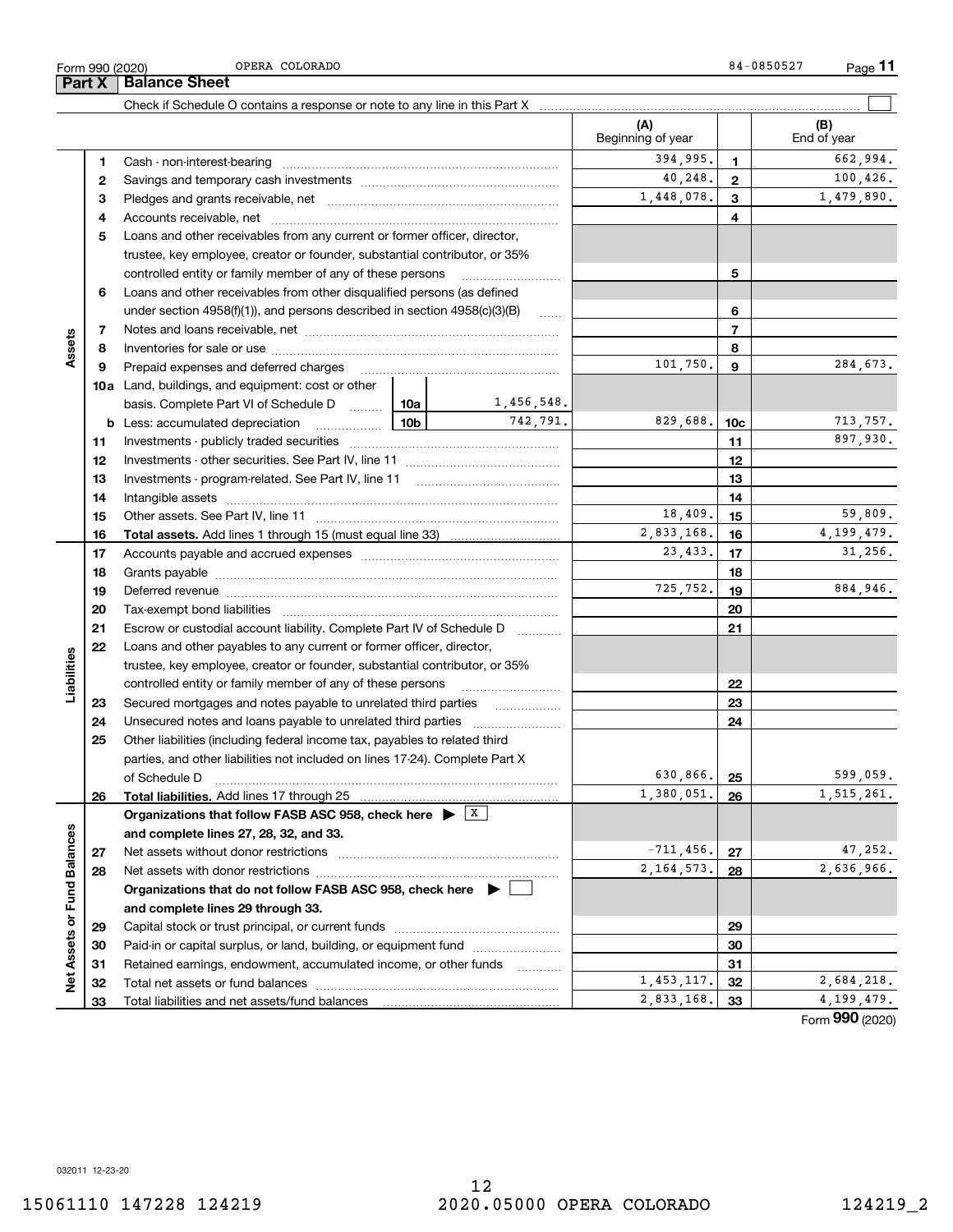|    | OPERA COLORADO<br>Form 990 (2020)                                                                                                                                                                                              | 84-0850527     |                |            | $P_{\text{aqe}}$ 12 |
|----|--------------------------------------------------------------------------------------------------------------------------------------------------------------------------------------------------------------------------------|----------------|----------------|------------|---------------------|
|    | Part XI<br><b>Reconciliation of Net Assets</b>                                                                                                                                                                                 |                |                |            |                     |
|    |                                                                                                                                                                                                                                |                |                |            |                     |
|    |                                                                                                                                                                                                                                |                |                |            |                     |
| 1  | Total revenue (must equal Part VIII, column (A), line 12)                                                                                                                                                                      | 1              |                |            | 3,925,553.          |
| 2  |                                                                                                                                                                                                                                | $\mathbf{2}$   |                |            | 2,692,280.          |
| з  | Revenue less expenses. Subtract line 2 from line 1                                                                                                                                                                             | 3              |                |            | 1,233,273.          |
| 4  |                                                                                                                                                                                                                                | 4              |                |            | 1,453,117.          |
| 5  |                                                                                                                                                                                                                                | 5              |                |            | $-2,172.$           |
| 6  | Donated services and use of facilities [111] Donated and the service of facilities [11] Donated services and use of facilities [11] Donated and the service of the service of the service of the service of the service of the | 6              |                |            |                     |
| 7  | Investment expenses www.communication.communication.com/www.communication.com/www.communication.com                                                                                                                            | $\overline{7}$ |                |            |                     |
| 8  | Prior period adjustments                                                                                                                                                                                                       | 8              |                |            |                     |
| 9  | Other changes in net assets or fund balances (explain on Schedule O)                                                                                                                                                           | $\mathbf{Q}$   |                |            | 0.                  |
| 10 | Net assets or fund balances at end of year. Combine lines 3 through 9 (must equal Part X, line 32,                                                                                                                             |                |                |            |                     |
|    | column (B))                                                                                                                                                                                                                    | 10             |                |            | 2,684,218.          |
|    | Part XII Financial Statements and Reporting                                                                                                                                                                                    |                |                |            |                     |
|    | Check if Schedule O contains a response or note to any line in this Part XII [11] [12] Check if Schedule O contains a response or note to any line in this Part XII                                                            |                |                |            |                     |
|    |                                                                                                                                                                                                                                |                |                | <b>Yes</b> | No                  |
| 1. | $X \mid \text{Accrual}$<br>Accounting method used to prepare the Form 990: <u>I</u> Cash<br>Other                                                                                                                              |                |                |            |                     |
|    | If the organization changed its method of accounting from a prior year or checked "Other," explain in Schedule O.                                                                                                              |                |                |            |                     |
|    | 2a Were the organization's financial statements compiled or reviewed by an independent accountant?                                                                                                                             |                | 2a             |            | X                   |
|    | If "Yes," check a box below to indicate whether the financial statements for the year were compiled or reviewed on a                                                                                                           |                |                |            |                     |
|    | separate basis, consolidated basis, or both:                                                                                                                                                                                   |                |                |            |                     |
|    | Separate basis<br><b>Consolidated basis</b><br>Both consolidated and separate basis                                                                                                                                            |                |                |            |                     |
|    | <b>b</b> Were the organization's financial statements audited by an independent accountant?                                                                                                                                    |                | 2 <sub>b</sub> | х          |                     |
|    | If "Yes," check a box below to indicate whether the financial statements for the year were audited on a separate basis,                                                                                                        |                |                |            |                     |
|    | consolidated basis, or both:                                                                                                                                                                                                   |                |                |            |                     |
|    | $X$ Consolidated basis<br>Separate basis<br>Both consolidated and separate basis                                                                                                                                               |                |                |            |                     |
|    | c If "Yes" to line 2a or 2b, does the organization have a committee that assumes responsibility for oversight of the audit,                                                                                                    |                |                |            |                     |
|    | review, or compilation of its financial statements and selection of an independent accountant?                                                                                                                                 |                | 2c             | х          |                     |
|    | If the organization changed either its oversight process or selection process during the tax year, explain on Schedule O.                                                                                                      |                |                |            |                     |
|    | 3a As a result of a federal award, was the organization required to undergo an audit or audits as set forth in the Single Audit                                                                                                |                |                |            |                     |
|    |                                                                                                                                                                                                                                |                | За             |            | х                   |
|    | b If "Yes," did the organization undergo the required audit or audits? If the organization did not undergo the required audit                                                                                                  |                |                |            |                     |
|    | or audits, explain why on Schedule O and describe any steps taken to undergo such audits                                                                                                                                       |                | 3b             | nnn        |                     |

Form (2020) **990**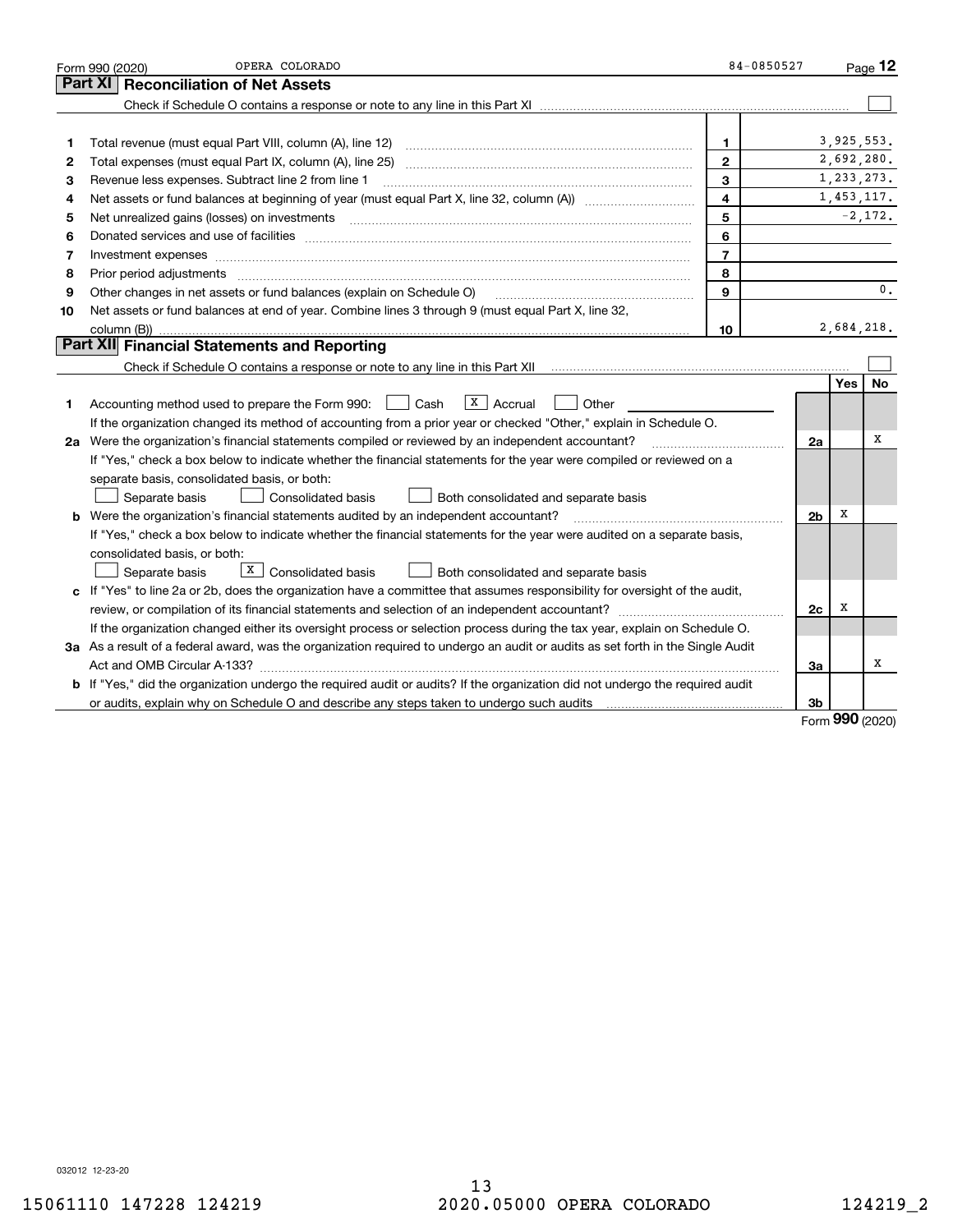#### **SCHEDULE A**

**(Form 990 or 990-EZ)**

## Department of the Treasury

Internal Revenue Service

# **Public Charity Status and Public Support**

**Complete if the organization is a section 501(c)(3) organization or a section 4947(a)(1) nonexempt charitable trust. | Attach to Form 990 or Form 990-EZ. | Go to www.irs.gov/Form990 for instructions and the latest information.**

| I                                   |
|-------------------------------------|
| <b>Open to Public</b><br>Inspection |
|                                     |

OMB No. 1545-0047

|               | Name of the organization                                                                                                                                                                                                                                                                                                                                                                                                                                                                                                                                                                                                                                                                                                                                                     |                | ad to www.morgown ormood for modiablionid and the ratest imprimation.               |                                                                       |    |                                                      | <b>Employer identification number</b>              |
|---------------|------------------------------------------------------------------------------------------------------------------------------------------------------------------------------------------------------------------------------------------------------------------------------------------------------------------------------------------------------------------------------------------------------------------------------------------------------------------------------------------------------------------------------------------------------------------------------------------------------------------------------------------------------------------------------------------------------------------------------------------------------------------------------|----------------|-------------------------------------------------------------------------------------|-----------------------------------------------------------------------|----|------------------------------------------------------|----------------------------------------------------|
|               |                                                                                                                                                                                                                                                                                                                                                                                                                                                                                                                                                                                                                                                                                                                                                                              | OPERA COLORADO |                                                                                     |                                                                       |    |                                                      | 84-0850527                                         |
| Part I        | Reason for Public Charity Status. (All organizations must complete this part.) See instructions.                                                                                                                                                                                                                                                                                                                                                                                                                                                                                                                                                                                                                                                                             |                |                                                                                     |                                                                       |    |                                                      |                                                    |
| 1<br>2<br>3   | The organization is not a private foundation because it is: (For lines 1 through 12, check only one box.)<br>A church, convention of churches, or association of churches described in section 170(b)(1)(A)(i).<br>A school described in section 170(b)(1)(A)(ii). (Attach Schedule E (Form 990 or 990-EZ).)<br>A hospital or a cooperative hospital service organization described in section 170(b)(1)(A)(iii).                                                                                                                                                                                                                                                                                                                                                            |                |                                                                                     |                                                                       |    |                                                      |                                                    |
| 4             | A medical research organization operated in conjunction with a hospital described in section 170(b)(1)(A)(iii). Enter the hospital's name,<br>city, and state:                                                                                                                                                                                                                                                                                                                                                                                                                                                                                                                                                                                                               |                |                                                                                     |                                                                       |    |                                                      |                                                    |
| 5             | An organization operated for the benefit of a college or university owned or operated by a governmental unit described in<br>section 170(b)(1)(A)(iv). (Complete Part II.)                                                                                                                                                                                                                                                                                                                                                                                                                                                                                                                                                                                                   |                |                                                                                     |                                                                       |    |                                                      |                                                    |
| 6<br>7        | A federal, state, or local government or governmental unit described in section 170(b)(1)(A)(v).<br>X<br>An organization that normally receives a substantial part of its support from a governmental unit or from the general public described in<br>section 170(b)(1)(A)(vi). (Complete Part II.)                                                                                                                                                                                                                                                                                                                                                                                                                                                                          |                |                                                                                     |                                                                       |    |                                                      |                                                    |
| 8<br>9        | A community trust described in section 170(b)(1)(A)(vi). (Complete Part II.)<br>An agricultural research organization described in section 170(b)(1)(A)(ix) operated in conjunction with a land-grant college<br>or university or a non-land-grant college of agriculture (see instructions). Enter the name, city, and state of the college or<br>university:                                                                                                                                                                                                                                                                                                                                                                                                               |                |                                                                                     |                                                                       |    |                                                      |                                                    |
| 10            | An organization that normally receives (1) more than 33 1/3% of its support from contributions, membership fees, and gross receipts from<br>activities related to its exempt functions, subject to certain exceptions; and (2) no more than 33 1/3% of its support from gross investment<br>income and unrelated business taxable income (less section 511 tax) from businesses acquired by the organization after June 30, 1975.<br>See section 509(a)(2). (Complete Part III.)                                                                                                                                                                                                                                                                                             |                |                                                                                     |                                                                       |    |                                                      |                                                    |
| 11<br>12<br>a | An organization organized and operated exclusively to test for public safety. See section 509(a)(4).<br>An organization organized and operated exclusively for the benefit of, to perform the functions of, or to carry out the purposes of one or<br>more publicly supported organizations described in section 509(a)(1) or section 509(a)(2). See section 509(a)(3). Check the box in<br>lines 12a through 12d that describes the type of supporting organization and complete lines 12e, 12f, and 12g.<br>Type I. A supporting organization operated, supervised, or controlled by its supported organization(s), typically by giving<br>the supported organization(s) the power to regularly appoint or elect a majority of the directors or trustees of the supporting |                |                                                                                     |                                                                       |    |                                                      |                                                    |
| b             | organization. You must complete Part IV, Sections A and B.<br>Type II. A supporting organization supervised or controlled in connection with its supported organization(s), by having<br>control or management of the supporting organization vested in the same persons that control or manage the supported<br>organization(s). You must complete Part IV, Sections A and C.                                                                                                                                                                                                                                                                                                                                                                                               |                |                                                                                     |                                                                       |    |                                                      |                                                    |
| c             | Type III functionally integrated. A supporting organization operated in connection with, and functionally integrated with,<br>its supported organization(s) (see instructions). You must complete Part IV, Sections A, D, and E.                                                                                                                                                                                                                                                                                                                                                                                                                                                                                                                                             |                |                                                                                     |                                                                       |    |                                                      |                                                    |
| d<br>е        | Type III non-functionally integrated. A supporting organization operated in connection with its supported organization(s)<br>that is not functionally integrated. The organization generally must satisfy a distribution requirement and an attentiveness<br>requirement (see instructions). You must complete Part IV, Sections A and D, and Part V.<br>Check this box if the organization received a written determination from the IRS that it is a Type I, Type II, Type III                                                                                                                                                                                                                                                                                             |                |                                                                                     |                                                                       |    |                                                      |                                                    |
| f             | functionally integrated, or Type III non-functionally integrated supporting organization.<br>Enter the number of supported organizations                                                                                                                                                                                                                                                                                                                                                                                                                                                                                                                                                                                                                                     |                |                                                                                     |                                                                       |    |                                                      |                                                    |
| g             | Provide the following information about the supported organization(s).                                                                                                                                                                                                                                                                                                                                                                                                                                                                                                                                                                                                                                                                                                       |                |                                                                                     |                                                                       |    |                                                      |                                                    |
|               | (i) Name of supported<br>organization                                                                                                                                                                                                                                                                                                                                                                                                                                                                                                                                                                                                                                                                                                                                        | (ii) EIN       | (iii) Type of organization<br>(described on lines 1-10<br>above (see instructions)) | (iv) Is the organization listed<br>in your governing document?<br>Yes | No | (v) Amount of monetary<br>support (see instructions) | (vi) Amount of other<br>support (see instructions) |
|               |                                                                                                                                                                                                                                                                                                                                                                                                                                                                                                                                                                                                                                                                                                                                                                              |                |                                                                                     |                                                                       |    |                                                      |                                                    |
|               |                                                                                                                                                                                                                                                                                                                                                                                                                                                                                                                                                                                                                                                                                                                                                                              |                |                                                                                     |                                                                       |    |                                                      |                                                    |
|               |                                                                                                                                                                                                                                                                                                                                                                                                                                                                                                                                                                                                                                                                                                                                                                              |                |                                                                                     |                                                                       |    |                                                      |                                                    |
|               |                                                                                                                                                                                                                                                                                                                                                                                                                                                                                                                                                                                                                                                                                                                                                                              |                |                                                                                     |                                                                       |    |                                                      |                                                    |
|               |                                                                                                                                                                                                                                                                                                                                                                                                                                                                                                                                                                                                                                                                                                                                                                              |                |                                                                                     |                                                                       |    |                                                      |                                                    |
| Total         |                                                                                                                                                                                                                                                                                                                                                                                                                                                                                                                                                                                                                                                                                                                                                                              |                |                                                                                     |                                                                       |    |                                                      |                                                    |

LHA For Paperwork Reduction Act Notice, see the Instructions for Form 990 or 990-EZ. <sub>032021</sub> o1-25-21 Schedule A (Form 990 or 990-EZ) 2020 14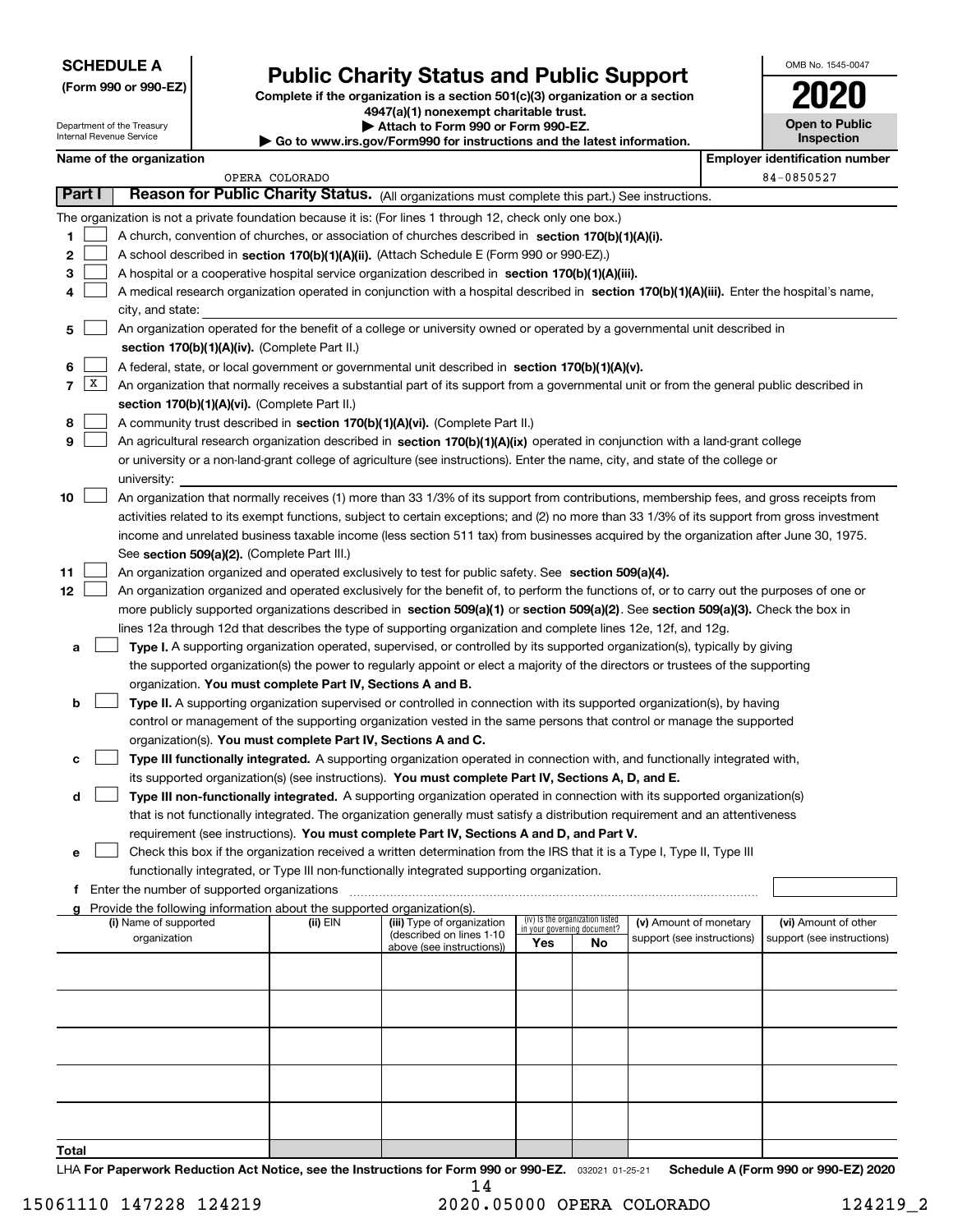#### Schedule A (Form 990 or 990-EZ) 2020 Page OPERA COLORADO 84-0850527

**Part II Support Schedule for Organizations Described in Sections 170(b)(1)(A)(iv) and 170(b)(1)(A)(vi)**

(Complete only if you checked the box on line 5, 7, or 8 of Part I or if the organization failed to qualify under Part III. If the organization fails to qualify under the tests listed below, please complete Part III.)

#### **6** Public support. Subtract line 5 from line 4. **Calendar year (or fiscal year beginning in)**  | **Calendar year (or fiscal year beginning in) | (a)** 2016 **| (b)** 2017 **| (c)** 2018 **| (d)** 2019 **| (e)** 2020 **| (f) 1**Gifts, grants, contributions, and **2**Tax revenues levied for the organ-**3**The value of services or facilities **4 Total.** Add lines 1 through 3  $\quad$ **5** The portion of total contributions **(a)** 2016 **(b)** 2017 **(c)** 2018 **(d)** 2019 **(e)** 2020 **(f)** Total **7** Amounts from line 4  $\ldots$  **Amounts 8**Gross income from interest, **9** Net income from unrelated business **10** Other income. Do not include gain **11Total support.**  Add lines 7 through 10 **12**Gross receipts from related activities, etc. (see instructions) ~~~~~~~~~~~~~~~~~~~~~~~ **13First 5 years.**  If the Form 990 is for the organization's first, second, third, fourth, or fifth tax year as a section 501(c)(3) **12stop here** organization, check this box and | **141514** Public support percentage for 2020 (line 6, column (f), divided by line 11, column (f))  $\ldots$  $\ldots$  $\ldots$  $\ldots$  $\ldots$  $\ldots$ **15** Public support percentage from 2019 Schedule A, Part II, line 14 ~~~~~~~~~~~~~~~~~~~~~**16a 33 1/3% support test - 2020.** If the organization did not check the box on line 13, and line 14 is 33 1/3% or more, check this box and **17a10% -facts-and-circumstances test - 2020.**  If the organization did not check a box on line 13, 16a, or 16b, and line 14 is 10% or more, 18 Private foundation. If the organization did not check a box on line 13, 16a, 16b, 17a, or 17b, check this box and see instructions ......... **b** 33 1/3% support test - 2019. If the organization did not check a box on line 13 or 16a, and line 15 is 33 1/3% or more, check this box **b 10% -facts-and-circumstances test - 2019.** If the organization did not check a box on line 13, 16a, 16b, or 17a, and line 15 is 10% or **stop here.**  The organization qualifies as a publicly supported organization ~~~~~~~~~~~~~~~~~~~~~~~~~~~~~~ | **stop here.**  and The organization qualifies as a publicly supported organization ~~~~~~~~~~~~~~~~~~~~~~~~~~~~ | and if the organization meets the facts-and-circumstances test, check this box and **stop here.** Explain in Part VI how the organization more, and if the organization meets the facts-and-circumstances test, check this box and **stop here.** Explain in Part VI how the (a) 2016 16 **| (b)** 2017 **| (c)** 2018 **| (d)** 2019 **| (e)** 2020 **| (f)** Total membership fees received. (Do not include any "unusual grants.") ization's benefit and either paid to or expended on its behalf ~~~~furnished by a governmental unit to the organization without charge by each person (other than a governmental unit or publicly supported organization) included on line 1 that exceeds 2% of the amount shown on line 11, column (f) <sub>……………………………</sub>… (a) 2016 dividends, payments received on securities loans, rents, royalties, and income from similar sources activities, whether or not the business is regularly carried on <sup>~</sup> or loss from the sale of capital assets (Explain in Part VI.) ....... % $\sim$  15 | 82.08 % meets the facts-and-circumstances test. The organization qualifies as a publicly supported organization ~~~~~~~~~~~~~~~ | organization meets the facts-and-circumstances test. The organization qualifies as a publicly supported organization **Section A. Public Support Section B. Total Support Section C. Computation of Public Support Percentage**  $\mathcal{L}^{\text{max}}$  $\boxed{\mathbf{X}}$  $\mathcal{L}^{\text{max}}$  $\mathcal{L}^{\text{max}}$  $\mathcal{L}^{\text{max}}$  $\mathcal{L}^{\text{max}}$ 2,548,459. 240,465. 2,788,924. 2,521,479. 270,583. 2,792,062. 3,375,206. 3,299,932. 3,576,292. 15,321,368. 256,978. 304,403. 312,170. 1,384,599. 3,632,184. 3,604,335. 3,888,462. 16,705,967. 2,026,293. 14,679,674. 2,788,924. 2,792,062. 3,632,184. 3,604,335. 3,888,462. 16,705,967. 2,631. 12,198. 55. 166. 281. 15,341. 1,100. 1,100. 2,200. 84,622.│ 5,933.│ 13,687.│ 44,145.│ −3,200.│ 145,187. 16,868,695. 4,929,701. 87.0282.08

**Schedule A (Form 990 or 990-EZ) 2020**

032022 01-25-21

15 15061110 147228 124219 2020.05000 OPERA COLORADO 124219\_2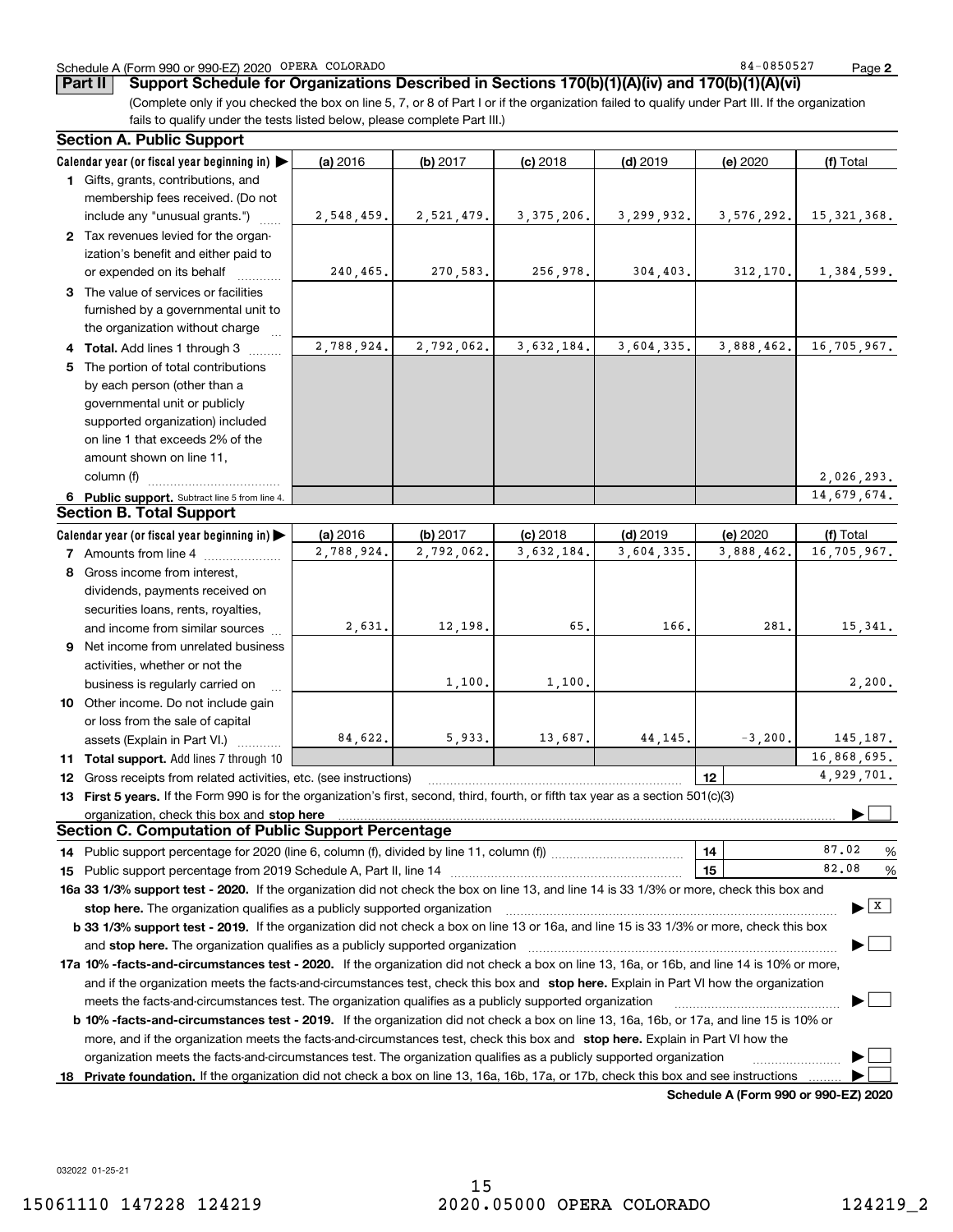#### **Part III Support Schedule for Organizations Described in Section 509(a)(2)**

(Complete only if you checked the box on line 10 of Part I or if the organization failed to qualify under Part II. If the organization fails to qualify under the tests listed below, please complete Part II.)

| <b>Section A. Public Support</b>                                                                                                                                                                                                                                                             |          |          |            |            |                 |                                      |
|----------------------------------------------------------------------------------------------------------------------------------------------------------------------------------------------------------------------------------------------------------------------------------------------|----------|----------|------------|------------|-----------------|--------------------------------------|
| Calendar year (or fiscal year beginning in) $\blacktriangleright$                                                                                                                                                                                                                            | (a) 2016 | (b) 2017 | $(c)$ 2018 | $(d)$ 2019 | <b>(e)</b> 2020 | (f) Total                            |
| 1 Gifts, grants, contributions, and                                                                                                                                                                                                                                                          |          |          |            |            |                 |                                      |
| membership fees received. (Do not                                                                                                                                                                                                                                                            |          |          |            |            |                 |                                      |
| include any "unusual grants.")                                                                                                                                                                                                                                                               |          |          |            |            |                 |                                      |
| <b>2</b> Gross receipts from admissions,<br>merchandise sold or services per-<br>formed, or facilities furnished in<br>any activity that is related to the<br>organization's tax-exempt purpose                                                                                              |          |          |            |            |                 |                                      |
| 3 Gross receipts from activities that<br>are not an unrelated trade or bus-<br>iness under section 513                                                                                                                                                                                       |          |          |            |            |                 |                                      |
| 4 Tax revenues levied for the organ-<br>ization's benefit and either paid to<br>or expended on its behalf                                                                                                                                                                                    |          |          |            |            |                 |                                      |
| 5 The value of services or facilities<br>furnished by a governmental unit to<br>the organization without charge                                                                                                                                                                              |          |          |            |            |                 |                                      |
| <b>6 Total.</b> Add lines 1 through 5                                                                                                                                                                                                                                                        |          |          |            |            |                 |                                      |
| 7a Amounts included on lines 1, 2, and<br>3 received from disqualified persons                                                                                                                                                                                                               |          |          |            |            |                 |                                      |
| <b>b</b> Amounts included on lines 2 and 3 received<br>from other than disqualified persons that<br>exceed the greater of \$5,000 or 1% of the<br>amount on line 13 for the year                                                                                                             |          |          |            |            |                 |                                      |
| c Add lines 7a and 7b                                                                                                                                                                                                                                                                        |          |          |            |            |                 |                                      |
| 8 Public support. (Subtract line 7c from line 6.)<br><b>Section B. Total Support</b>                                                                                                                                                                                                         |          |          |            |            |                 |                                      |
| Calendar year (or fiscal year beginning in) $\blacktriangleright$                                                                                                                                                                                                                            | (a) 2016 | (b) 2017 | $(c)$ 2018 | $(d)$ 2019 | (e) 2020        | (f) Total                            |
| 9 Amounts from line 6                                                                                                                                                                                                                                                                        |          |          |            |            |                 |                                      |
| <b>10a</b> Gross income from interest,<br>dividends, payments received on<br>securities loans, rents, royalties,<br>and income from similar sources                                                                                                                                          |          |          |            |            |                 |                                      |
| <b>b</b> Unrelated business taxable income<br>(less section 511 taxes) from businesses<br>acquired after June 30, 1975                                                                                                                                                                       |          |          |            |            |                 |                                      |
| c Add lines 10a and 10b                                                                                                                                                                                                                                                                      |          |          |            |            |                 |                                      |
| 11 Net income from unrelated business<br>activities not included in line 10b,<br>whether or not the business is<br>regularly carried on                                                                                                                                                      |          |          |            |            |                 |                                      |
| <b>12</b> Other income. Do not include gain<br>or loss from the sale of capital<br>assets (Explain in Part VI.)                                                                                                                                                                              |          |          |            |            |                 |                                      |
| <b>13</b> Total support. (Add lines 9, 10c, 11, and 12.)                                                                                                                                                                                                                                     |          |          |            |            |                 |                                      |
| 14 First 5 years. If the Form 990 is for the organization's first, second, third, fourth, or fifth tax year as a section 501(c)(3) organization,                                                                                                                                             |          |          |            |            |                 |                                      |
| check this box and stop here communication and content to the state of the state of the state of the state of the state of the state of the state of the state of the state of the state of the state of the state of the stat<br><b>Section C. Computation of Public Support Percentage</b> |          |          |            |            |                 |                                      |
| 15 Public support percentage for 2020 (line 8, column (f), divided by line 13, column (f))                                                                                                                                                                                                   |          |          |            |            | 15              |                                      |
| 16 Public support percentage from 2019 Schedule A, Part III, line 15                                                                                                                                                                                                                         |          |          |            |            | 16              | %<br>%                               |
| <b>Section D. Computation of Investment Income Percentage</b>                                                                                                                                                                                                                                |          |          |            |            |                 |                                      |
|                                                                                                                                                                                                                                                                                              |          |          |            |            | 17              | %                                    |
| 18 Investment income percentage from 2019 Schedule A, Part III, line 17                                                                                                                                                                                                                      |          |          |            |            | 18              | %                                    |
| 19a 33 1/3% support tests - 2020. If the organization did not check the box on line 14, and line 15 is more than 33 1/3%, and line 17 is not                                                                                                                                                 |          |          |            |            |                 |                                      |
| more than 33 1/3%, check this box and stop here. The organization qualifies as a publicly supported organization                                                                                                                                                                             |          |          |            |            |                 | $\sim$                               |
| b 33 1/3% support tests - 2019. If the organization did not check a box on line 14 or line 19a, and line 16 is more than 33 1/3%, and                                                                                                                                                        |          |          |            |            |                 |                                      |
| line 18 is not more than 33 1/3%, check this box and stop here. The organization qualifies as a publicly supported organization                                                                                                                                                              |          |          |            |            |                 |                                      |
| 20 Private foundation. If the organization did not check a box on line 14, 19a, or 19b, check this box and see instructions                                                                                                                                                                  |          |          |            |            |                 |                                      |
| 032023 01-25-21                                                                                                                                                                                                                                                                              |          |          |            |            |                 | Schedule A (Form 990 or 990-EZ) 2020 |
|                                                                                                                                                                                                                                                                                              |          | 16       |            |            |                 |                                      |

 <sup>15061110 147228 124219 2020.05000</sup> OPERA COLORADO 124219\_2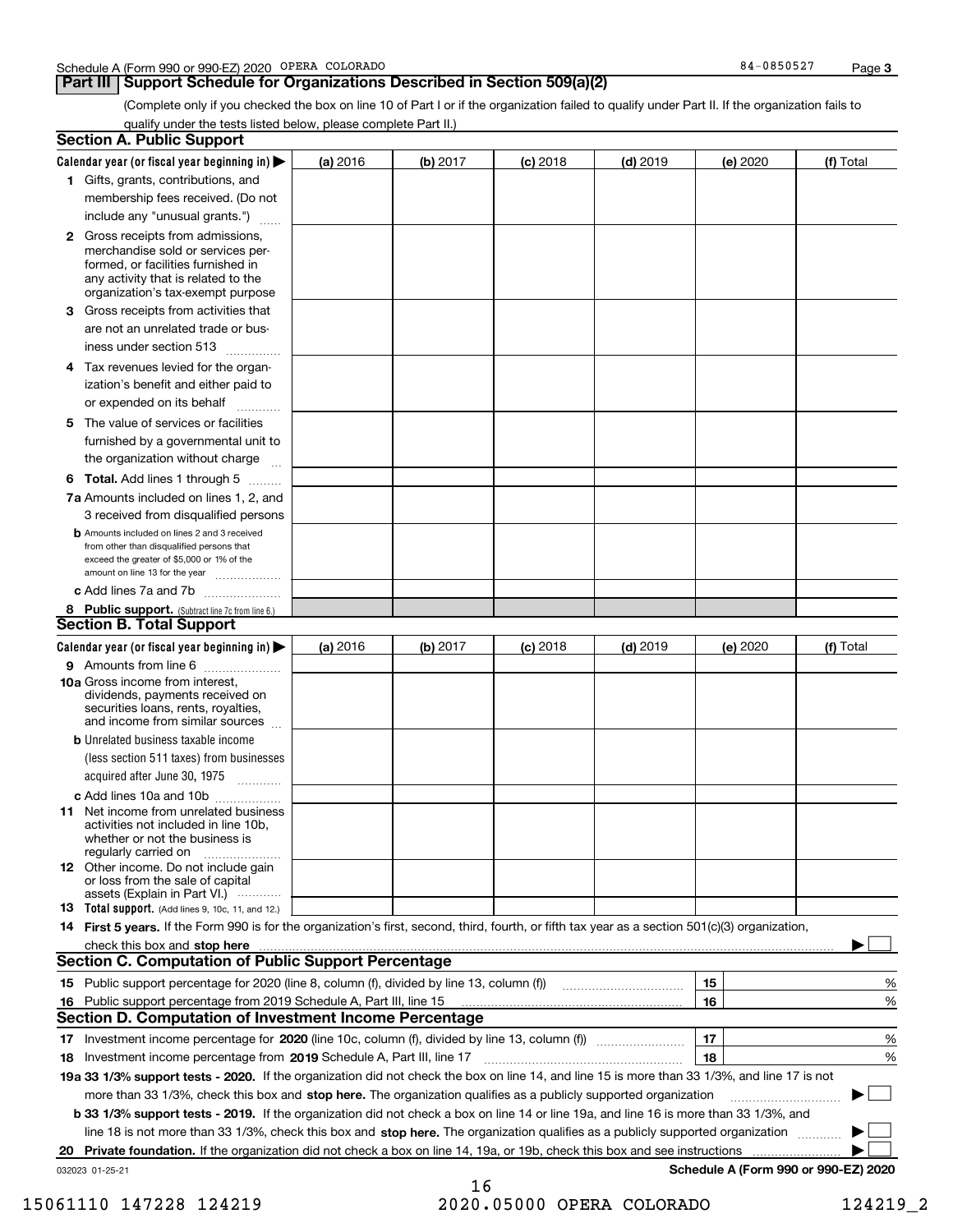**1**

**2**

**3a**

**3b**

**3c**

**4a**

**4b**

**4c**

**5a**

**5b5c**

**6**

**7**

**8**

**9a**

**9b**

**9c**

**10a**

**10b**

**YesNo**

## **Part IV Supporting Organizations**

(Complete only if you checked a box in line 12 on Part I. If you checked box 12a, Part I, complete Sections A and B. If you checked box 12b, Part I, complete Sections A and C. If you checked box 12c, Part I, complete Sections A, D, and E. If you checked box 12d, Part I, complete Sections A and D, and complete Part V.)

#### **Section A. All Supporting Organizations**

- **1** Are all of the organization's supported organizations listed by name in the organization's governing documents? If "No," describe in **Part VI** how the supported organizations are designated. If designated by *class or purpose, describe the designation. If historic and continuing relationship, explain.*
- **2** Did the organization have any supported organization that does not have an IRS determination of status under section 509(a)(1) or (2)? If "Yes," explain in Part VI how the organization determined that the supported *organization was described in section 509(a)(1) or (2).*
- **3a** Did the organization have a supported organization described in section 501(c)(4), (5), or (6)? If "Yes," answer *lines 3b and 3c below.*
- **b** Did the organization confirm that each supported organization qualified under section 501(c)(4), (5), or (6) and satisfied the public support tests under section 509(a)(2)? If "Yes," describe in **Part VI** when and how the *organization made the determination.*
- **c**Did the organization ensure that all support to such organizations was used exclusively for section 170(c)(2)(B) purposes? If "Yes," explain in **Part VI** what controls the organization put in place to ensure such use.
- **4a***If* Was any supported organization not organized in the United States ("foreign supported organization")? *"Yes," and if you checked box 12a or 12b in Part I, answer lines 4b and 4c below.*
- **b** Did the organization have ultimate control and discretion in deciding whether to make grants to the foreign supported organization? If "Yes," describe in **Part VI** how the organization had such control and discretion *despite being controlled or supervised by or in connection with its supported organizations.*
- **c** Did the organization support any foreign supported organization that does not have an IRS determination under sections 501(c)(3) and 509(a)(1) or (2)? If "Yes," explain in **Part VI** what controls the organization used *to ensure that all support to the foreign supported organization was used exclusively for section 170(c)(2)(B) purposes.*
- **5a** Did the organization add, substitute, or remove any supported organizations during the tax year? If "Yes," answer lines 5b and 5c below (if applicable). Also, provide detail in **Part VI,** including (i) the names and EIN *numbers of the supported organizations added, substituted, or removed; (ii) the reasons for each such action; (iii) the authority under the organization's organizing document authorizing such action; and (iv) how the action was accomplished (such as by amendment to the organizing document).*
- **b** Type I or Type II only. Was any added or substituted supported organization part of a class already designated in the organization's organizing document?
- **cSubstitutions only.**  Was the substitution the result of an event beyond the organization's control?
- **6** Did the organization provide support (whether in the form of grants or the provision of services or facilities) to **Part VI.** *If "Yes," provide detail in* support or benefit one or more of the filing organization's supported organizations? anyone other than (i) its supported organizations, (ii) individuals that are part of the charitable class benefited by one or more of its supported organizations, or (iii) other supporting organizations that also
- **7**Did the organization provide a grant, loan, compensation, or other similar payment to a substantial contributor *If "Yes," complete Part I of Schedule L (Form 990 or 990-EZ).* regard to a substantial contributor? (as defined in section 4958(c)(3)(C)), a family member of a substantial contributor, or a 35% controlled entity with
- **8** Did the organization make a loan to a disqualified person (as defined in section 4958) not described in line 7? *If "Yes," complete Part I of Schedule L (Form 990 or 990-EZ).*
- **9a** Was the organization controlled directly or indirectly at any time during the tax year by one or more in section 509(a)(1) or (2))? If "Yes," *provide detail in* <code>Part VI.</code> disqualified persons, as defined in section 4946 (other than foundation managers and organizations described
- **b** Did one or more disqualified persons (as defined in line 9a) hold a controlling interest in any entity in which the supporting organization had an interest? If "Yes," provide detail in P**art VI**.
- **c**Did a disqualified person (as defined in line 9a) have an ownership interest in, or derive any personal benefit from, assets in which the supporting organization also had an interest? If "Yes," provide detail in P**art VI.**
- **10a** Was the organization subject to the excess business holdings rules of section 4943 because of section supporting organizations)? If "Yes," answer line 10b below. 4943(f) (regarding certain Type II supporting organizations, and all Type III non-functionally integrated
- **b** Did the organization have any excess business holdings in the tax year? (Use Schedule C, Form 4720, to **Schedule A (Form 990 or 990-EZ) 2020** *determine whether the organization had excess business holdings.)*

032024 01-25-21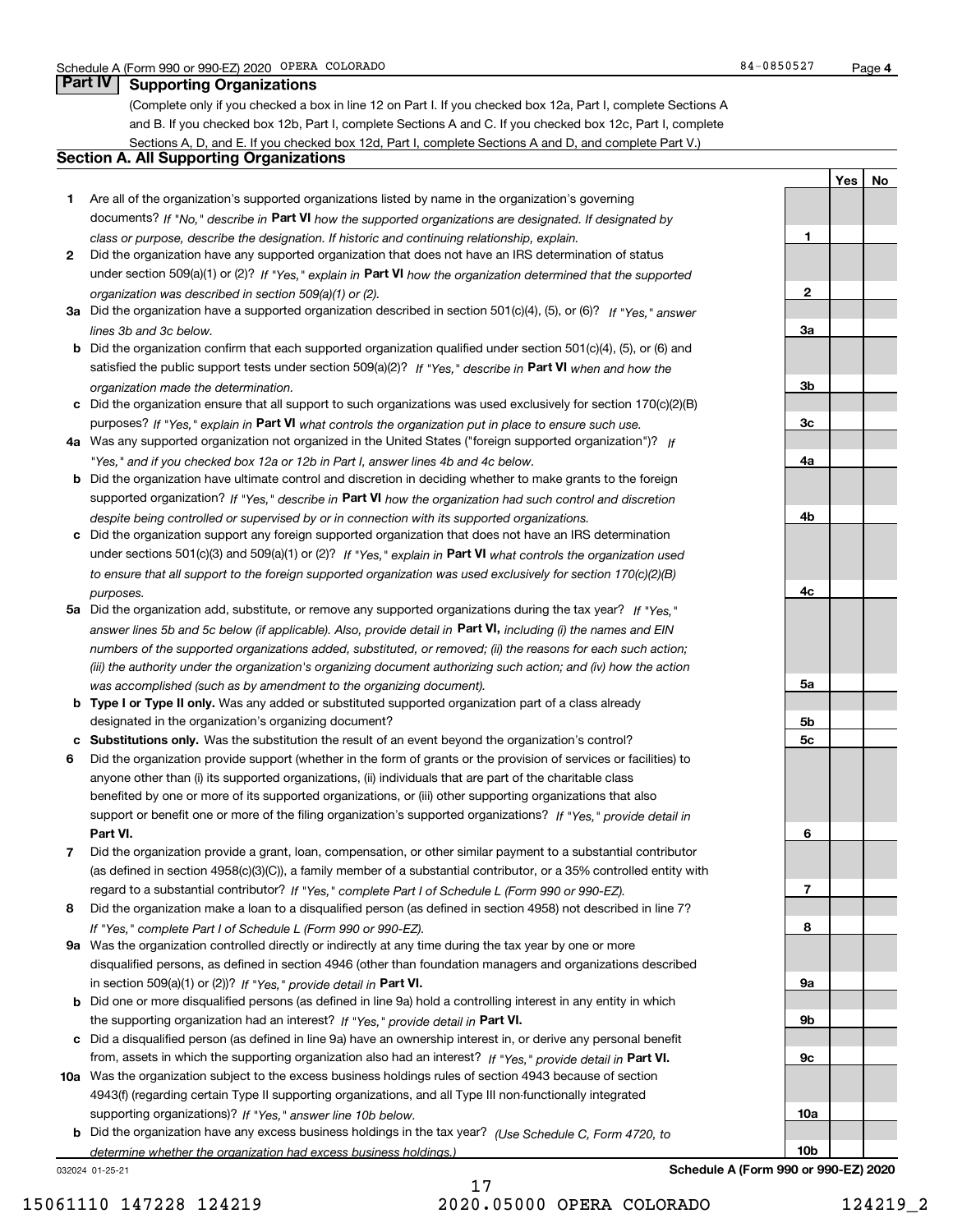|              | Schedule A (Form 990 or 990-EZ) 2020 OPERA COLORADO                                                                                                                                                                                                                                                                                                                                                                                                                                                                                                                                                                                                  | 84-0850527      |            | Page 5    |
|--------------|------------------------------------------------------------------------------------------------------------------------------------------------------------------------------------------------------------------------------------------------------------------------------------------------------------------------------------------------------------------------------------------------------------------------------------------------------------------------------------------------------------------------------------------------------------------------------------------------------------------------------------------------------|-----------------|------------|-----------|
|              | <b>Supporting Organizations (continued)</b><br>Part IV                                                                                                                                                                                                                                                                                                                                                                                                                                                                                                                                                                                               |                 |            |           |
|              |                                                                                                                                                                                                                                                                                                                                                                                                                                                                                                                                                                                                                                                      |                 | Yes        | <b>No</b> |
| 11           | Has the organization accepted a gift or contribution from any of the following persons?                                                                                                                                                                                                                                                                                                                                                                                                                                                                                                                                                              |                 |            |           |
|              | a A person who directly or indirectly controls, either alone or together with persons described in lines 11b and                                                                                                                                                                                                                                                                                                                                                                                                                                                                                                                                     |                 |            |           |
|              | 11c below, the governing body of a supported organization?                                                                                                                                                                                                                                                                                                                                                                                                                                                                                                                                                                                           | 11a             |            |           |
|              | <b>b</b> A family member of a person described in line 11a above?                                                                                                                                                                                                                                                                                                                                                                                                                                                                                                                                                                                    | 11 <sub>b</sub> |            |           |
|              | c A 35% controlled entity of a person described in line 11a or 11b above? If "Yes" to line 11a, 11b, or 11c, provide                                                                                                                                                                                                                                                                                                                                                                                                                                                                                                                                 |                 |            |           |
|              | detail in Part VI.                                                                                                                                                                                                                                                                                                                                                                                                                                                                                                                                                                                                                                   | 11c             |            |           |
|              | <b>Section B. Type I Supporting Organizations</b>                                                                                                                                                                                                                                                                                                                                                                                                                                                                                                                                                                                                    |                 |            |           |
|              |                                                                                                                                                                                                                                                                                                                                                                                                                                                                                                                                                                                                                                                      |                 | <b>Yes</b> | No        |
| 1            | Did the governing body, members of the governing body, officers acting in their official capacity, or membership of one or<br>more supported organizations have the power to regularly appoint or elect at least a majority of the organization's officers,<br>directors, or trustees at all times during the tax year? If "No," describe in Part VI how the supported organization(s)<br>effectively operated, supervised, or controlled the organization's activities. If the organization had more than one supported<br>organization, describe how the powers to appoint and/or remove officers, directors, or trustees were allocated among the |                 |            |           |
|              | supported organizations and what conditions or restrictions, if any, applied to such powers during the tax year.                                                                                                                                                                                                                                                                                                                                                                                                                                                                                                                                     | 1               |            |           |
| $\mathbf{2}$ | Did the organization operate for the benefit of any supported organization other than the supported                                                                                                                                                                                                                                                                                                                                                                                                                                                                                                                                                  |                 |            |           |
|              | organization(s) that operated, supervised, or controlled the supporting organization? If "Yes." explain in                                                                                                                                                                                                                                                                                                                                                                                                                                                                                                                                           |                 |            |           |
|              | Part VI how providing such benefit carried out the purposes of the supported organization(s) that operated,                                                                                                                                                                                                                                                                                                                                                                                                                                                                                                                                          |                 |            |           |
|              | supervised, or controlled the supporting organization.                                                                                                                                                                                                                                                                                                                                                                                                                                                                                                                                                                                               | $\mathbf{2}$    |            |           |
|              | Section C. Type II Supporting Organizations                                                                                                                                                                                                                                                                                                                                                                                                                                                                                                                                                                                                          |                 |            |           |
|              |                                                                                                                                                                                                                                                                                                                                                                                                                                                                                                                                                                                                                                                      |                 | <b>Yes</b> | <b>No</b> |
| 1            | Were a majority of the organization's directors or trustees during the tax year also a majority of the directors                                                                                                                                                                                                                                                                                                                                                                                                                                                                                                                                     |                 |            |           |
|              | or trustees of each of the organization's supported organization(s)? If "No." describe in Part VI how control                                                                                                                                                                                                                                                                                                                                                                                                                                                                                                                                        |                 |            |           |
|              | or management of the supporting organization was vested in the same persons that controlled or managed                                                                                                                                                                                                                                                                                                                                                                                                                                                                                                                                               |                 |            |           |
|              | the supported organization(s).                                                                                                                                                                                                                                                                                                                                                                                                                                                                                                                                                                                                                       | 1               |            |           |
|              | Section D. All Type III Supporting Organizations                                                                                                                                                                                                                                                                                                                                                                                                                                                                                                                                                                                                     |                 |            |           |
|              |                                                                                                                                                                                                                                                                                                                                                                                                                                                                                                                                                                                                                                                      |                 | Yes        | No        |
| 1            | Did the organization provide to each of its supported organizations, by the last day of the fifth month of the                                                                                                                                                                                                                                                                                                                                                                                                                                                                                                                                       |                 |            |           |
|              | organization's tax year, (i) a written notice describing the type and amount of support provided during the prior tax                                                                                                                                                                                                                                                                                                                                                                                                                                                                                                                                |                 |            |           |
|              | user (ii) a sepulation $\overline{000}$ that we meet reseptivitied as of the data of potitionian, and (iii) copies of the                                                                                                                                                                                                                                                                                                                                                                                                                                                                                                                            |                 |            |           |

|              | Did the organization provide to each of its supported organizations, by the last day of the fifth month of the         |   |  |
|--------------|------------------------------------------------------------------------------------------------------------------------|---|--|
|              | organization's tax year, (i) a written notice describing the type and amount of support provided during the prior tax  |   |  |
|              | year, (ii) a copy of the Form 990 that was most recently filed as of the date of notification, and (iii) copies of the |   |  |
|              | organization's governing documents in effect on the date of notification, to the extent not previously provided?       |   |  |
| $\mathbf{2}$ | Were any of the organization's officers, directors, or trustees either (i) appointed or elected by the supported       |   |  |
|              | organization(s) or (ii) serving on the governing body of a supported organization? If "No." explain in Part VI how     |   |  |
|              | the organization maintained a close and continuous working relationship with the supported organization(s).            | 0 |  |
| 3            | By reason of the relationship described in line 2, above, did the organization's supported organizations have a        |   |  |
|              | significant voice in the organization's investment policies and in directing the use of the organization's             |   |  |
|              | income or assets at all times during the tax year? If "Yes," describe in Part VI the role the organization's           |   |  |
|              | supported erganizations played in this regard.                                                                         | з |  |

#### *supported organizations played in this regard.* **Section E. Type III Functionally Integrated Supporting Organizations**

| Check the box next to the method that the organization used to satisfy the Integral Part Test during the year (see instructions). |  |
|-----------------------------------------------------------------------------------------------------------------------------------|--|
|                                                                                                                                   |  |

**a**The organization satisfied the Activities Test. *Complete* line 2 below.  $\mathcal{L}^{\text{max}}$ 

|  |  |  |  | <b>b</b> $\Box$ The organization is the parent of each of its supported organizations. Complete line 3 below. |  |
|--|--|--|--|---------------------------------------------------------------------------------------------------------------|--|
|--|--|--|--|---------------------------------------------------------------------------------------------------------------|--|

|  |  | The organization supported a governmental entity. Describe in Part VI how you supported a governmental entity (see instructions). |  |
|--|--|-----------------------------------------------------------------------------------------------------------------------------------|--|
|--|--|-----------------------------------------------------------------------------------------------------------------------------------|--|

- **2Answer lines 2a and 2b below. Yes No** Activities Test.
- **a** Did substantially all of the organization's activities during the tax year directly further the exempt purposes of the supported organization(s) to which the organization was responsive? If "Yes," then in **Part VI identify those supported organizations and explain**  *how these activities directly furthered their exempt purposes, how the organization was responsive to those supported organizations, and how the organization determined that these activities constituted substantially all of its activities.*
- **b** Did the activities described in line 2a, above, constitute activities that, but for the organization's involvement, **Part VI**  *the reasons for the organization's position that its supported organization(s) would have engaged in* one or more of the organization's supported organization(s) would have been engaged in? If "Yes," e*xplain in these activities but for the organization's involvement.*
- **3**Parent of Supported Organizations. Answer lines 3a and 3b below.

**a** Did the organization have the power to regularly appoint or elect a majority of the officers, directors, or trustees of each of the supported organizations? If "Yes" or "No" provide details in **Part VI.** 

**b** Did the organization exercise a substantial degree of direction over the policies, programs, and activities of each of its supported organizations? If "Yes," describe in Part VI the role played by the organization in this regard.

032025 01-25-21

**Schedule A (Form 990 or 990-EZ) 2020**

**2a**

**2b**

**3a**

**3b**

#### 18 15061110 147228 124219 2020.05000 OPERA COLORADO 124219\_2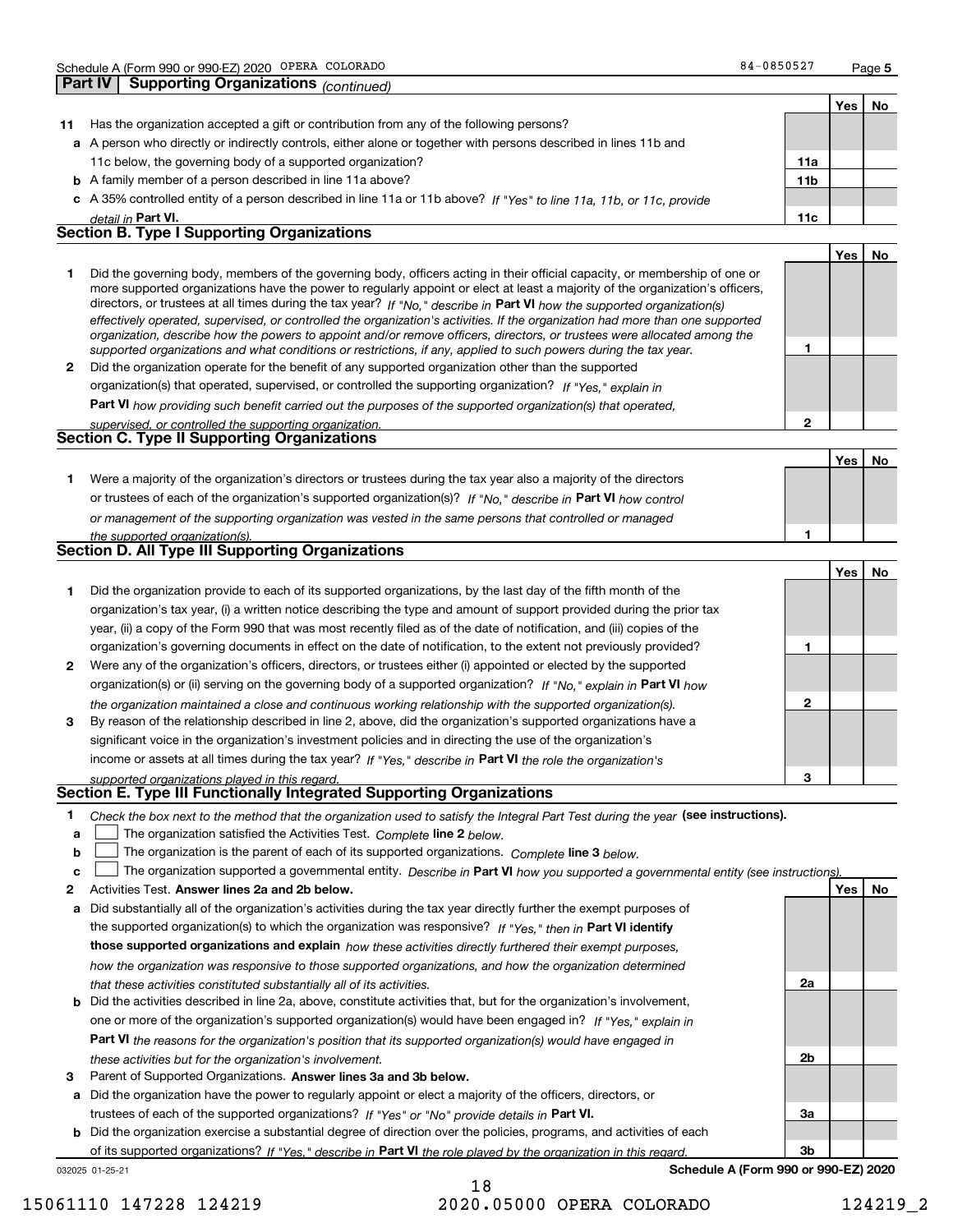| Schedule A | 4 (Form 990 or 990-EZ) 2020 | OPERA | COLORADO | 84-0850527 | Page |  |
|------------|-----------------------------|-------|----------|------------|------|--|
|------------|-----------------------------|-------|----------|------------|------|--|

**1Part VI** Check here if the organization satisfied the Integral Part Test as a qualifying trust on Nov. 20, 1970 ( explain in Part **VI**). See instructions. **Section A - Adjusted Net Income 123** Other gross income (see instructions) **456** Portion of operating expenses paid or incurred for production or **7** Other expenses (see instructions) **8** Adjusted Net Income (subtract lines 5, 6, and 7 from line 4) **8 8 1234567Section B - Minimum Asset Amount 1**Aggregate fair market value of all non-exempt-use assets (see **2**Acquisition indebtedness applicable to non-exempt-use assets **3** Subtract line 2 from line 1d. **4**Cash deemed held for exempt use. Enter 0.015 of line 3 (for greater amount, **5** Net value of non-exempt-use assets (subtract line 4 from line 3) **678a** Average monthly value of securities **b** Average monthly cash balances **c**Fair market value of other non-exempt-use assets **dTotal**  (add lines 1a, 1b, and 1c) **eDiscount** claimed for blockage or other factors **1a1b1c1d2345678**(explain in detail in Part VI): **Minimum Asset Amount**  (add line 7 to line 6) **Section C - Distributable Amount 123456123456Distributable Amount.** Subtract line 5 from line 4, unless subject to All other Type III non-functionally integrated supporting organizations must complete Sections A through E. (B) Current Year (optional)(A) Prior Year Net short-term capital gain Recoveries of prior-year distributions Add lines 1 through 3. Depreciation and depletion collection of gross income or for management, conservation, or maintenance of property held for production of income (see instructions) (B) Current Year (optional)(A) Prior Year instructions for short tax year or assets held for part of year): see instructions). Multiply line 5 by 0.035. Recoveries of prior-year distributions Current Year Adjusted net income for prior year (from Section A, line 8, column A) Enter 0.85 of line 1. Minimum asset amount for prior year (from Section B, line 8, column A) Enter greater of line 2 or line 3. Income tax imposed in prior year emergency temporary reduction (see instructions). **Part V Type III Non-Functionally Integrated 509(a)(3) Supporting Organizations**   $\mathcal{L}^{\text{max}}$ 

**7**Check here if the current year is the organization's first as a non-functionally integrated Type III supporting organization (see instructions). $\mathcal{L}^{\text{max}}$ 

**Schedule A (Form 990 or 990-EZ) 2020**

032026 01-25-21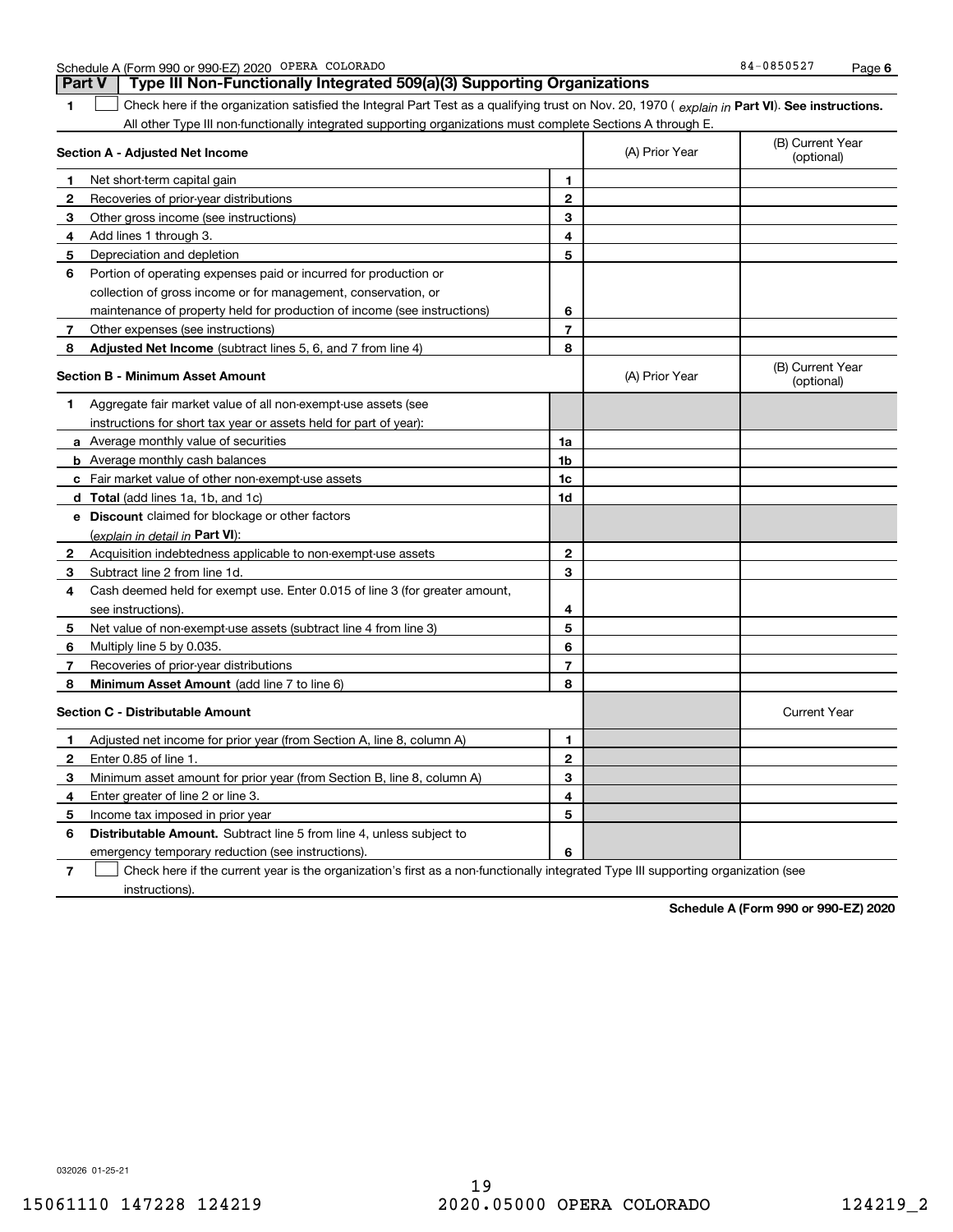| <b>Part V</b> | Type III Non-Functionally Integrated 509(a)(3) Supporting Organizations                    |                                    | (continued)                                   |    |                                                  |
|---------------|--------------------------------------------------------------------------------------------|------------------------------------|-----------------------------------------------|----|--------------------------------------------------|
|               | <b>Section D - Distributions</b>                                                           |                                    |                                               |    | <b>Current Year</b>                              |
| 1             | Amounts paid to supported organizations to accomplish exempt purposes                      |                                    |                                               |    |                                                  |
| 2             | Amounts paid to perform activity that directly furthers exempt purposes of supported       |                                    |                                               |    |                                                  |
|               | organizations, in excess of income from activity                                           |                                    |                                               |    |                                                  |
| 3             | Administrative expenses paid to accomplish exempt purposes of supported organizations      |                                    |                                               | 3  |                                                  |
| 4             | Amounts paid to acquire exempt-use assets                                                  |                                    |                                               | 4  |                                                  |
| 5             | Qualified set-aside amounts (prior IRS approval required - provide details in Part VI)     |                                    |                                               | 5  |                                                  |
| 6             | Other distributions ( <i>describe in</i> Part VI). See instructions.                       |                                    |                                               | 6  |                                                  |
| 7             | Total annual distributions. Add lines 1 through 6.                                         |                                    |                                               | 7  |                                                  |
| 8             | Distributions to attentive supported organizations to which the organization is responsive |                                    |                                               |    |                                                  |
|               | (provide details in Part VI). See instructions.                                            |                                    |                                               | 8  |                                                  |
| 9             | Distributable amount for 2020 from Section C, line 6                                       |                                    |                                               | 9  |                                                  |
| 10            | Line 8 amount divided by line 9 amount                                                     |                                    |                                               | 10 |                                                  |
|               | <b>Section E - Distribution Allocations</b> (see instructions)                             | (i)<br><b>Excess Distributions</b> | (ii)<br><b>Underdistributions</b><br>Pre-2020 |    | (iii)<br><b>Distributable</b><br>Amount for 2020 |
| 1             | Distributable amount for 2020 from Section C, line 6                                       |                                    |                                               |    |                                                  |
| 2             | Underdistributions, if any, for years prior to 2020 (reason-                               |                                    |                                               |    |                                                  |
|               | able cause required - explain in Part VI). See instructions.                               |                                    |                                               |    |                                                  |
| 3             | Excess distributions carryover, if any, to 2020                                            |                                    |                                               |    |                                                  |
|               | a From 2015                                                                                |                                    |                                               |    |                                                  |
|               | <b>b</b> From 2016                                                                         |                                    |                                               |    |                                                  |
|               | $c$ From 2017                                                                              |                                    |                                               |    |                                                  |
|               | d From 2018                                                                                |                                    |                                               |    |                                                  |
|               | e From 2019                                                                                |                                    |                                               |    |                                                  |
|               | f Total of lines 3a through 3e                                                             |                                    |                                               |    |                                                  |
|               | g Applied to underdistributions of prior years                                             |                                    |                                               |    |                                                  |
|               | <b>h</b> Applied to 2020 distributable amount                                              |                                    |                                               |    |                                                  |
|               | Carryover from 2015 not applied (see instructions)                                         |                                    |                                               |    |                                                  |
|               | Remainder. Subtract lines 3g, 3h, and 3i from line 3f.                                     |                                    |                                               |    |                                                  |
| 4             | Distributions for 2020 from Section D,                                                     |                                    |                                               |    |                                                  |
|               | line $7:$                                                                                  |                                    |                                               |    |                                                  |
|               | a Applied to underdistributions of prior years                                             |                                    |                                               |    |                                                  |
|               | <b>b</b> Applied to 2020 distributable amount                                              |                                    |                                               |    |                                                  |
|               | c Remainder. Subtract lines 4a and 4b from line 4.                                         |                                    |                                               |    |                                                  |
| 5.            | Remaining underdistributions for years prior to 2020, if                                   |                                    |                                               |    |                                                  |
|               | any. Subtract lines 3g and 4a from line 2. For result greater                              |                                    |                                               |    |                                                  |
|               | than zero, explain in Part VI. See instructions.                                           |                                    |                                               |    |                                                  |
| 6             | Remaining underdistributions for 2020. Subtract lines 3h                                   |                                    |                                               |    |                                                  |
|               | and 4b from line 1. For result greater than zero, explain in                               |                                    |                                               |    |                                                  |
|               | Part VI. See instructions.                                                                 |                                    |                                               |    |                                                  |
| 7             | Excess distributions carryover to 2021. Add lines 3j                                       |                                    |                                               |    |                                                  |
|               | and 4c.                                                                                    |                                    |                                               |    |                                                  |
| 8             | Breakdown of line 7:                                                                       |                                    |                                               |    |                                                  |
|               | a Excess from 2016                                                                         |                                    |                                               |    |                                                  |
|               | <b>b</b> Excess from 2017                                                                  |                                    |                                               |    |                                                  |
|               | c Excess from 2018                                                                         |                                    |                                               |    |                                                  |
|               | d Excess from 2019                                                                         |                                    |                                               |    |                                                  |
|               | e Excess from 2020                                                                         |                                    |                                               |    |                                                  |

**Schedule A (Form 990 or 990-EZ) 2020**

032027 01-25-21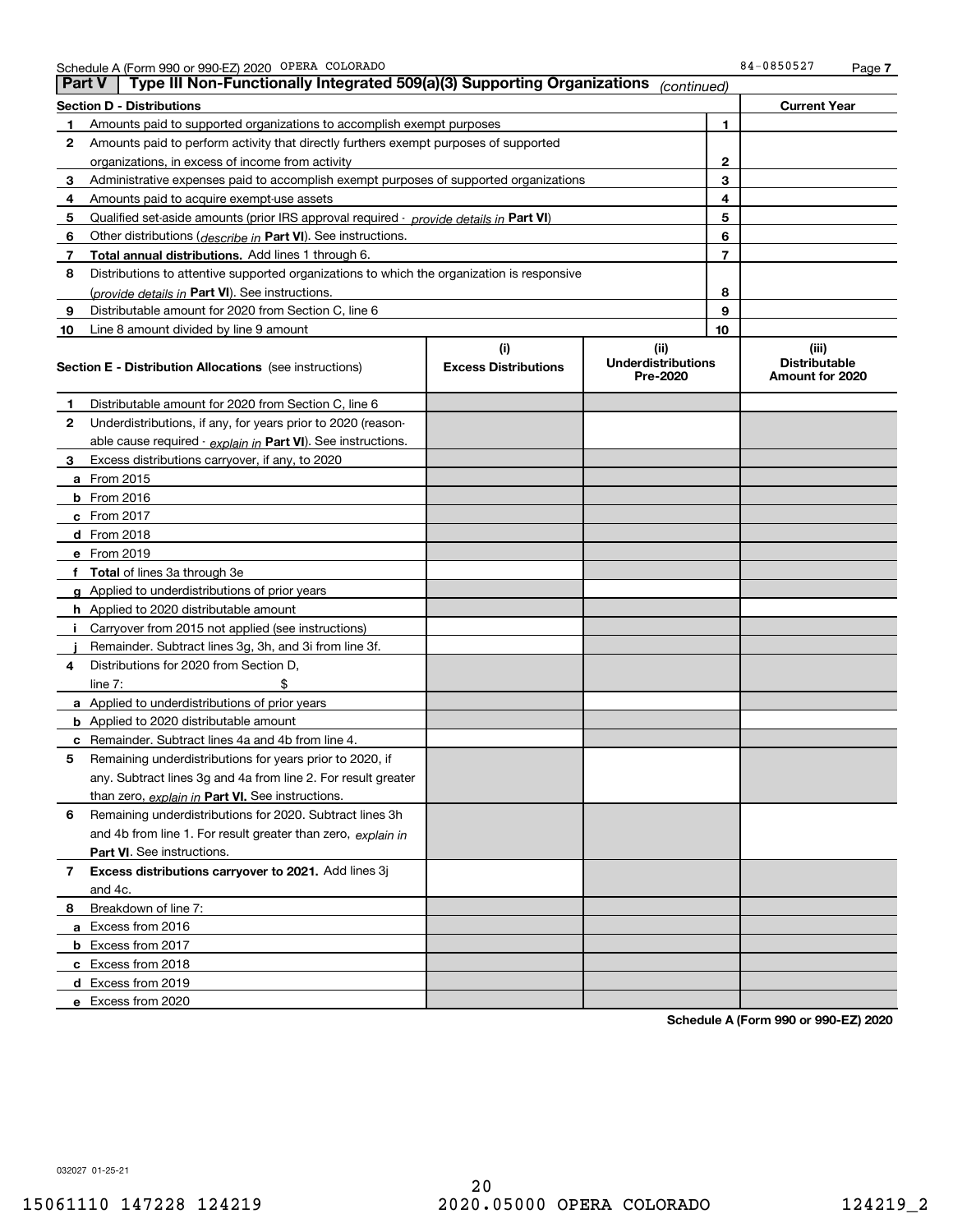Part VI | Supplemental Information. Provide the explanations required by Part II, line 10; Part II, line 17a or 17b; Part III, line 12; Part IV, Section A, lines 1, 2, 3b, 3c, 4b, 4c, 5a, 6, 9a, 9b, 9c, 11a, 11b, and 11c; Part IV, Section B, lines 1 and 2; Part IV, Section C, line 1; Part IV, Section D, lines 2 and 3; Part IV, Section E, lines 1c, 2a, 2b, 3a, and 3b; Part V, line 1; Part V, Section B, line 1e; Part V, Section D, lines 5, 6, and 8; and Part V, Section E, lines 2, 5, and 6. Also complete this part for any additional information. (See instructions.)

SCHEDULE A, PART II, LINE 10, EXPLANATION FOR OTHER INCOME:

| 032028 01-25-21<br>15061110 147228 124219 | $2\sqrt{1}$<br>2020.05000 OPERA COLORADO | 124219_2                             |
|-------------------------------------------|------------------------------------------|--------------------------------------|
|                                           |                                          | Schedule A (Form 990 or 990-EZ) 2020 |
|                                           |                                          |                                      |
|                                           |                                          |                                      |
|                                           |                                          |                                      |
|                                           |                                          |                                      |
|                                           |                                          |                                      |
|                                           |                                          |                                      |
|                                           |                                          |                                      |
|                                           |                                          |                                      |
|                                           |                                          |                                      |
|                                           |                                          |                                      |
|                                           |                                          |                                      |
|                                           |                                          |                                      |
|                                           |                                          |                                      |
|                                           |                                          |                                      |
|                                           |                                          |                                      |
|                                           |                                          |                                      |
|                                           |                                          |                                      |
|                                           |                                          |                                      |
|                                           |                                          |                                      |
|                                           |                                          |                                      |
|                                           |                                          |                                      |
| 2020 AMOUNT: \$<br>$-3,200.$              |                                          |                                      |
| 2019 AMOUNT: \$<br>44, 145.               |                                          |                                      |
| 2018 AMOUNT: \$<br>13,687.                |                                          |                                      |
| 2017 AMOUNT: \$<br>5,933.                 |                                          |                                      |
| 2016 AMOUNT: \$<br>84,622.                |                                          |                                      |
|                                           |                                          |                                      |

**8**

84-0850527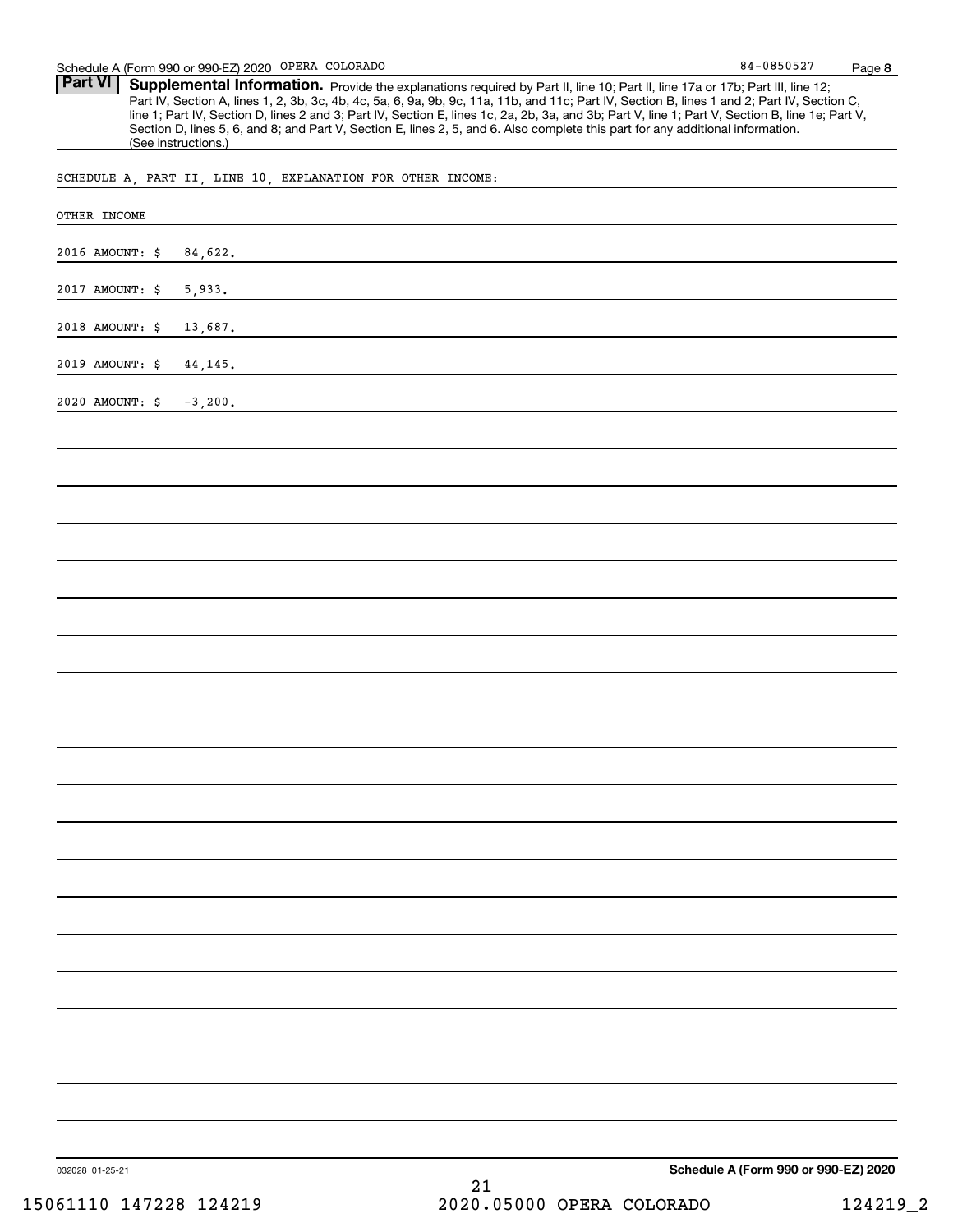Department of the Treasury Internal Revenue Service **(Form 990, 990-EZ, or 990-PF)**

Name of the organization

\*\* PUBLIC DISCLOSURE COPY \*\*

# **Schedule B Schedule of Contributors**

**| Attach to Form 990, Form 990-EZ, or Form 990-PF. | Go to www.irs.gov/Form990 for the latest information.** OMB No. 1545-0047

**2020**

**Employer identification number**

84-0850527

| <b>Organization type (check one):</b> |                                                                             |  |  |  |
|---------------------------------------|-----------------------------------------------------------------------------|--|--|--|
| Filers of:                            | Section:                                                                    |  |  |  |
| Form 990 or 990-EZ                    | X  <br>$501(c)$ ( $3$ ) (enter number) organization                         |  |  |  |
|                                       | $4947(a)(1)$ nonexempt charitable trust not treated as a private foundation |  |  |  |
|                                       | 527 political organization                                                  |  |  |  |
| Form 990-PF                           | 501(c)(3) exempt private foundation                                         |  |  |  |
|                                       | 4947(a)(1) nonexempt charitable trust treated as a private foundation       |  |  |  |
|                                       | 501(c)(3) taxable private foundation                                        |  |  |  |

Check if your organization is covered by the **General Rule** or a **Special Rule. Note:**  Only a section 501(c)(7), (8), or (10) organization can check boxes for both the General Rule and a Special Rule. See instructions.

#### **General Rule**

 $\mathcal{L}^{\text{max}}$ 

For an organization filing Form 990, 990-EZ, or 990-PF that received, during the year, contributions totaling \$5,000 or more (in money or property) from any one contributor. Complete Parts I and II. See instructions for determining a contributor's total contributions.

#### **Special Rules**

any one contributor, during the year, total contributions of the greater of  $\,$  (1) \$5,000; or **(2)** 2% of the amount on (i) Form 990, Part VIII, line 1h;  $\overline{X}$  For an organization described in section 501(c)(3) filing Form 990 or 990-EZ that met the 33 1/3% support test of the regulations under sections 509(a)(1) and 170(b)(1)(A)(vi), that checked Schedule A (Form 990 or 990-EZ), Part II, line 13, 16a, or 16b, and that received from or (ii) Form 990-EZ, line 1. Complete Parts I and II.

For an organization described in section 501(c)(7), (8), or (10) filing Form 990 or 990-EZ that received from any one contributor, during the year, total contributions of more than \$1,000 exclusively for religious, charitable, scientific, literary, or educational purposes, or for the prevention of cruelty to children or animals. Complete Parts I (entering "N/A" in column (b) instead of the contributor name and address), II, and III.  $\mathcal{L}^{\text{max}}$ 

purpose. Don't complete any of the parts unless the **General Rule** applies to this organization because it received *nonexclusively* year, contributions <sub>exclusively</sub> for religious, charitable, etc., purposes, but no such contributions totaled more than \$1,000. If this box is checked, enter here the total contributions that were received during the year for an  $\;$ exclusively religious, charitable, etc., For an organization described in section 501(c)(7), (8), or (10) filing Form 990 or 990-EZ that received from any one contributor, during the religious, charitable, etc., contributions totaling \$5,000 or more during the year  $\Box$ — $\Box$   $\Box$  $\mathcal{L}^{\text{max}}$ 

**Caution:**  An organization that isn't covered by the General Rule and/or the Special Rules doesn't file Schedule B (Form 990, 990-EZ, or 990-PF),  **must** but it answer "No" on Part IV, line 2, of its Form 990; or check the box on line H of its Form 990-EZ or on its Form 990-PF, Part I, line 2, to certify that it doesn't meet the filing requirements of Schedule B (Form 990, 990-EZ, or 990-PF).

**For Paperwork Reduction Act Notice, see the instructions for Form 990, 990-EZ, or 990-PF. Schedule B (Form 990, 990-EZ, or 990-PF) (2020)** LHA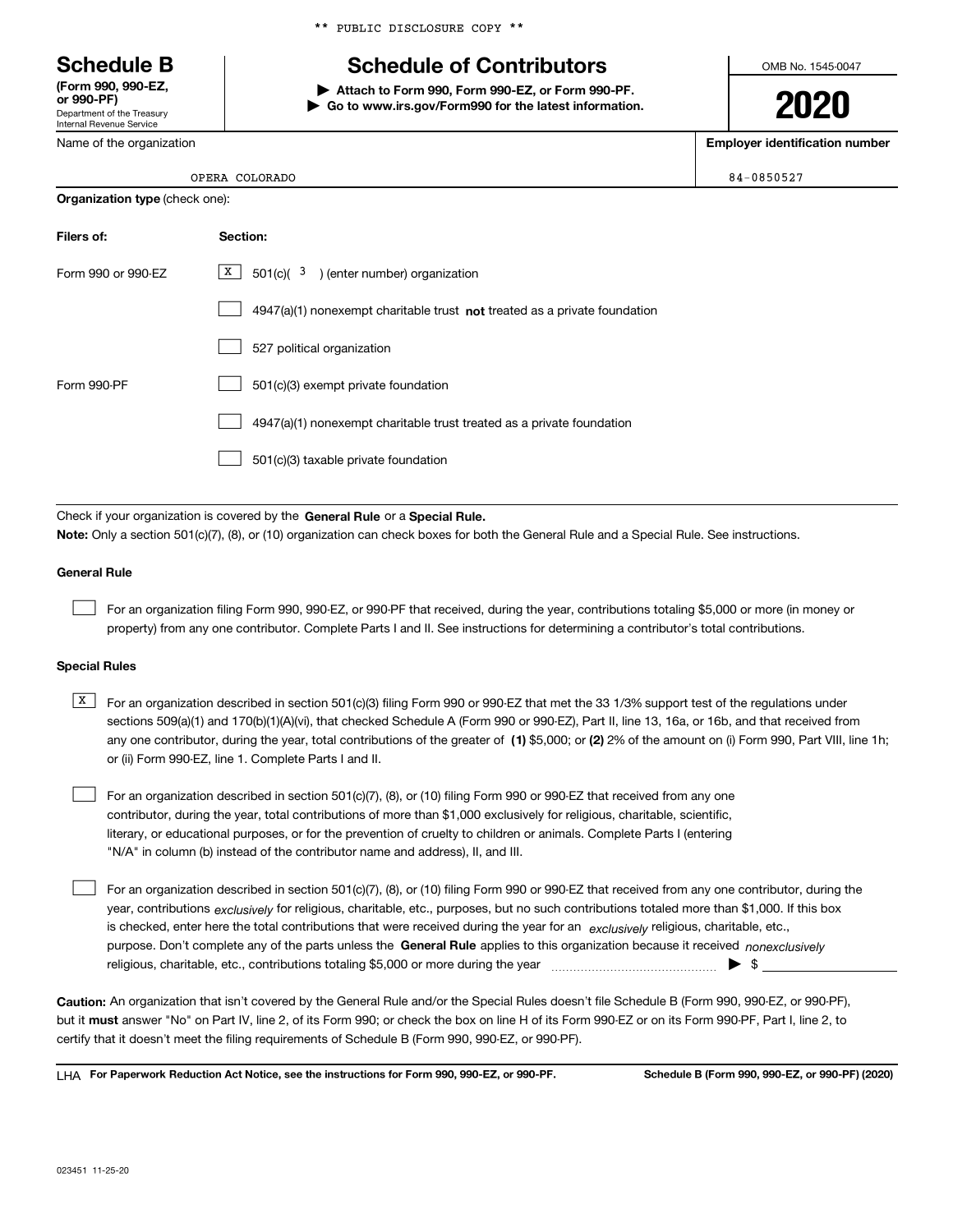| Schedule B (Form 990, 990-EZ, or 990-PF) (2020)                                                                 | Page 2                                |  |  |
|-----------------------------------------------------------------------------------------------------------------|---------------------------------------|--|--|
| Name of organization                                                                                            | <b>Employer identification number</b> |  |  |
| OPERA COLORADO                                                                                                  | 84-0850527                            |  |  |
| Part I<br><b>Contributors</b> (see instructions). Use duplicate copies of Part I if additional space is needed. |                                       |  |  |

**(d) Type of contribution**

> $\sqrt{x}$  $\mathcal{L}^{\text{max}}$  $\mathcal{L}^{\text{max}}$

**(d)**

**(a) No.**

1

**(a)No.**

2

**(a)No.**

**Person PayrollNoncash**

(Complete Part II for noncash contributions.)

**(c) Total contributions**

**(c)**

80,000.

\$

|          | $-085052$ <sup>-</sup> |
|----------|------------------------|
| COLORADO | 84                     |
| OPERA    | ,,,,                   |
|          |                        |
| ________ | ____                   |

**(b) Name, address, and ZIP + 4**

**(b)**

**Name, address, and ZIP + 4 Total contributions Type of contribution PersonPayrollNoncash (b)Name, address, and ZIP + 4 (c) Total contributions (d)Type of contribution PersonPayrollNoncash**\$(Complete Part II for noncash contributions.)  $\boxed{\text{x}}$  $\mathcal{L}^{\text{max}}$  $\mathcal{L}^{\text{max}}$  $\boxed{\mathbf{X}}$  $\mathcal{L}^{\text{max}}$ 2 | Person X 200,000.

<u>1</u> Person X

| 3              |                                   | 125,000.<br>\$                    | $\overline{\mathbf{x}}$<br>Person<br>Payroll<br>Noncash<br>(Complete Part II for<br>noncash contributions.) |
|----------------|-----------------------------------|-----------------------------------|-------------------------------------------------------------------------------------------------------------|
| (a)<br>No.     | (b)<br>Name, address, and ZIP + 4 | (c)<br><b>Total contributions</b> | (d)<br>Type of contribution                                                                                 |
| $\overline{4}$ |                                   | 268,254.<br>\$                    | X<br>Person<br>Payroll<br>Noncash<br>(Complete Part II for<br>noncash contributions.)                       |
| (a)<br>No.     | (b)<br>Name, address, and ZIP + 4 | (c)<br><b>Total contributions</b> | (d)<br>Type of contribution                                                                                 |
| 5              |                                   | 1,000,000.<br>\$                  | x<br>Person<br>Payroll<br>Noncash<br>(Complete Part II for<br>noncash contributions.)                       |
| (a)<br>No.     | (b)<br>Name, address, and ZIP + 4 | (c)<br><b>Total contributions</b> | (d)<br>Type of contribution                                                                                 |
| 6              |                                   | 84,000.<br>\$                     | X<br>Person<br>Payroll<br><b>Noncash</b><br>(Complete Part II for<br>noncash contributions.)                |

023452 11-25-20 **Schedule B (Form 990, 990-EZ, or 990-PF) (2020)**

23 15061110 147228 124219 2020.05000 OPERA COLORADO 124219\_2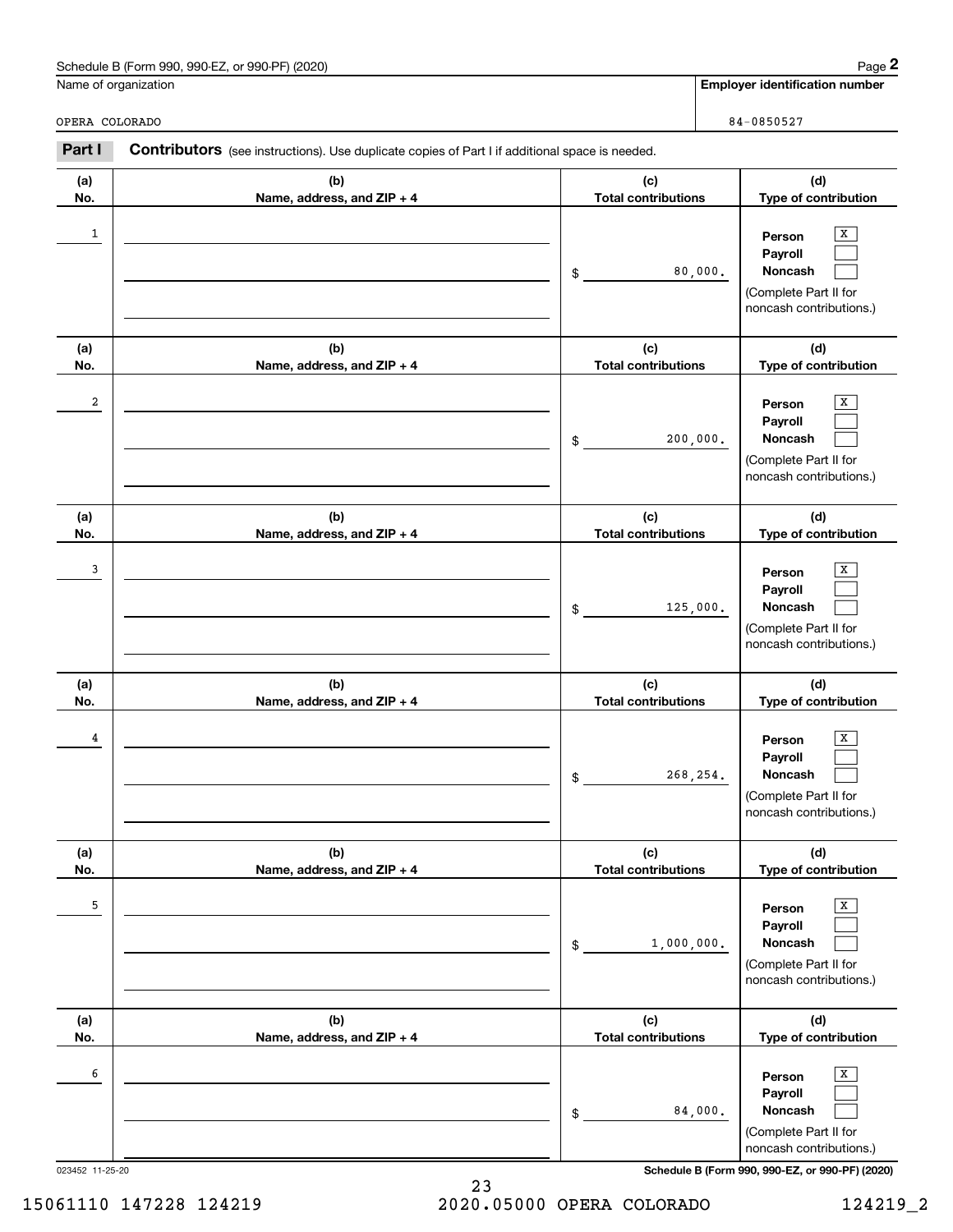| Schedule B (Form 990, 990-EZ, or 990-PF) (2020) | Page |
|-------------------------------------------------|------|
|-------------------------------------------------|------|

|                | Schedule B (Form 990, 990-EZ, or 990-PF) (2020)                                                       |                                   |          | Page 2                                                                                |
|----------------|-------------------------------------------------------------------------------------------------------|-----------------------------------|----------|---------------------------------------------------------------------------------------|
|                | Name of organization                                                                                  |                                   |          | <b>Employer identification number</b>                                                 |
| OPERA COLORADO |                                                                                                       |                                   |          | 84-0850527                                                                            |
| Part I         | <b>Contributors</b> (see instructions). Use duplicate copies of Part I if additional space is needed. |                                   |          |                                                                                       |
| (a)<br>No.     | (b)<br>Name, address, and ZIP + 4                                                                     | (c)<br><b>Total contributions</b> |          | (d)<br>Type of contribution                                                           |
| 7              |                                                                                                       | \$                                | 100,000. | x<br>Person<br>Payroll<br>Noncash<br>(Complete Part II for<br>noncash contributions.) |
| (a)<br>No.     | (b)<br>Name, address, and ZIP + 4                                                                     | (c)<br><b>Total contributions</b> |          | (d)<br>Type of contribution                                                           |
| 8              |                                                                                                       | \$                                | 250,000. | x<br>Person<br>Payroll<br>Noncash<br>(Complete Part II for<br>noncash contributions.) |
| (a)<br>No.     | (b)<br>Name, address, and ZIP + 4                                                                     | (c)<br><b>Total contributions</b> |          | (d)<br>Type of contribution                                                           |
|                |                                                                                                       | \$                                |          | Person<br>Payroll<br>Noncash<br>(Complete Part II for<br>noncash contributions.)      |
| (a)<br>No.     | (b)<br>Name, address, and ZIP + 4                                                                     | (c)<br><b>Total contributions</b> |          | (d)<br>Type of contribution                                                           |
|                |                                                                                                       | \$                                |          | Person<br>Payroll<br>Noncash<br>(Complete Part II for<br>noncash contributions.)      |
| (a)<br>No.     | (b)<br>Name, address, and ZIP + 4                                                                     | (c)<br><b>Total contributions</b> |          | (d)<br>Type of contribution                                                           |
|                |                                                                                                       | \$                                |          | Person<br>Payroll<br>Noncash<br>(Complete Part II for<br>noncash contributions.)      |
| (a)<br>No.     | (b)<br>Name, address, and ZIP + 4                                                                     | (c)<br><b>Total contributions</b> |          | (d)<br>Type of contribution                                                           |
|                |                                                                                                       | \$                                |          | Person<br>Payroll<br>Noncash<br>(Complete Part II for<br>noncash contributions.)      |

023452 11-25-20 **Schedule B (Form 990, 990-EZ, or 990-PF) (2020)**

24 15061110 147228 124219 2020.05000 OPERA COLORADO 124219\_2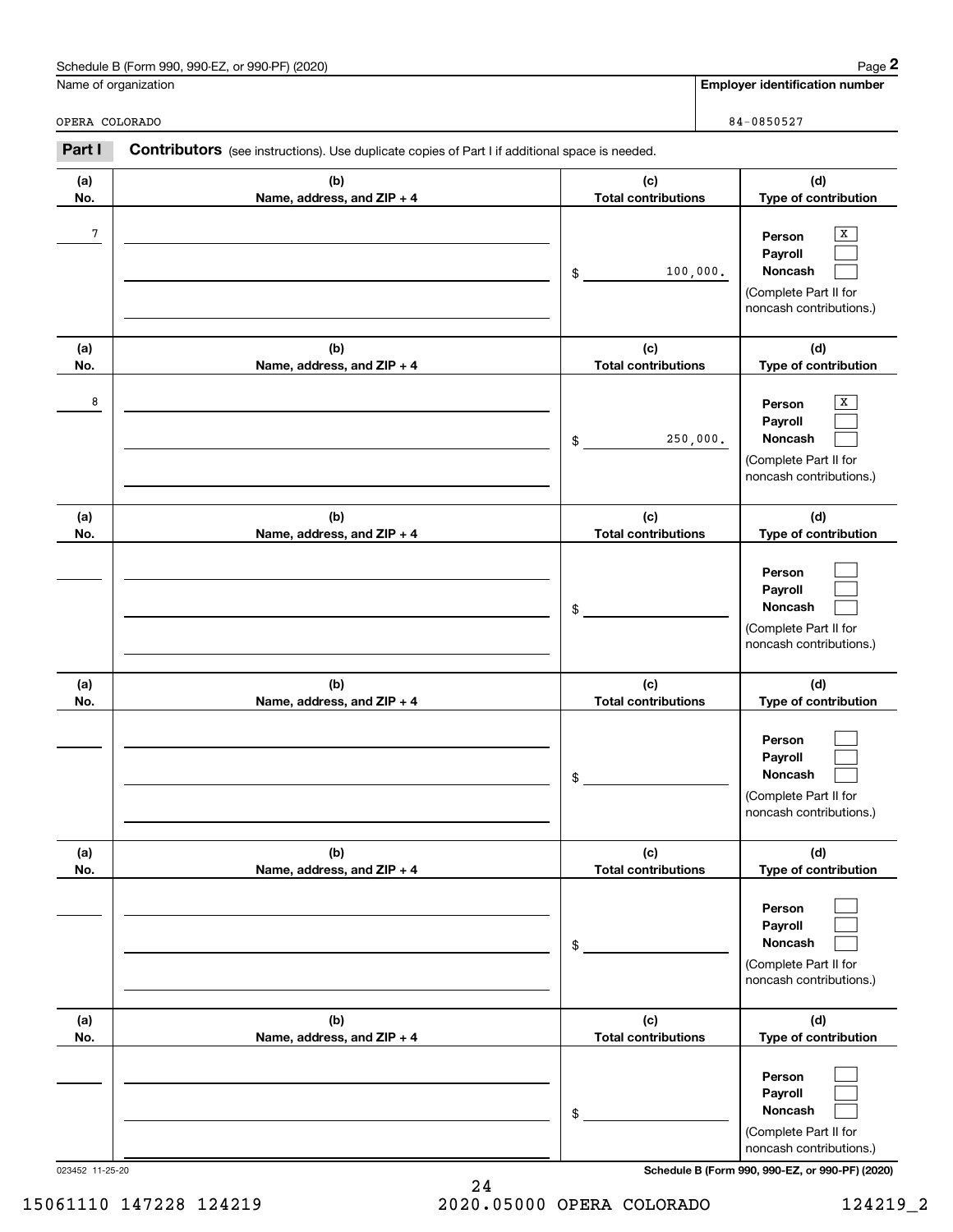|                              | Schedule B (Form 990, 990-EZ, or 990-PF) (2020)<br>Name of organization                             |                                                 | Page 3<br><b>Employer identification number</b> |
|------------------------------|-----------------------------------------------------------------------------------------------------|-------------------------------------------------|-------------------------------------------------|
| OPERA COLORADO               |                                                                                                     |                                                 | 84-0850527                                      |
| Part II                      | Noncash Property (see instructions). Use duplicate copies of Part II if additional space is needed. |                                                 |                                                 |
| (a)<br>No.<br>from<br>Part I | (b)<br>Description of noncash property given                                                        | (c)<br>FMV (or estimate)<br>(See instructions.) | (d)<br>Date received                            |
|                              |                                                                                                     | \$                                              |                                                 |
| (a)<br>No.<br>from<br>Part I | (b)<br>Description of noncash property given                                                        | (c)<br>FMV (or estimate)<br>(See instructions.) | (d)<br>Date received                            |
|                              |                                                                                                     | \$                                              |                                                 |
| (a)<br>No.<br>from<br>Part I | (b)<br>Description of noncash property given                                                        | (c)<br>FMV (or estimate)<br>(See instructions.) | (d)<br>Date received                            |
|                              |                                                                                                     | \$                                              |                                                 |
| (a)<br>No.<br>from<br>Part I | (b)<br>Description of noncash property given                                                        | (c)<br>FMV (or estimate)<br>(See instructions.) | (d)<br>Date received                            |
|                              |                                                                                                     | \$                                              |                                                 |
| (a)<br>No.<br>from<br>Part I | (b)<br>Description of noncash property given                                                        | (c)<br>FMV (or estimate)<br>(See instructions.) | (d)<br>Date received                            |
|                              |                                                                                                     | \$                                              |                                                 |
| (a)<br>No.<br>from<br>Part I | (b)<br>Description of noncash property given                                                        | (c)<br>FMV (or estimate)<br>(See instructions.) | (d)<br>Date received                            |
|                              |                                                                                                     |                                                 |                                                 |

023453 11-25-20 **Schedule B (Form 990, 990-EZ, or 990-PF) (2020)**

25 15061110 147228 124219 2020.05000 OPERA COLORADO 124219\_2

\$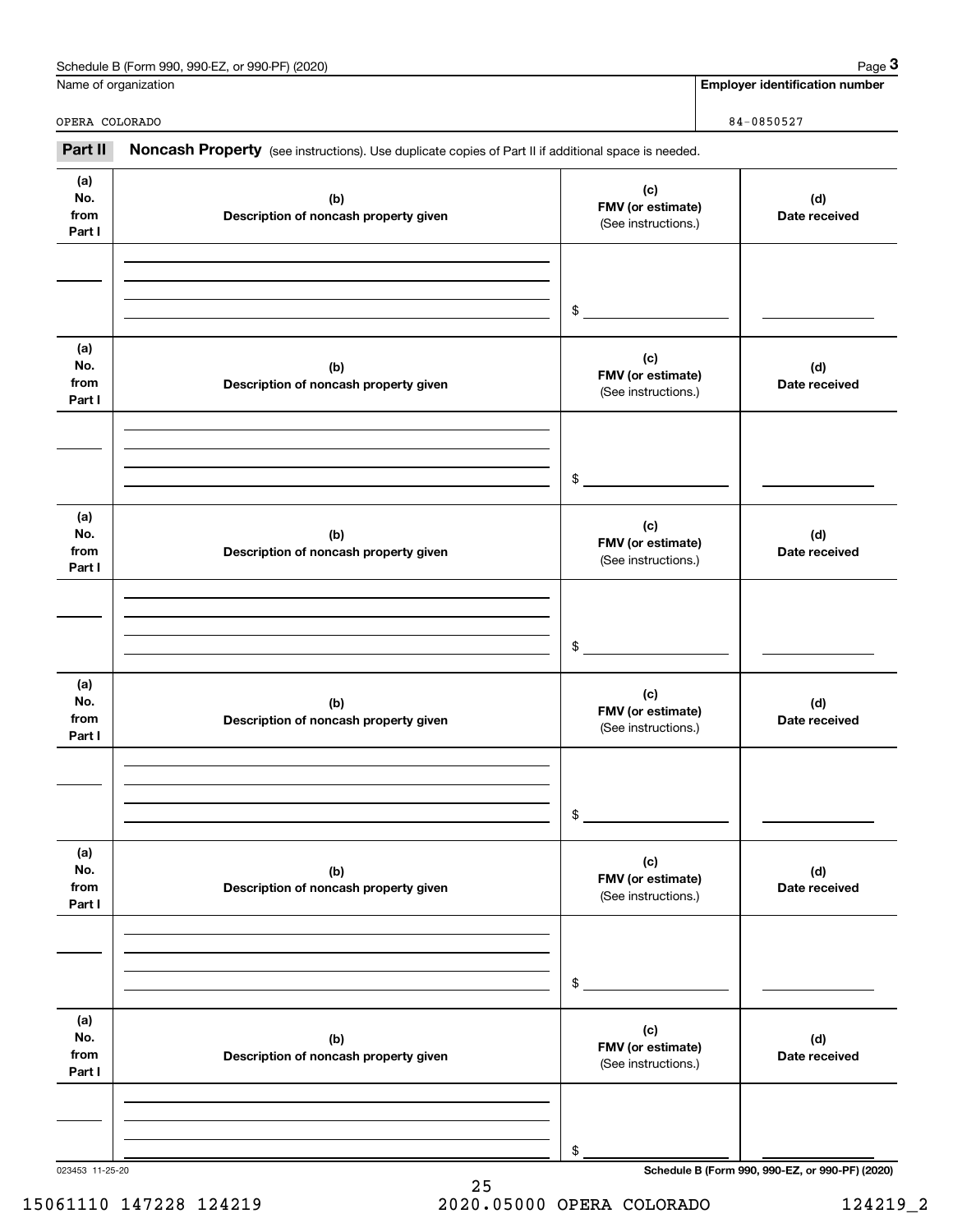|                           | Schedule B (Form 990, 990-EZ, or 990-PF) (2020)                                                                                                                                                                                                                                                 |                      | Page 4                                                                                                                                                         |  |  |
|---------------------------|-------------------------------------------------------------------------------------------------------------------------------------------------------------------------------------------------------------------------------------------------------------------------------------------------|----------------------|----------------------------------------------------------------------------------------------------------------------------------------------------------------|--|--|
|                           | Name of organization                                                                                                                                                                                                                                                                            |                      | <b>Employer identification number</b>                                                                                                                          |  |  |
| OPERA COLORADO            |                                                                                                                                                                                                                                                                                                 |                      | 84-0850527                                                                                                                                                     |  |  |
| Part III                  | from any one contributor. Complete columns (a) through (e) and the following line entry. For organizations<br>completing Part III, enter the total of exclusively religious, charitable, etc., contributions of \$1,000 or less for the year. (Enter this info. once.) $\blacktriangleright$ \$ |                      | Exclusively religious, charitable, etc., contributions to organizations described in section 501(c)(7), (8), or (10) that total more than \$1,000 for the year |  |  |
|                           | Use duplicate copies of Part III if additional space is needed.                                                                                                                                                                                                                                 |                      |                                                                                                                                                                |  |  |
| (a) No.<br>from<br>Part I | (b) Purpose of gift                                                                                                                                                                                                                                                                             | (c) Use of gift      | (d) Description of how gift is held                                                                                                                            |  |  |
|                           |                                                                                                                                                                                                                                                                                                 |                      |                                                                                                                                                                |  |  |
|                           |                                                                                                                                                                                                                                                                                                 |                      |                                                                                                                                                                |  |  |
|                           |                                                                                                                                                                                                                                                                                                 | (e) Transfer of gift |                                                                                                                                                                |  |  |
|                           | Transferee's name, address, and ZIP + 4                                                                                                                                                                                                                                                         |                      | Relationship of transferor to transferee                                                                                                                       |  |  |
|                           |                                                                                                                                                                                                                                                                                                 |                      |                                                                                                                                                                |  |  |
| (a) No.<br>from<br>Part I | (b) Purpose of gift                                                                                                                                                                                                                                                                             | (c) Use of gift      | (d) Description of how gift is held                                                                                                                            |  |  |
|                           |                                                                                                                                                                                                                                                                                                 |                      |                                                                                                                                                                |  |  |
|                           |                                                                                                                                                                                                                                                                                                 | (e) Transfer of gift |                                                                                                                                                                |  |  |
|                           | Transferee's name, address, and ZIP + 4<br>Relationship of transferor to transferee                                                                                                                                                                                                             |                      |                                                                                                                                                                |  |  |
|                           |                                                                                                                                                                                                                                                                                                 |                      |                                                                                                                                                                |  |  |
|                           |                                                                                                                                                                                                                                                                                                 |                      |                                                                                                                                                                |  |  |
| (a) No.<br>from<br>Part I | (b) Purpose of gift                                                                                                                                                                                                                                                                             | (c) Use of gift      | (d) Description of how gift is held                                                                                                                            |  |  |
|                           |                                                                                                                                                                                                                                                                                                 |                      |                                                                                                                                                                |  |  |
|                           |                                                                                                                                                                                                                                                                                                 |                      |                                                                                                                                                                |  |  |
|                           | (e) Transfer of gift                                                                                                                                                                                                                                                                            |                      |                                                                                                                                                                |  |  |
|                           | Transferee's name, address, and ZIP + 4                                                                                                                                                                                                                                                         |                      | Relationship of transferor to transferee                                                                                                                       |  |  |
|                           |                                                                                                                                                                                                                                                                                                 |                      |                                                                                                                                                                |  |  |
| (a) No.<br>from<br>Part I | (b) Purpose of gift                                                                                                                                                                                                                                                                             | (c) Use of gift      | (d) Description of how gift is held                                                                                                                            |  |  |
|                           |                                                                                                                                                                                                                                                                                                 |                      |                                                                                                                                                                |  |  |
|                           |                                                                                                                                                                                                                                                                                                 |                      |                                                                                                                                                                |  |  |
|                           | (e) Transfer of gift                                                                                                                                                                                                                                                                            |                      |                                                                                                                                                                |  |  |
|                           | Transferee's name, address, and $ZIP + 4$                                                                                                                                                                                                                                                       |                      | Relationship of transferor to transferee                                                                                                                       |  |  |
|                           |                                                                                                                                                                                                                                                                                                 |                      |                                                                                                                                                                |  |  |
|                           |                                                                                                                                                                                                                                                                                                 |                      |                                                                                                                                                                |  |  |

**Schedule B (Form 990, 990-EZ, or 990-PF) (2020)**

15061110 147228 124219 2020.05000 OPERA COLORADO 124219\_2

26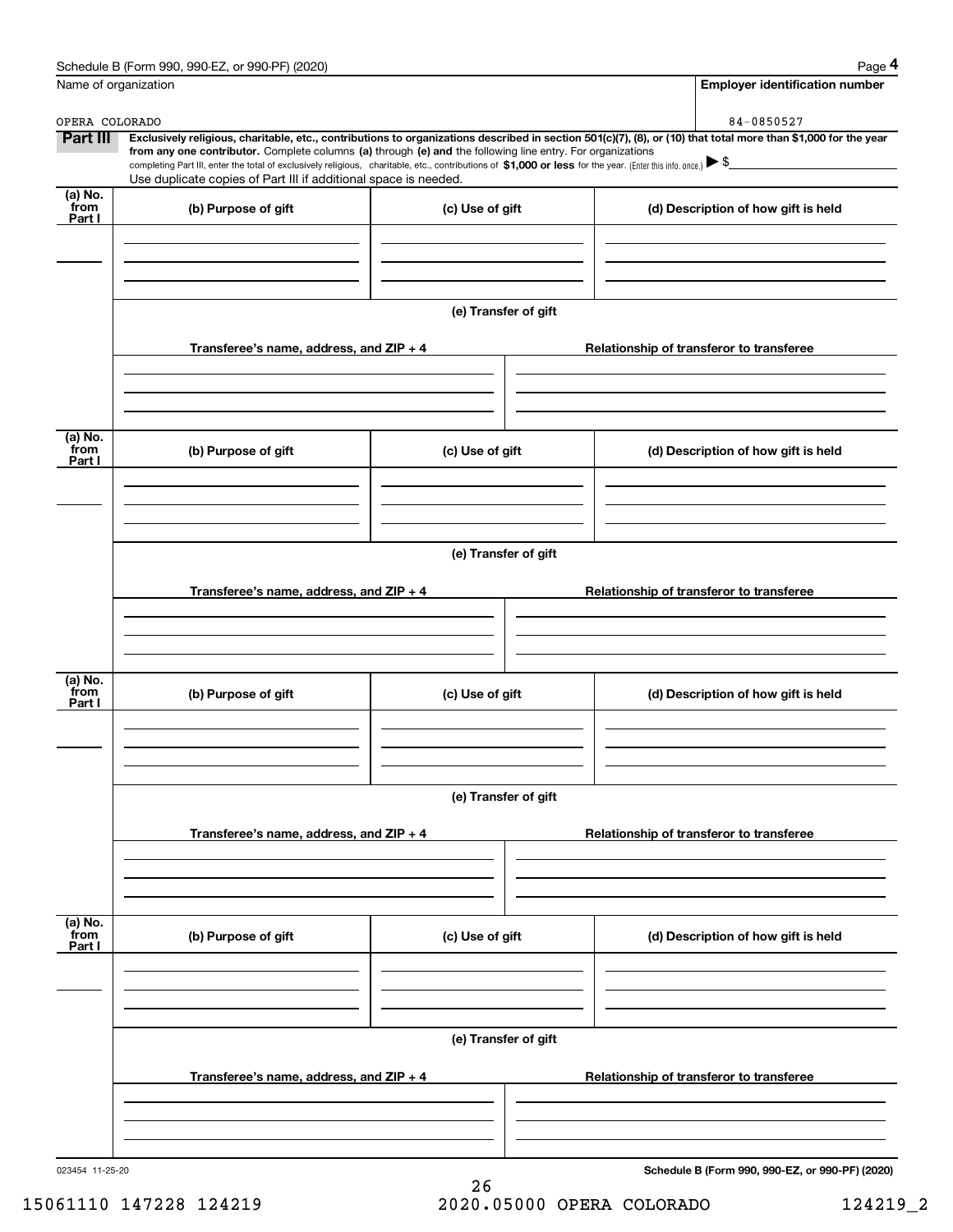| (Form 990 or 990-EZ)<br>For Organizations Exempt From Income Tax Under section 501(c) and section 527 |                |                                                                                                                                                                                                                        |           |                            |                          |                                                    |
|-------------------------------------------------------------------------------------------------------|----------------|------------------------------------------------------------------------------------------------------------------------------------------------------------------------------------------------------------------------|-----------|----------------------------|--------------------------|----------------------------------------------------|
|                                                                                                       |                |                                                                                                                                                                                                                        |           |                            |                          |                                                    |
| Department of the Treasury                                                                            |                | > Complete if the organization is described below. > Attach to Form 990 or Form 990-EZ.<br>Go to www.irs.gov/Form990 for instructions and the latest information.                                                      |           |                            |                          | <b>Open to Public</b><br>Inspection                |
| Internal Revenue Service                                                                              |                |                                                                                                                                                                                                                        |           |                            |                          |                                                    |
|                                                                                                       |                | If the organization answered "Yes," on Form 990, Part IV, line 3, or Form 990-EZ, Part V, line 46 (Political Campaign Activities), then                                                                                |           |                            |                          |                                                    |
|                                                                                                       |                | • Section 501(c)(3) organizations: Complete Parts I-A and B. Do not complete Part I-C.                                                                                                                                 |           |                            |                          |                                                    |
|                                                                                                       |                | • Section 501(c) (other than section 501(c)(3)) organizations: Complete Parts I-A and C below. Do not complete Part I-B.                                                                                               |           |                            |                          |                                                    |
| • Section 527 organizations: Complete Part I-A only.                                                  |                |                                                                                                                                                                                                                        |           |                            |                          |                                                    |
|                                                                                                       |                | If the organization answered "Yes," on Form 990, Part IV, line 4, or Form 990-EZ, Part VI, line 47 (Lobbying Activities), then                                                                                         |           |                            |                          |                                                    |
|                                                                                                       |                | • Section 501(c)(3) organizations that have filed Form 5768 (election under section 501(h)): Complete Part II-A. Do not complete Part II-B.                                                                            |           |                            |                          |                                                    |
|                                                                                                       |                | • Section 501(c)(3) organizations that have NOT filed Form 5768 (election under section 501(h)): Complete Part II-B. Do not complete Part II-A.                                                                        |           |                            |                          |                                                    |
|                                                                                                       |                | If the organization answered "Yes," on Form 990, Part IV, line 5 (Proxy Tax) (See separate instructions) or Form 990-EZ, Part V, line 35c (Proxy                                                                       |           |                            |                          |                                                    |
| Tax) (See separate instructions), then                                                                |                |                                                                                                                                                                                                                        |           |                            |                          |                                                    |
| Name of organization                                                                                  |                | • Section 501(c)(4), (5), or (6) organizations: Complete Part III.                                                                                                                                                     |           |                            |                          | <b>Employer identification number</b>              |
|                                                                                                       | OPERA COLORADO |                                                                                                                                                                                                                        |           |                            |                          | 84-0850527                                         |
| Part I-A                                                                                              |                | Complete if the organization is exempt under section 501(c) or is a section 527 organization.                                                                                                                          |           |                            |                          |                                                    |
|                                                                                                       |                |                                                                                                                                                                                                                        |           |                            |                          |                                                    |
|                                                                                                       |                |                                                                                                                                                                                                                        |           |                            |                          |                                                    |
|                                                                                                       |                | 1 Provide a description of the organization's direct and indirect political campaign activities in Part IV.                                                                                                            |           |                            |                          |                                                    |
|                                                                                                       |                | 2 Political campaign activity expenditures material contracts and the set of \$                                                                                                                                        |           |                            |                          |                                                    |
|                                                                                                       |                |                                                                                                                                                                                                                        |           |                            |                          |                                                    |
| Part I-B                                                                                              |                | Complete if the organization is exempt under section 501(c)(3).                                                                                                                                                        |           |                            |                          |                                                    |
|                                                                                                       |                |                                                                                                                                                                                                                        |           |                            |                          |                                                    |
|                                                                                                       |                | 1 Enter the amount of any excise tax incurred by the organization under section 4955                                                                                                                                   |           |                            |                          |                                                    |
| 2                                                                                                     |                | Enter the amount of any excise tax incurred by organization managers under section 4955 [11] [12] S                                                                                                                    |           |                            |                          | Yes                                                |
|                                                                                                       |                |                                                                                                                                                                                                                        |           |                            |                          | No                                                 |
|                                                                                                       |                |                                                                                                                                                                                                                        |           |                            |                          | Yes<br>No                                          |
| <b>b</b> If "Yes," describe in Part IV.<br>Part I-C                                                   |                | Complete if the organization is exempt under section 501(c), except section 501(c)(3).                                                                                                                                 |           |                            |                          |                                                    |
|                                                                                                       |                |                                                                                                                                                                                                                        |           |                            | $\blacktriangleright$ \$ |                                                    |
|                                                                                                       |                | 1 Enter the amount directly expended by the filing organization for section 527 exempt function activities<br>2 Enter the amount of the filing organization's funds contributed to other organizations for section 527 |           |                            |                          |                                                    |
|                                                                                                       |                |                                                                                                                                                                                                                        |           |                            | $\blacktriangleright$ \$ |                                                    |
|                                                                                                       |                | 3 Total exempt function expenditures. Add lines 1 and 2. Enter here and on Form 1120-POL,                                                                                                                              |           |                            |                          |                                                    |
|                                                                                                       |                |                                                                                                                                                                                                                        |           |                            | $\triangleright$ \$      |                                                    |
|                                                                                                       |                |                                                                                                                                                                                                                        |           |                            |                          | Yes<br>No                                          |
| 4<br>5.                                                                                               |                | Enter the names, addresses and employer identification number (EIN) of all section 527 political organizations to which the filing organization                                                                        |           |                            |                          |                                                    |
|                                                                                                       |                | made payments. For each organization listed, enter the amount paid from the filing organization's funds. Also enter the amount of political                                                                            |           |                            |                          |                                                    |
|                                                                                                       |                | contributions received that were promptly and directly delivered to a separate political organization, such as a separate segregated fund or a                                                                         |           |                            |                          |                                                    |
|                                                                                                       |                | political action committee (PAC). If additional space is needed, provide information in Part IV.                                                                                                                       |           |                            |                          |                                                    |
| (a) Name                                                                                              |                | (b) Address                                                                                                                                                                                                            | $(c)$ EIN | (d) Amount paid from       |                          | (e) Amount of political                            |
|                                                                                                       |                |                                                                                                                                                                                                                        |           | filing organization's      |                          | contributions received and                         |
|                                                                                                       |                |                                                                                                                                                                                                                        |           | funds. If none, enter -0-. |                          | promptly and directly                              |
|                                                                                                       |                |                                                                                                                                                                                                                        |           |                            |                          | delivered to a separate<br>political organization. |
|                                                                                                       |                |                                                                                                                                                                                                                        |           |                            |                          | If none, enter -0-.                                |
|                                                                                                       |                |                                                                                                                                                                                                                        |           |                            |                          |                                                    |
|                                                                                                       |                |                                                                                                                                                                                                                        |           |                            |                          |                                                    |
|                                                                                                       |                |                                                                                                                                                                                                                        |           |                            |                          |                                                    |
|                                                                                                       |                |                                                                                                                                                                                                                        |           |                            |                          |                                                    |
|                                                                                                       |                |                                                                                                                                                                                                                        |           |                            |                          |                                                    |
|                                                                                                       |                |                                                                                                                                                                                                                        |           |                            |                          |                                                    |
|                                                                                                       |                |                                                                                                                                                                                                                        |           |                            |                          |                                                    |
|                                                                                                       |                |                                                                                                                                                                                                                        |           |                            |                          |                                                    |
|                                                                                                       |                |                                                                                                                                                                                                                        |           |                            |                          |                                                    |
|                                                                                                       |                |                                                                                                                                                                                                                        |           |                            |                          |                                                    |

**Political Campaign and Lobbying Activities**

**For Paperwork Reduction Act Notice, see the Instructions for Form 990 or 990-EZ. Schedule C (Form 990 or 990-EZ) 2020** LHA

OMB No. 1545-0047

**2020** 

032041 12-02-20

**SCHEDULE C**

## 27 15061110 147228 124219 2020.05000 OPERA COLORADO 124219\_2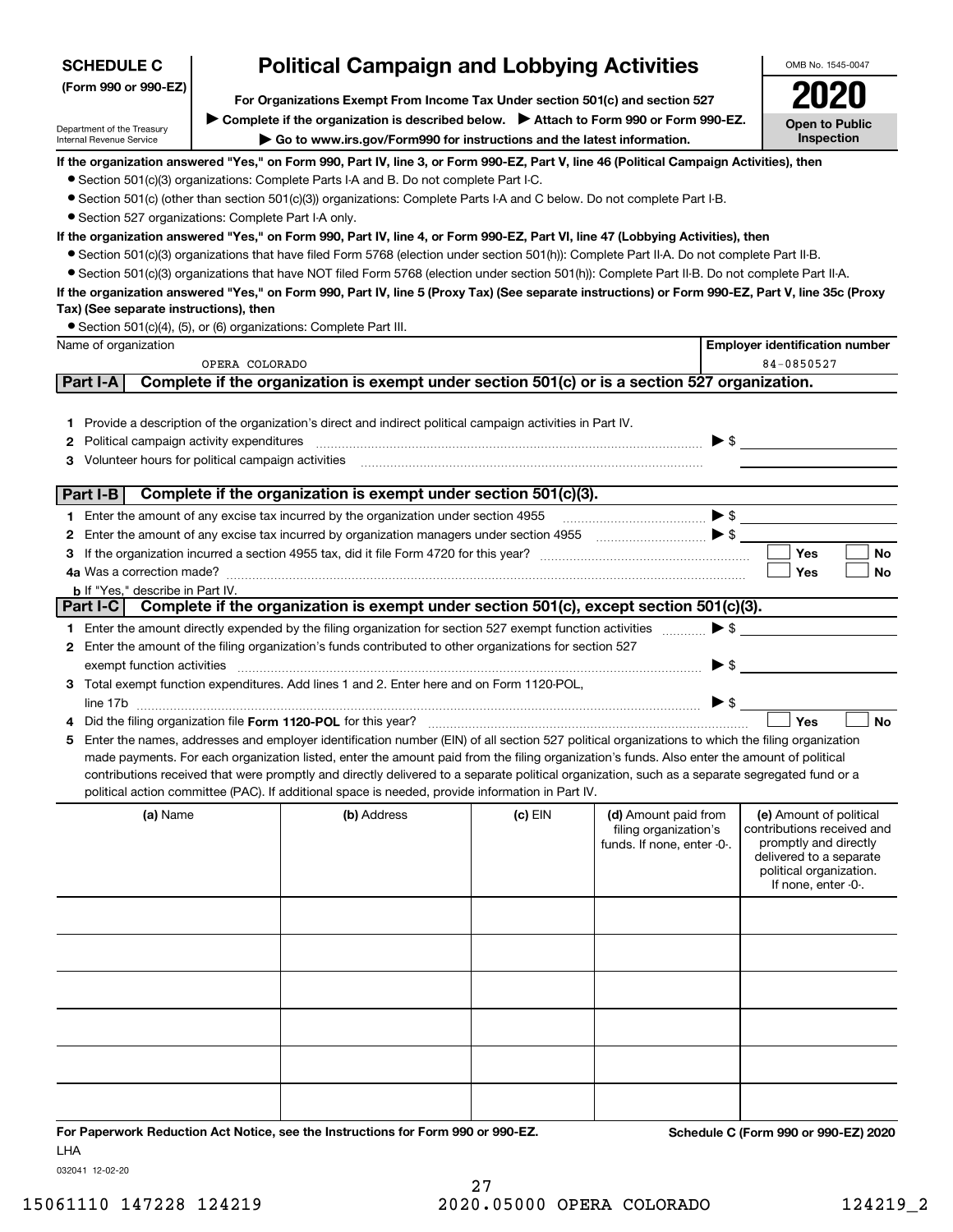|  | Schedule C (Form 990 or 990-EZ) 2020 OPERA COLORADO |  | 84-0850527 | Page |
|--|-----------------------------------------------------|--|------------|------|
|--|-----------------------------------------------------|--|------------|------|

| Part II-A                                                                              | Complete if the organization is exempt under section 501(c)(3) and filed Form 5768 (election under                                                             |                                        |                                |
|----------------------------------------------------------------------------------------|----------------------------------------------------------------------------------------------------------------------------------------------------------------|----------------------------------------|--------------------------------|
| section 501(h)).                                                                       |                                                                                                                                                                |                                        |                                |
| A Check D                                                                              | if the filing organization belongs to an affiliated group (and list in Part IV each affiliated group member's name, address, EIN,                              |                                        |                                |
| expenses, and share of excess lobbying expenditures).                                  |                                                                                                                                                                |                                        |                                |
| <b>B</b> Check $\blacktriangleright$                                                   | if the filing organization checked box A and "limited control" provisions apply.                                                                               |                                        |                                |
|                                                                                        | <b>Limits on Lobbying Expenditures</b><br>(The term "expenditures" means amounts paid or incurred.)                                                            | (a) Filing<br>organization's<br>totals | (b) Affiliated group<br>totals |
| 1a Total lobbying expenditures to influence public opinion (grassroots lobbying)       |                                                                                                                                                                |                                        |                                |
| Total lobbying expenditures to influence a legislative body (direct lobbying)<br>b     |                                                                                                                                                                |                                        |                                |
|                                                                                        |                                                                                                                                                                |                                        |                                |
| Other exempt purpose expenditures                                                      |                                                                                                                                                                | 2, 264, 582.                           |                                |
|                                                                                        |                                                                                                                                                                | 2, 264, 582.                           |                                |
| Lobbying nontaxable amount. Enter the amount from the following table in both columns. |                                                                                                                                                                | 263,229.                               |                                |
| If the amount on line 1e, column $(a)$ or $(b)$ is:                                    | The lobbying nontaxable amount is:                                                                                                                             |                                        |                                |
| Not over \$500,000                                                                     | 20% of the amount on line 1e.                                                                                                                                  |                                        |                                |
| Over \$500,000 but not over \$1,000,000                                                | \$100,000 plus 15% of the excess over \$500,000.                                                                                                               |                                        |                                |
| Over \$1,000,000 but not over \$1,500,000                                              | \$175,000 plus 10% of the excess over \$1,000,000.                                                                                                             |                                        |                                |
| Over \$1,500,000 but not over \$17,000,000                                             | \$225,000 plus 5% of the excess over \$1,500,000.                                                                                                              |                                        |                                |
| Over \$17,000,000                                                                      | \$1,000,000.                                                                                                                                                   |                                        |                                |
| Grassroots nontaxable amount (enter 25% of line 1f)<br>a                               |                                                                                                                                                                | 65,807.                                |                                |
| h Subtract line 1q from line 1a. If zero or less, enter -0-                            |                                                                                                                                                                | $\mathbf{0}$ .                         |                                |
|                                                                                        |                                                                                                                                                                | $\mathbf{0}$ .                         |                                |
|                                                                                        | If there is an amount other than zero on either line 1h or line 1i, did the organization file Form 4720                                                        |                                        |                                |
| reporting section 4911 tax for this year?                                              |                                                                                                                                                                |                                        | Yes<br><b>No</b>               |
|                                                                                        | 4-Year Averaging Period Under Section 501(h)<br>(Some organizations that made a section 501(h) election do not have to complete all of the five columns below. |                                        |                                |

**See the separate instructions for lines 2a through 2f.)**

| Lobbying Expenditures During 4-Year Averaging Period                                 |            |            |            |            |            |  |  |  |  |
|--------------------------------------------------------------------------------------|------------|------------|------------|------------|------------|--|--|--|--|
| Calendar year<br>(or fiscal year beginning in)                                       | (a) $2017$ | (b) $2018$ | $(c)$ 2019 | $(d)$ 2020 | (e) Total  |  |  |  |  |
| 2a Lobbying nontaxable amount                                                        | 344,156.   | 325, 139.  | 320,845.   | 263,229.   | 1,253,369. |  |  |  |  |
| <b>b</b> Lobbying ceiling amount<br>$(150\% \text{ of line } 2a, \text{ column}(e))$ |            |            |            |            | 1,880,054. |  |  |  |  |
| c Total lobbying expenditures                                                        |            |            |            |            |            |  |  |  |  |
| Grassroots nontaxable amount<br>a                                                    | 86,039.    | 81,285.    | 80, 211.   | 65,807.    | 313, 342.  |  |  |  |  |
| e Grassroots ceiling amount<br>(150% of line 2d, column (e))                         |            |            |            |            | 470,013.   |  |  |  |  |
| Grassroots lobbying expenditures                                                     |            |            |            |            |            |  |  |  |  |

**Schedule C (Form 990 or 990-EZ) 2020**

032042 12-02-20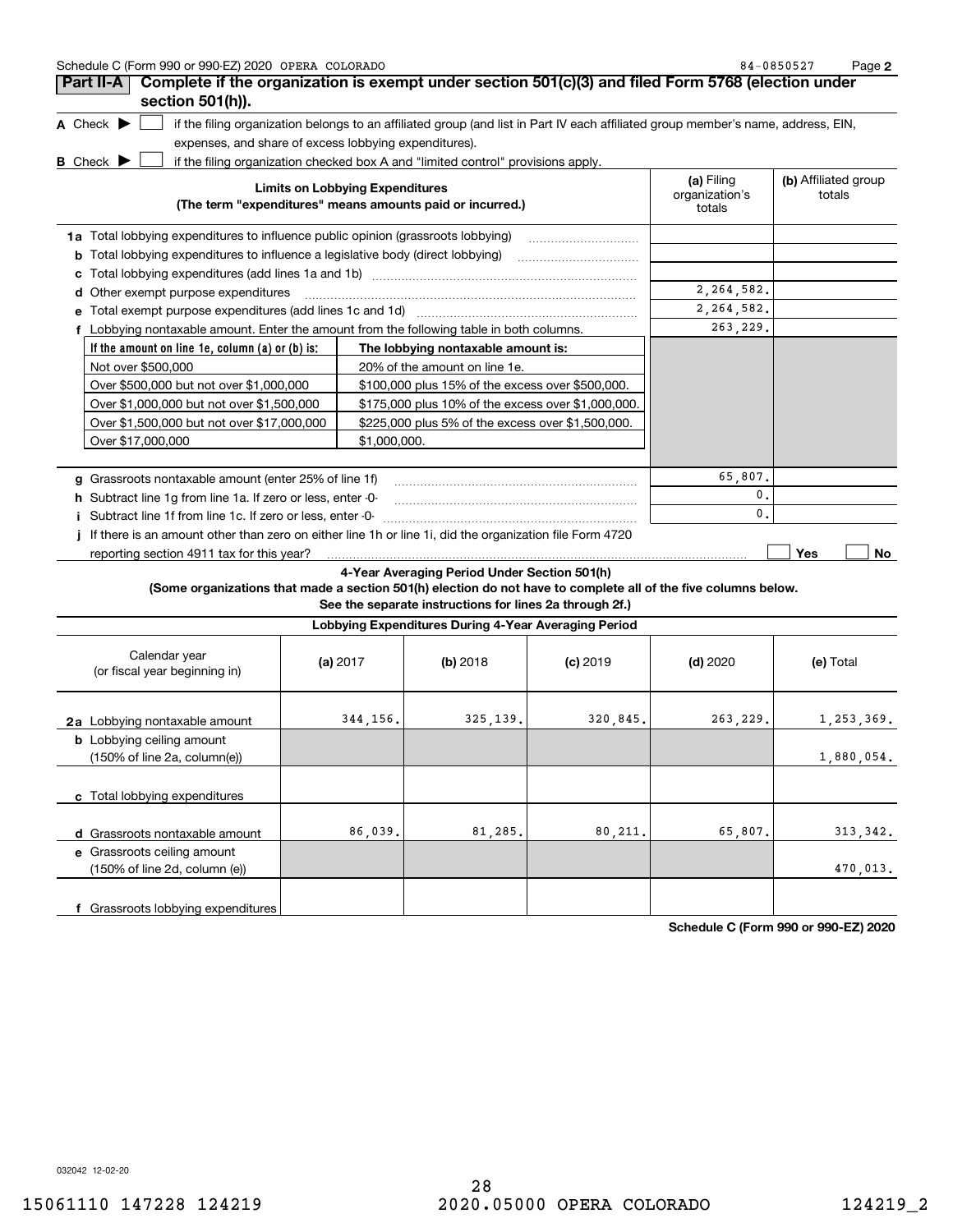#### **Part II-B** Complete if the organization is exempt under section 501(c)(3) and has NOT filed Form 5768 **(election under section 501(h)).**

|              | For each "Yes" response on lines 1a through 1i below, provide in Part IV a detailed description                                                                                                                                      | (a) |                | (b)    |    |
|--------------|--------------------------------------------------------------------------------------------------------------------------------------------------------------------------------------------------------------------------------------|-----|----------------|--------|----|
|              | of the lobbying activity.                                                                                                                                                                                                            | Yes | No             | Amount |    |
| 1            | During the year, did the filing organization attempt to influence foreign, national, state, or<br>local legislation, including any attempt to influence public opinion on a legislative matter<br>or referendum, through the use of: |     |                |        |    |
|              | <b>b</b> Paid staff or management (include compensation in expenses reported on lines 1c through 1i)?<br>$\sim$                                                                                                                      |     |                |        |    |
|              |                                                                                                                                                                                                                                      |     |                |        |    |
|              | e Publications, or published or broadcast statements?                                                                                                                                                                                |     |                |        |    |
|              |                                                                                                                                                                                                                                      |     |                |        |    |
| g            | Direct contact with legislators, their staffs, government officials, or a legislative body?                                                                                                                                          |     |                |        |    |
|              | h Rallies, demonstrations, seminars, conventions, speeches, lectures, or any similar means?                                                                                                                                          |     |                |        |    |
|              | <i>i</i> Other activities?                                                                                                                                                                                                           |     |                |        |    |
|              |                                                                                                                                                                                                                                      |     |                |        |    |
|              | 2a Did the activities in line 1 cause the organization to be not described in section 501(c)(3)?                                                                                                                                     |     |                |        |    |
|              |                                                                                                                                                                                                                                      |     |                |        |    |
|              | c If "Yes," enter the amount of any tax incurred by organization managers under section 4912                                                                                                                                         |     |                |        |    |
|              | d If the filing organization incurred a section 4912 tax, did it file Form 4720 for this year?                                                                                                                                       |     |                |        |    |
|              | Complete if the organization is exempt under section 501(c)(4), section 501(c)(5), or section<br> Part III-A                                                                                                                         |     |                |        |    |
|              | $501(c)(6)$ .                                                                                                                                                                                                                        |     |                |        |    |
|              |                                                                                                                                                                                                                                      |     |                | Yes    | No |
| 1            |                                                                                                                                                                                                                                      |     | $\mathbf{1}$   |        |    |
| $\mathbf{2}$ |                                                                                                                                                                                                                                      |     | $\mathbf{2}$   |        |    |
| 3            | Did the organization agree to carry over lobbying and political campaign activity expenditures from the prior year?                                                                                                                  |     | 3              |        |    |
|              | Complete if the organization is exempt under section 501(c)(4), section 501(c)(5), or section<br>501(c)(6) and if either (a) BOTH Part III-A, lines 1 and 2, are answered "No" OR (b) Part III-A, line 3, is<br>answered "Yes."      |     |                |        |    |
| 1            | Dues, assessments and similar amounts from members [11] matter content to assessments and similar amounts from members [11] matter content and similar amounts from members [11] matter content and the state of the state of        |     | 1              |        |    |
| $\mathbf{2}$ | Section 162(e) nondeductible lobbying and political expenditures (do not include amounts of political                                                                                                                                |     |                |        |    |
|              | expenses for which the section 527(f) tax was paid).                                                                                                                                                                                 |     |                |        |    |
|              |                                                                                                                                                                                                                                      |     | 2a             |        |    |
|              | <b>b</b> Carryover from last year manufactured contains and contained a contained and contained a contained and contained a contained and contained a contained a contained and contained a contained a contained and contained a c  |     | 2 <sub>b</sub> |        |    |
|              |                                                                                                                                                                                                                                      |     | 2c             |        |    |
| З            | Aggregate amount reported in section 6033(e)(1)(A) notices of nondeductible section 162(e) dues                                                                                                                                      |     | 3              |        |    |
| 4            | If notices were sent and the amount on line 2c exceeds the amount on line 3, what portion of the excess                                                                                                                              |     |                |        |    |
|              | does the organization agree to carryover to the reasonable estimate of nondeductible lobbying and political                                                                                                                          |     |                |        |    |
|              | expenditure next year?                                                                                                                                                                                                               |     | 4              |        |    |
| 5            |                                                                                                                                                                                                                                      |     | 5              |        |    |
|              | <b>Part IV</b><br><b>Supplemental Information</b>                                                                                                                                                                                    |     |                |        |    |
|              | Provide the descriptions required for Part I-A, line 1; Part I-B, line 4; Part I-C, line 5; Part II-A (affiliated group list); Part II-A, lines 1 and 2 (See                                                                         |     |                |        |    |

instructions); and Part II-B, line 1. Also, complete this part for any additional information.

**Schedule C (Form 990 or 990-EZ) 2020**

032043 12-02-20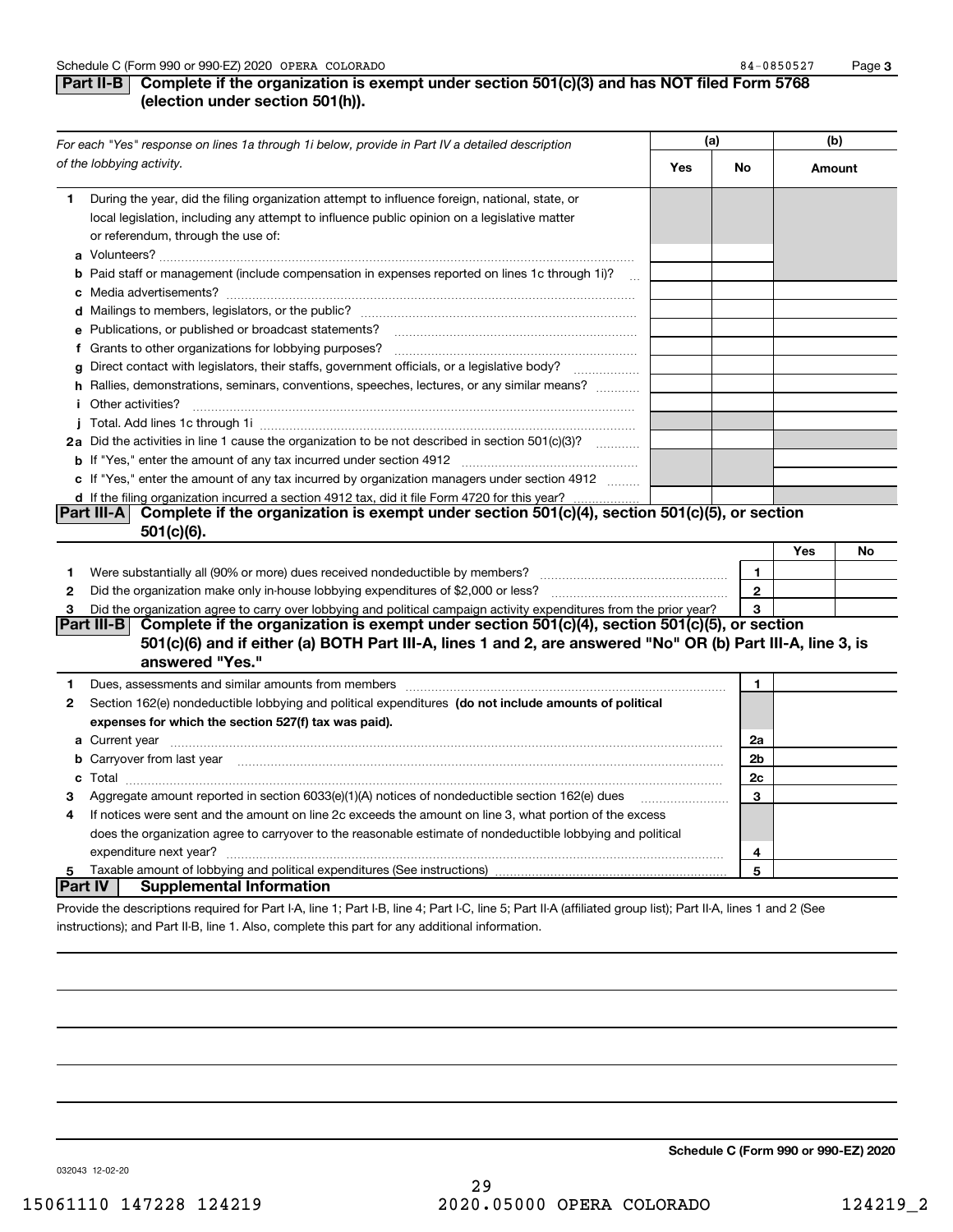| <b>SCHEDULE D</b> |  |
|-------------------|--|
|-------------------|--|

Department of the Treasury Internal Revenue Service

# **SCHEDULE D Supplemental Financial Statements**<br> **Supplemental Financial Statements**<br> **Supplemental Financial Statements**

(Form 990)<br>
Pepartment of the Treasury<br>
Department of the Treasury<br>
Department of the Treasury<br>
Department of the Treasury<br> **Co to www.irs.gov/Form990 for instructions and the latest information.**<br> **Co to www.irs.gov/Form9** 



|  | Name of the organization |
|--|--------------------------|
|  |                          |

**Name of the oriental conducts of the oriental conducts of the oriental conducts of the oriental conducts of the oriental conducts of the oriental conducts of the oriental conducts of the oriental conducts of the oriental** 

|          | OPERA COLORADO                                                                                                                                        |                         | 84-0850527                                         |
|----------|-------------------------------------------------------------------------------------------------------------------------------------------------------|-------------------------|----------------------------------------------------|
| Part I   | Organizations Maintaining Donor Advised Funds or Other Similar Funds or Accounts. Complete if the                                                     |                         |                                                    |
|          | organization answered "Yes" on Form 990, Part IV, line 6.                                                                                             |                         |                                                    |
|          |                                                                                                                                                       | (a) Donor advised funds | (b) Funds and other accounts                       |
| 1        |                                                                                                                                                       |                         |                                                    |
| 2        | Aggregate value of contributions to (during year)                                                                                                     |                         |                                                    |
| 3        |                                                                                                                                                       |                         |                                                    |
| 4        |                                                                                                                                                       |                         |                                                    |
| 5        | Did the organization inform all donors and donor advisors in writing that the assets held in donor advised funds                                      |                         |                                                    |
|          |                                                                                                                                                       |                         | Yes<br>No                                          |
|          |                                                                                                                                                       |                         |                                                    |
| 6        | Did the organization inform all grantees, donors, and donor advisors in writing that grant funds can be used only                                     |                         |                                                    |
|          | for charitable purposes and not for the benefit of the donor or donor advisor, or for any other purpose conferring                                    |                         |                                                    |
| Part II  | impermissible private benefit?                                                                                                                        |                         | Yes<br>No                                          |
|          | Conservation Easements. Complete if the organization answered "Yes" on Form 990, Part IV, line 7.                                                     |                         |                                                    |
| 1.       | Purpose(s) of conservation easements held by the organization (check all that apply).                                                                 |                         |                                                    |
|          | Preservation of land for public use (for example, recreation or education)                                                                            |                         | Preservation of a historically important land area |
|          | Protection of natural habitat                                                                                                                         |                         | Preservation of a certified historic structure     |
|          | Preservation of open space                                                                                                                            |                         |                                                    |
| 2        | Complete lines 2a through 2d if the organization held a qualified conservation contribution in the form of a conservation easement on the last        |                         |                                                    |
|          | day of the tax year.                                                                                                                                  |                         | Held at the End of the Tax Year                    |
| а        | Total number of conservation easements                                                                                                                |                         | 2a                                                 |
| b        | Total acreage restricted by conservation easements                                                                                                    |                         | 2b                                                 |
| с        |                                                                                                                                                       |                         | 2c                                                 |
|          | d Number of conservation easements included in (c) acquired after 7/25/06, and not on a historic structure                                            |                         |                                                    |
|          |                                                                                                                                                       |                         | 2d                                                 |
| 3        | Number of conservation easements modified, transferred, released, extinguished, or terminated by the organization during the tax                      |                         |                                                    |
|          | year                                                                                                                                                  |                         |                                                    |
| 4        | Number of states where property subject to conservation easement is located >                                                                         |                         |                                                    |
| 5        | Does the organization have a written policy regarding the periodic monitoring, inspection, handling of                                                |                         |                                                    |
|          | violations, and enforcement of the conservation easements it holds?                                                                                   |                         | Yes<br>No                                          |
| 6        | Staff and volunteer hours devoted to monitoring, inspecting, handling of violations, and enforcing conservation easements during the year             |                         |                                                    |
|          |                                                                                                                                                       |                         |                                                    |
| 7        | Amount of expenses incurred in monitoring, inspecting, handling of violations, and enforcing conservation easements during the year                   |                         |                                                    |
|          | $\blacktriangleright$ S                                                                                                                               |                         |                                                    |
| 8        | Does each conservation easement reported on line 2(d) above satisfy the requirements of section 170(h)(4)(B)(i)                                       |                         |                                                    |
|          |                                                                                                                                                       |                         | Yes<br>No                                          |
| 9        | In Part XIII, describe how the organization reports conservation easements in its revenue and expense statement and                                   |                         |                                                    |
|          | balance sheet, and include, if applicable, the text of the footnote to the organization's financial statements that describes the                     |                         |                                                    |
|          |                                                                                                                                                       |                         |                                                    |
| Part III | organization's accounting for conservation easements.<br>Organizations Maintaining Collections of Art, Historical Treasures, or Other Similar Assets. |                         |                                                    |
|          | Complete if the organization answered "Yes" on Form 990, Part IV, line 8.                                                                             |                         |                                                    |
|          |                                                                                                                                                       |                         |                                                    |
|          | 1a If the organization elected, as permitted under FASB ASC 958, not to report in its revenue statement and balance sheet works                       |                         |                                                    |
|          | of art, historical treasures, or other similar assets held for public exhibition, education, or research in furtherance of public                     |                         |                                                    |
|          | service, provide in Part XIII the text of the footnote to its financial statements that describes these items.                                        |                         |                                                    |
|          | <b>b</b> If the organization elected, as permitted under FASB ASC 958, to report in its revenue statement and balance sheet works of                  |                         |                                                    |
|          | art, historical treasures, or other similar assets held for public exhibition, education, or research in furtherance of public service,               |                         |                                                    |
|          | provide the following amounts relating to these items:                                                                                                |                         |                                                    |
|          | (i)                                                                                                                                                   |                         | - \$<br>▶                                          |
|          | (ii) Assets included in Form 990, Part X                                                                                                              |                         | $\blacktriangleright$ \$                           |
| 2        | If the organization received or held works of art, historical treasures, or other similar assets for financial gain, provide                          |                         |                                                    |
|          | the following amounts required to be reported under FASB ASC 958 relating to these items:                                                             |                         |                                                    |
| а        |                                                                                                                                                       |                         | -\$<br>▶                                           |
|          |                                                                                                                                                       |                         | $\blacktriangleright$ s                            |
|          | LHA For Paperwork Reduction Act Notice, see the Instructions for Form 990.                                                                            |                         | Schedule D (Form 990) 2020                         |

032051 12-01-20

30 15061110 147228 124219 2020.05000 OPERA COLORADO 124219\_2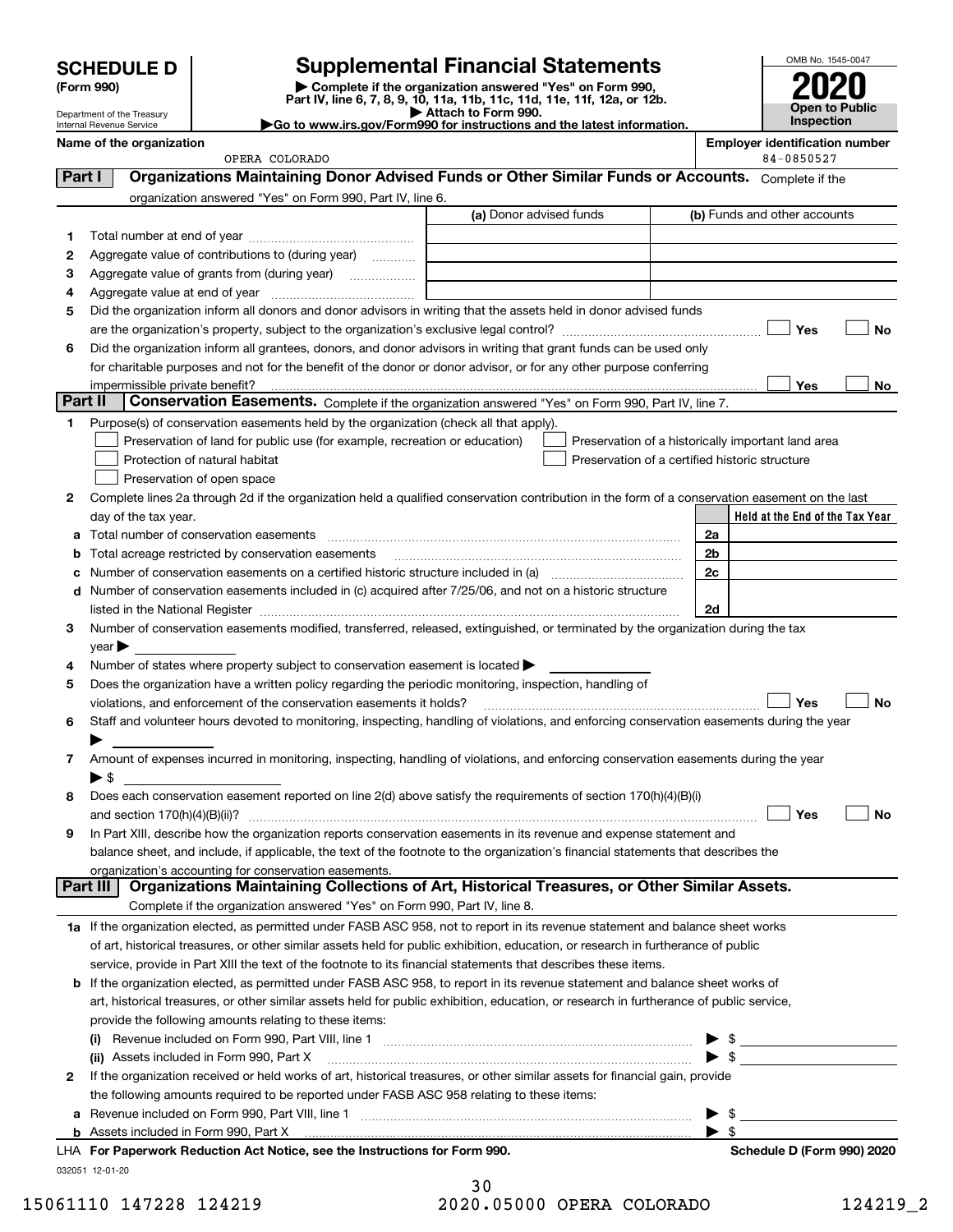|               | OPERA COLORADO<br>Schedule D (Form 990) 2020                                                                                                                                                                                   |                                         |                |                                                                                                                                                                                                                                |          |                                 | 84-0850527           |                     |            | $Page$ 2 |
|---------------|--------------------------------------------------------------------------------------------------------------------------------------------------------------------------------------------------------------------------------|-----------------------------------------|----------------|--------------------------------------------------------------------------------------------------------------------------------------------------------------------------------------------------------------------------------|----------|---------------------------------|----------------------|---------------------|------------|----------|
|               | Part III<br>Organizations Maintaining Collections of Art, Historical Treasures, or Other Similar Assets                                                                                                                        |                                         |                |                                                                                                                                                                                                                                |          |                                 |                      | (continued)         |            |          |
| 3             | Using the organization's acquisition, accession, and other records, check any of the following that make significant use of its                                                                                                |                                         |                |                                                                                                                                                                                                                                |          |                                 |                      |                     |            |          |
|               | collection items (check all that apply):                                                                                                                                                                                       |                                         |                |                                                                                                                                                                                                                                |          |                                 |                      |                     |            |          |
| а             | Public exhibition                                                                                                                                                                                                              |                                         |                | Loan or exchange program                                                                                                                                                                                                       |          |                                 |                      |                     |            |          |
| b             | Scholarly research                                                                                                                                                                                                             |                                         |                | Other the contract of the contract of the contract of the contract of the contract of the contract of the contract of the contract of the contract of the contract of the contract of the contract of the contract of the cont |          |                                 |                      |                     |            |          |
| с             | Preservation for future generations                                                                                                                                                                                            |                                         |                |                                                                                                                                                                                                                                |          |                                 |                      |                     |            |          |
| 4             | Provide a description of the organization's collections and explain how they further the organization's exempt purpose in Part XIII.                                                                                           |                                         |                |                                                                                                                                                                                                                                |          |                                 |                      |                     |            |          |
| 5             | During the year, did the organization solicit or receive donations of art, historical treasures, or other similar assets                                                                                                       |                                         |                |                                                                                                                                                                                                                                |          |                                 |                      |                     |            |          |
|               | to be sold to raise funds rather than to be maintained as part of the organization's collection?                                                                                                                               |                                         |                |                                                                                                                                                                                                                                |          |                                 |                      | Yes                 |            | No       |
|               | Escrow and Custodial Arrangements. Complete if the organization answered "Yes" on Form 990, Part IV, line 9, or<br><b>Part IV</b>                                                                                              |                                         |                |                                                                                                                                                                                                                                |          |                                 |                      |                     |            |          |
|               | reported an amount on Form 990, Part X, line 21.                                                                                                                                                                               |                                         |                |                                                                                                                                                                                                                                |          |                                 |                      |                     |            |          |
|               | 1a Is the organization an agent, trustee, custodian or other intermediary for contributions or other assets not included                                                                                                       |                                         |                |                                                                                                                                                                                                                                |          |                                 |                      |                     |            |          |
|               | on Form 990, Part X? [11] matter contracts and contracts and contracts are contracted and contracts are contracted and contract and contract of the contract of the contract of the contract of the contract of the contract o |                                         |                |                                                                                                                                                                                                                                |          |                                 |                      | Yes                 |            | No       |
|               | b If "Yes," explain the arrangement in Part XIII and complete the following table:                                                                                                                                             |                                         |                |                                                                                                                                                                                                                                |          |                                 |                      |                     |            |          |
|               |                                                                                                                                                                                                                                |                                         |                |                                                                                                                                                                                                                                |          |                                 |                      | Amount              |            |          |
| c             | Beginning balance www.communication.com/multiplication.com/multiplication.com/multiplication.com/multiplicatio                                                                                                                 |                                         |                |                                                                                                                                                                                                                                |          | 1c                              |                      |                     |            |          |
|               | d Additions during the year measurement contains and a state of the year measurement of the year measurement of                                                                                                                |                                         |                |                                                                                                                                                                                                                                |          | 1d                              |                      |                     |            |          |
| е             | Distributions during the year manufactured and an according to the state of the state of the state of the state of the state of the state of the state of the state of the state of the state of the state of the state of the |                                         |                |                                                                                                                                                                                                                                |          | 1e<br>1f                        |                      |                     |            |          |
| f.            | 2a Did the organization include an amount on Form 990, Part X, line 21, for escrow or custodial account liability?                                                                                                             |                                         |                |                                                                                                                                                                                                                                |          |                                 |                      | Yes                 |            | No       |
|               | <b>b</b> If "Yes," explain the arrangement in Part XIII. Check here if the explanation has been provided on Part XIII                                                                                                          |                                         |                |                                                                                                                                                                                                                                |          |                                 | .                    |                     |            |          |
| <b>Part V</b> | Endowment Funds. Complete if the organization answered "Yes" on Form 990, Part IV, line 10.                                                                                                                                    |                                         |                |                                                                                                                                                                                                                                |          |                                 |                      |                     |            |          |
|               |                                                                                                                                                                                                                                | (a) Current year                        | (b) Prior year | (c) Two years back                                                                                                                                                                                                             |          |                                 | (d) Three years back | (e) Four years back |            |          |
| 1a            | Beginning of year balance                                                                                                                                                                                                      | 935,407.                                | 1,251,085.     | 1,225,751.                                                                                                                                                                                                                     |          |                                 | 1,186,178.           |                     | 864,993.   |          |
| b             |                                                                                                                                                                                                                                | 26,455.                                 |                |                                                                                                                                                                                                                                |          |                                 |                      | 208,775.            |            |          |
|               | Net investment earnings, gains, and losses                                                                                                                                                                                     | 330,528.                                | 1,635.         |                                                                                                                                                                                                                                | 48, 413. |                                 | 109,283.             |                     | 141, 515.  |          |
|               | Grants or scholarships [ <i>[[[[[[[[[[[[[[[[[[[[[[[[[[[[[[[]]]]]</i>                                                                                                                                                           |                                         |                |                                                                                                                                                                                                                                | 5,667.   |                                 | 46,896.              |                     |            | 19,479.  |
|               | e Other expenditures for facilities                                                                                                                                                                                            |                                         |                |                                                                                                                                                                                                                                |          |                                 |                      |                     |            |          |
|               | and programs                                                                                                                                                                                                                   |                                         | 300,000.       |                                                                                                                                                                                                                                |          |                                 |                      |                     |            |          |
|               | f Administrative expenses                                                                                                                                                                                                      | 11,990.                                 | 17,313.        |                                                                                                                                                                                                                                | 17,412.  |                                 | 22,814.              |                     |            | 9,626.   |
| g             | End of year balance                                                                                                                                                                                                            | 1,280,400.                              | 935,407.       | 1,251,085.                                                                                                                                                                                                                     |          |                                 | 1,225,751.           |                     | 1,186,178. |          |
| 2             | Provide the estimated percentage of the current year end balance (line 1g, column (a)) held as:                                                                                                                                |                                         |                |                                                                                                                                                                                                                                |          |                                 |                      |                     |            |          |
| а             | Board designated or quasi-endowment                                                                                                                                                                                            |                                         | %              |                                                                                                                                                                                                                                |          |                                 |                      |                     |            |          |
|               | 100<br><b>b</b> Permanent endowment $\blacktriangleright$                                                                                                                                                                      | %                                       |                |                                                                                                                                                                                                                                |          |                                 |                      |                     |            |          |
|               | <b>c</b> Term endowment $\blacktriangleright$                                                                                                                                                                                  | %                                       |                |                                                                                                                                                                                                                                |          |                                 |                      |                     |            |          |
|               | The percentages on lines 2a, 2b, and 2c should equal 100%.                                                                                                                                                                     |                                         |                |                                                                                                                                                                                                                                |          |                                 |                      |                     |            |          |
|               | 3a Are there endowment funds not in the possession of the organization that are held and administered for the organization                                                                                                     |                                         |                |                                                                                                                                                                                                                                |          |                                 |                      |                     |            |          |
|               | by:                                                                                                                                                                                                                            |                                         |                |                                                                                                                                                                                                                                |          |                                 |                      |                     | Yes        | No       |
|               | (i)                                                                                                                                                                                                                            |                                         |                |                                                                                                                                                                                                                                |          |                                 |                      | 3a(i)               |            | х        |
|               |                                                                                                                                                                                                                                |                                         |                |                                                                                                                                                                                                                                |          |                                 |                      | 3a(ii)              | x          |          |
|               |                                                                                                                                                                                                                                |                                         |                |                                                                                                                                                                                                                                |          |                                 |                      | 3b                  | x          |          |
| 4             | Describe in Part XIII the intended uses of the organization's endowment funds.<br>Land, Buildings, and Equipment.<br><b>Part VI</b>                                                                                            |                                         |                |                                                                                                                                                                                                                                |          |                                 |                      |                     |            |          |
|               |                                                                                                                                                                                                                                |                                         |                |                                                                                                                                                                                                                                |          |                                 |                      |                     |            |          |
|               | Complete if the organization answered "Yes" on Form 990, Part IV, line 11a. See Form 990, Part X, line 10.                                                                                                                     |                                         |                |                                                                                                                                                                                                                                |          |                                 |                      |                     |            |          |
|               | Description of property                                                                                                                                                                                                        | (a) Cost or other<br>basis (investment) |                | (b) Cost or other<br>basis (other)                                                                                                                                                                                             |          | (c) Accumulated<br>depreciation |                      | (d) Book value      |            |          |
|               |                                                                                                                                                                                                                                |                                         |                |                                                                                                                                                                                                                                |          |                                 |                      |                     |            |          |
| b             |                                                                                                                                                                                                                                |                                         |                |                                                                                                                                                                                                                                |          |                                 |                      |                     |            |          |
| c             |                                                                                                                                                                                                                                |                                         |                | 425,224.                                                                                                                                                                                                                       |          |                                 | 156,450.             |                     | 268,774.   |          |
| d             |                                                                                                                                                                                                                                |                                         |                | 914,387.                                                                                                                                                                                                                       |          |                                 | 544,477.             |                     | 369,910.   |          |
|               |                                                                                                                                                                                                                                |                                         |                | 116,937.                                                                                                                                                                                                                       |          |                                 | 41,864.              |                     |            | 75,073.  |
|               |                                                                                                                                                                                                                                |                                         |                |                                                                                                                                                                                                                                |          |                                 |                      |                     | 713,757.   |          |

**Schedule D (Form 990) 2020**

032052 12-01-20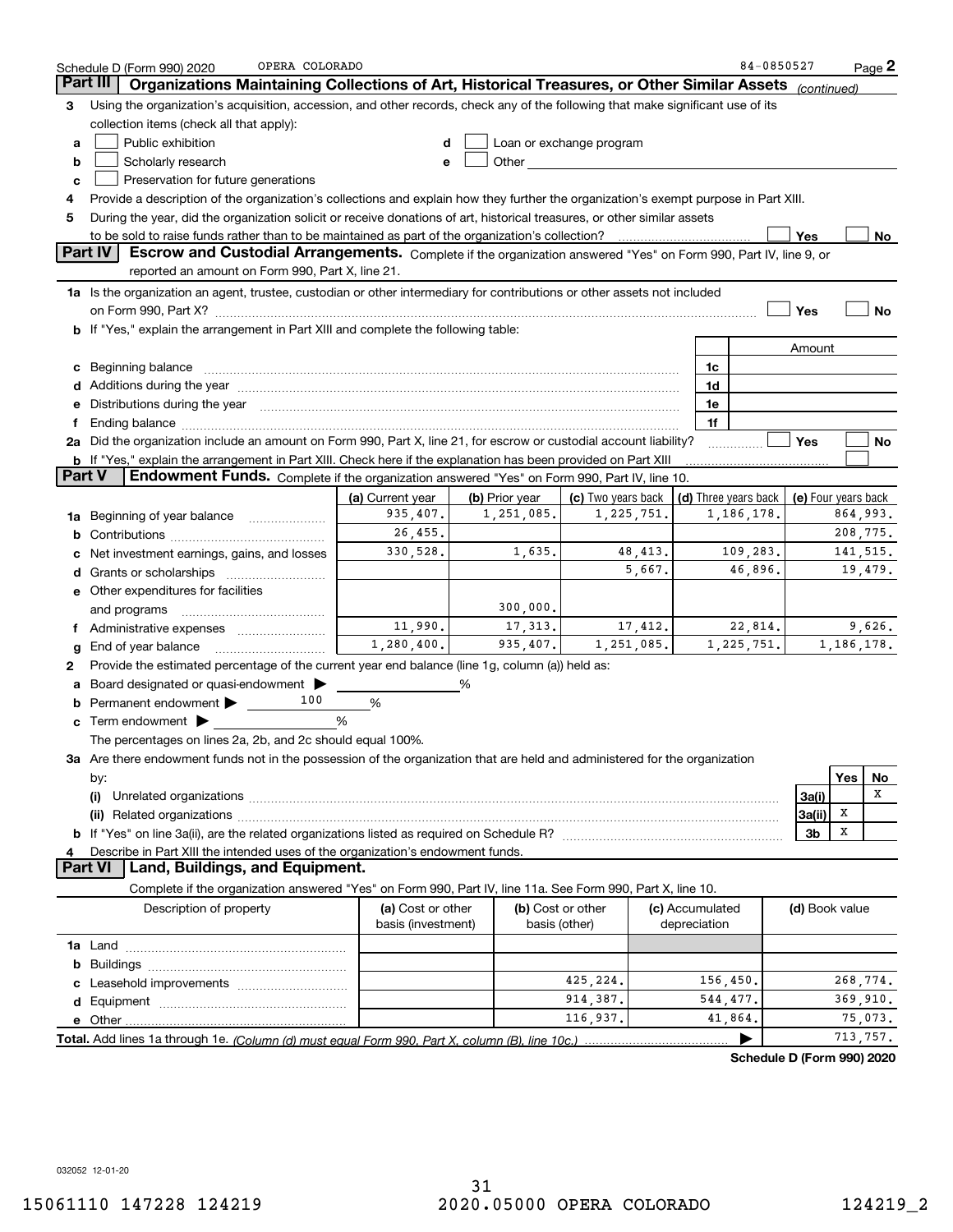| OPERA COLORADO<br>Schedule D (Form 990) 2020                                                                      |                 |                                                           | 84-0850527     | $Page$ <sup>3</sup> |
|-------------------------------------------------------------------------------------------------------------------|-----------------|-----------------------------------------------------------|----------------|---------------------|
| Part VII Investments - Other Securities.                                                                          |                 |                                                           |                |                     |
| Complete if the organization answered "Yes" on Form 990, Part IV, line 11b. See Form 990, Part X, line 12.        |                 |                                                           |                |                     |
| (a) Description of security or category (including name of security)                                              | (b) Book value  | (c) Method of valuation: Cost or end-of-year market value |                |                     |
|                                                                                                                   |                 |                                                           |                |                     |
|                                                                                                                   |                 |                                                           |                |                     |
| $(3)$ Other                                                                                                       |                 |                                                           |                |                     |
| (A)                                                                                                               |                 |                                                           |                |                     |
| (B)                                                                                                               |                 |                                                           |                |                     |
| (C)                                                                                                               |                 |                                                           |                |                     |
| (D)                                                                                                               |                 |                                                           |                |                     |
| (E)                                                                                                               |                 |                                                           |                |                     |
| (F)                                                                                                               |                 |                                                           |                |                     |
| (G)                                                                                                               |                 |                                                           |                |                     |
| (H)                                                                                                               |                 |                                                           |                |                     |
| Total. (Col. (b) must equal Form 990, Part X, col. (B) line 12.)                                                  |                 |                                                           |                |                     |
| Part VIII Investments - Program Related.                                                                          |                 |                                                           |                |                     |
| Complete if the organization answered "Yes" on Form 990, Part IV, line 11c. See Form 990, Part X, line 13.        |                 |                                                           |                |                     |
| (a) Description of investment                                                                                     | (b) Book value  | (c) Method of valuation: Cost or end-of-year market value |                |                     |
| (1)                                                                                                               |                 |                                                           |                |                     |
| (2)                                                                                                               |                 |                                                           |                |                     |
| (3)                                                                                                               |                 |                                                           |                |                     |
| (4)                                                                                                               |                 |                                                           |                |                     |
| (5)                                                                                                               |                 |                                                           |                |                     |
| (6)                                                                                                               |                 |                                                           |                |                     |
| (7)                                                                                                               |                 |                                                           |                |                     |
| (8)                                                                                                               |                 |                                                           |                |                     |
| (9)                                                                                                               |                 |                                                           |                |                     |
| Total. (Col. (b) must equal Form 990, Part X, col. (B) line 13.)                                                  |                 |                                                           |                |                     |
| <b>Other Assets.</b><br>Part IX                                                                                   |                 |                                                           |                |                     |
| Complete if the organization answered "Yes" on Form 990, Part IV, line 11d. See Form 990, Part X, line 15.        |                 |                                                           |                |                     |
|                                                                                                                   | (a) Description |                                                           | (b) Book value |                     |
| (1)                                                                                                               |                 |                                                           |                |                     |
|                                                                                                                   |                 |                                                           |                |                     |
| (2)                                                                                                               |                 |                                                           |                |                     |
| (3)                                                                                                               |                 |                                                           |                |                     |
| (4)                                                                                                               |                 |                                                           |                |                     |
| (5)                                                                                                               |                 |                                                           |                |                     |
| (6)                                                                                                               |                 |                                                           |                |                     |
| (7)                                                                                                               |                 |                                                           |                |                     |
| (8)                                                                                                               |                 |                                                           |                |                     |
| (9)                                                                                                               |                 |                                                           |                |                     |
| <b>Other Liabilities.</b>                                                                                         |                 |                                                           |                |                     |
| Part X                                                                                                            |                 |                                                           |                |                     |
| Complete if the organization answered "Yes" on Form 990, Part IV, line 11e or 11f. See Form 990, Part X, line 25. |                 |                                                           |                |                     |
| (a) Description of liability<br>1.                                                                                |                 |                                                           | (b) Book value |                     |
| (1)<br>Federal income taxes                                                                                       |                 |                                                           |                |                     |
| DEFERRED RENT<br>(2)                                                                                              |                 |                                                           |                | 299,059.            |
| NOTE PAYABLE<br>(3)                                                                                               |                 |                                                           |                | 300,000.            |
| (4)                                                                                                               |                 |                                                           |                |                     |
| (5)                                                                                                               |                 |                                                           |                |                     |
| (6)                                                                                                               |                 |                                                           |                |                     |
| (7)                                                                                                               |                 |                                                           |                |                     |
| (8)                                                                                                               |                 |                                                           |                |                     |
| (9)                                                                                                               |                 |                                                           |                |                     |
| Total. (Column (b) must equal Form 990, Part X, col. (B) line 25.)                                                |                 |                                                           |                | 599,059.            |

**2.** Liability for uncertain tax positions. In Part XIII, provide the text of the footnote to the organization's financial statements that reports the organization's liability for uncertain tax positions under FASB ASC 740. Check here if the text of the footnote has been provided in Part XIII

 $\mathcal{L}^{\text{max}}$ 

**Schedule D (Form 990) 2020**

032053 12-01-20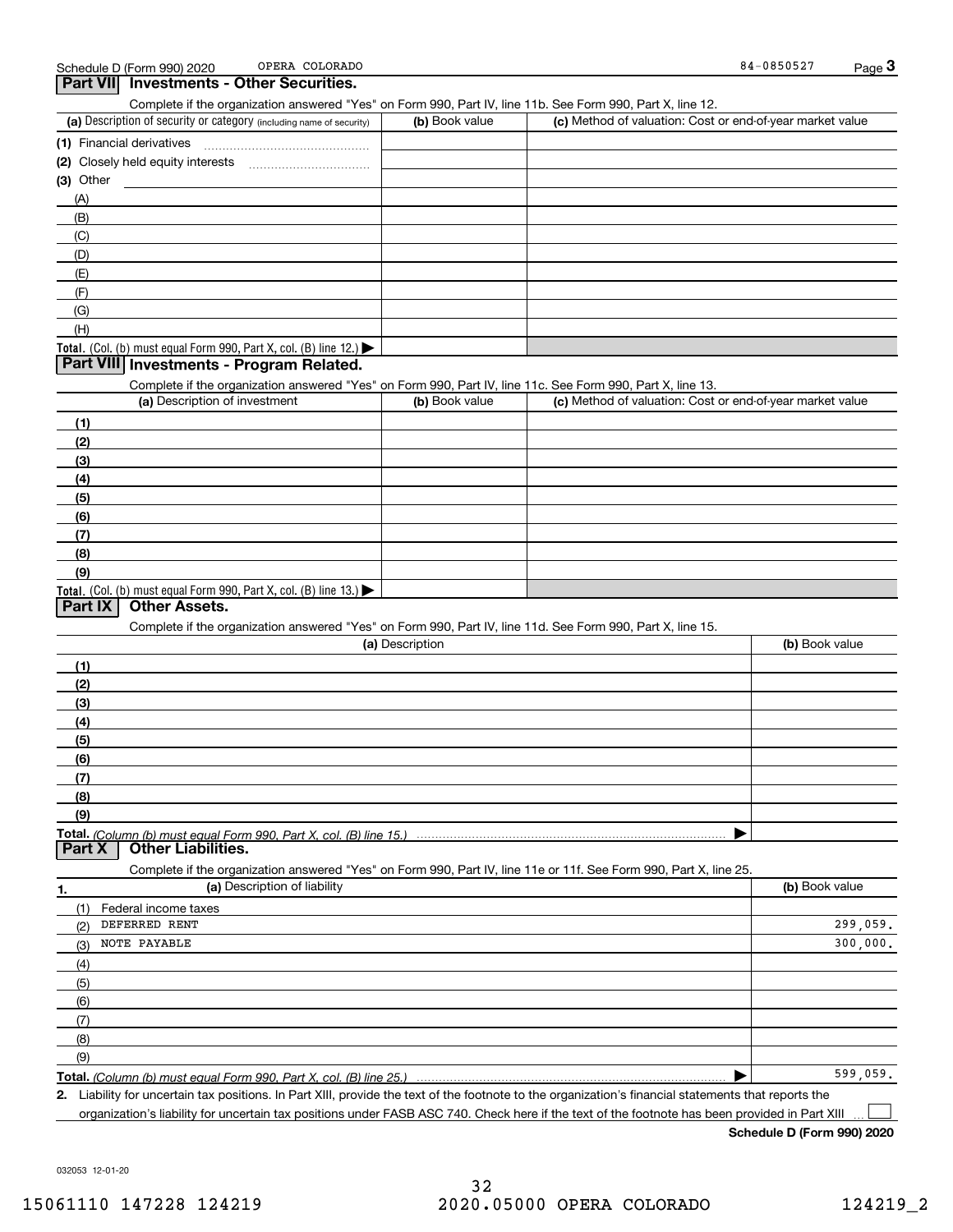|    | OPERA COLORADO<br>Schedule D (Form 990) 2020                                                                                                                                                                                        |                |           | 84-0850527     | Page 4     |
|----|-------------------------------------------------------------------------------------------------------------------------------------------------------------------------------------------------------------------------------------|----------------|-----------|----------------|------------|
|    | Reconciliation of Revenue per Audited Financial Statements With Revenue per Return.<br>Part XI                                                                                                                                      |                |           |                |            |
|    | Complete if the organization answered "Yes" on Form 990, Part IV, line 12a.                                                                                                                                                         |                |           |                |            |
| 1  | Total revenue, gains, and other support per audited financial statements                                                                                                                                                            |                |           | $\blacksquare$ | 3,928,723. |
| 2  | Amounts included on line 1 but not on Form 990, Part VIII, line 12:                                                                                                                                                                 |                |           |                |            |
| a  |                                                                                                                                                                                                                                     | 2a             | $-2,172.$ |                |            |
| b  |                                                                                                                                                                                                                                     | 2 <sub>b</sub> | 5.342.    |                |            |
|    |                                                                                                                                                                                                                                     | 2c             |           |                |            |
| d  | Other (Describe in Part XIII.) <b>Construction Contract Construction</b> Chern Construction Construction Construction                                                                                                               | 2d             |           |                |            |
| е  | Add lines 2a through 2d                                                                                                                                                                                                             |                |           | <b>2e</b>      | 3,170.     |
| з  |                                                                                                                                                                                                                                     |                |           | $\mathbf{3}$   | 3,925,553. |
| 4  | Amounts included on Form 990, Part VIII, line 12, but not on line 1:                                                                                                                                                                |                |           |                |            |
|    |                                                                                                                                                                                                                                     | 4a             |           |                |            |
| b  |                                                                                                                                                                                                                                     | 4 <sub>b</sub> |           |                |            |
| c. | Add lines 4a and 4b                                                                                                                                                                                                                 |                |           | 4c             | 0.         |
|    |                                                                                                                                                                                                                                     |                |           | 5              | 3,925,553. |
|    | Part XII   Reconciliation of Expenses per Audited Financial Statements With Expenses per Return.                                                                                                                                    |                |           |                |            |
|    | Complete if the organization answered "Yes" on Form 990, Part IV, line 12a.                                                                                                                                                         |                |           |                |            |
| 1  | Total expenses and losses per audited financial statements [11,11] [11] Total expenses and losses per audited financial statements [11] [11] Total expenses and losses per audited financial statements                             |                |           | $\blacksquare$ | 2,697,623. |
| 2  | Amounts included on line 1 but not on Form 990, Part IX, line 25:                                                                                                                                                                   |                |           |                |            |
| a  |                                                                                                                                                                                                                                     | 2a             | 5,342.    |                |            |
| b  |                                                                                                                                                                                                                                     | 2 <sub>b</sub> |           |                |            |
| c  | Other losses                                                                                                                                                                                                                        | 2c             |           |                |            |
| d  |                                                                                                                                                                                                                                     | 2d             |           |                |            |
| e  | Add lines 2a through 2d <b>contained a contained a contained a contained a</b> contained a contained a contained a contained a contained a contained a contained a contained a contained a contained a contained a contained a cont |                |           | 2e             | 5,342.     |
| 3  |                                                                                                                                                                                                                                     |                |           | 3              | 2,692,281. |
| 4  | Amounts included on Form 990, Part IX, line 25, but not on line 1:                                                                                                                                                                  |                |           |                |            |
| a  |                                                                                                                                                                                                                                     | 4a             |           |                |            |
| b  | Other (Describe in Part XIII.)                                                                                                                                                                                                      | 4 <sub>b</sub> |           |                |            |
| c. | Add lines 4a and 4b                                                                                                                                                                                                                 |                |           | 4c             | 0.         |
|    |                                                                                                                                                                                                                                     |                |           | 5              | 2,692,281. |
|    | Part XIII Supplemental Information.                                                                                                                                                                                                 |                |           |                |            |

Provide the descriptions required for Part II, lines 3, 5, and 9; Part III, lines 1a and 4; Part IV, lines 1b and 2b; Part V, line 4; Part X, line 2; Part XI, lines 2d and 4b; and Part XII, lines 2d and 4b. Also complete this part to provide any additional information.

PART V, LINE 4

THE OPERA COLORADO FOUNDATION, A COLORADO NOT-FOR-PROFIT ORGANIZATION, WAS

INCORPORATED IN 1994 FOR THE PURPOSE OF SUPPORTING THE ACTIVITIES OF THE

OPERA.

032054 12-01-20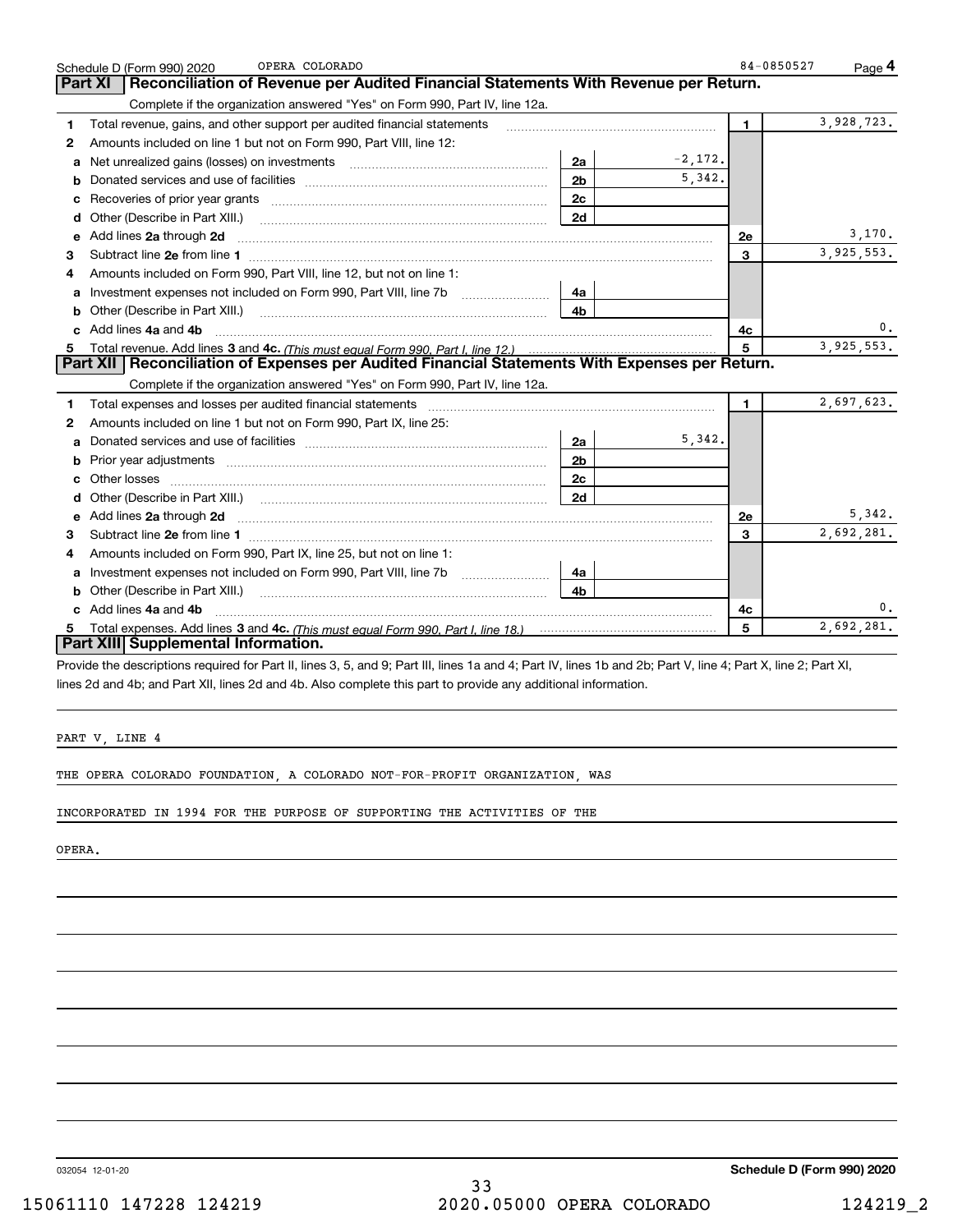|   | <b>SCHEDULE J</b>                                      | <b>Compensation Information</b>                                                                                                                                                                                                      |                                       | OMB No. 1545-0047          |     |     |
|---|--------------------------------------------------------|--------------------------------------------------------------------------------------------------------------------------------------------------------------------------------------------------------------------------------------|---------------------------------------|----------------------------|-----|-----|
|   | (Form 990)                                             | For certain Officers, Directors, Trustees, Key Employees, and Highest                                                                                                                                                                |                                       |                            |     |     |
|   |                                                        | <b>Compensated Employees</b>                                                                                                                                                                                                         |                                       | 2020                       |     |     |
|   |                                                        | Complete if the organization answered "Yes" on Form 990, Part IV, line 23.<br>Attach to Form 990.                                                                                                                                    |                                       | <b>Open to Public</b>      |     |     |
|   | Department of the Treasury<br>Internal Revenue Service | Go to www.irs.gov/Form990 for instructions and the latest information.                                                                                                                                                               |                                       | Inspection                 |     |     |
|   | Name of the organization                               |                                                                                                                                                                                                                                      | <b>Employer identification number</b> |                            |     |     |
|   |                                                        | OPERA COLORADO                                                                                                                                                                                                                       |                                       | 84-0850527                 |     |     |
|   | Part I                                                 | <b>Questions Regarding Compensation</b>                                                                                                                                                                                              |                                       |                            |     |     |
|   |                                                        |                                                                                                                                                                                                                                      |                                       |                            | Yes | No. |
|   |                                                        | Check the appropriate box(es) if the organization provided any of the following to or for a person listed on Form 990,                                                                                                               |                                       |                            |     |     |
|   |                                                        | Part VII, Section A, line 1a. Complete Part III to provide any relevant information regarding these items.                                                                                                                           |                                       |                            |     |     |
|   | First-class or charter travel                          | Housing allowance or residence for personal use                                                                                                                                                                                      |                                       |                            |     |     |
|   | Travel for companions                                  | Payments for business use of personal residence                                                                                                                                                                                      |                                       |                            |     |     |
|   |                                                        | Health or social club dues or initiation fees<br>Tax indemnification and gross-up payments                                                                                                                                           |                                       |                            |     |     |
|   |                                                        | Discretionary spending account<br>Personal services (such as maid, chauffeur, chef)                                                                                                                                                  |                                       |                            |     |     |
|   |                                                        |                                                                                                                                                                                                                                      |                                       |                            |     |     |
|   |                                                        | <b>b</b> If any of the boxes on line 1a are checked, did the organization follow a written policy regarding payment or                                                                                                               |                                       |                            |     |     |
|   |                                                        |                                                                                                                                                                                                                                      |                                       | 1b                         |     |     |
| 2 |                                                        | Did the organization require substantiation prior to reimbursing or allowing expenses incurred by all directors,                                                                                                                     |                                       |                            |     |     |
|   |                                                        |                                                                                                                                                                                                                                      |                                       | $\mathbf{2}$               |     |     |
|   |                                                        |                                                                                                                                                                                                                                      |                                       |                            |     |     |
| З |                                                        | Indicate which, if any, of the following the organization used to establish the compensation of the organization's                                                                                                                   |                                       |                            |     |     |
|   |                                                        | CEO/Executive Director. Check all that apply. Do not check any boxes for methods used by a related organization to                                                                                                                   |                                       |                            |     |     |
|   |                                                        | establish compensation of the CEO/Executive Director, but explain in Part III.                                                                                                                                                       |                                       |                            |     |     |
|   | Compensation committee                                 | Written employment contract                                                                                                                                                                                                          |                                       |                            |     |     |
|   |                                                        | $\mathbf{x}$<br>Compensation survey or study<br>Independent compensation consultant                                                                                                                                                  |                                       |                            |     |     |
|   |                                                        | Approval by the board or compensation committee<br>Form 990 of other organizations                                                                                                                                                   |                                       |                            |     |     |
| 4 |                                                        | During the year, did any person listed on Form 990, Part VII, Section A, line 1a, with respect to the filing                                                                                                                         |                                       |                            |     |     |
|   | organization or a related organization:                |                                                                                                                                                                                                                                      |                                       |                            |     |     |
| а |                                                        | Receive a severance payment or change-of-control payment?                                                                                                                                                                            |                                       | 4a                         |     | х   |
|   |                                                        | Participate in or receive payment from a supplemental nonqualified retirement plan?                                                                                                                                                  |                                       | 4b                         |     | X   |
|   |                                                        | Participate in or receive payment from an equity-based compensation arrangement?                                                                                                                                                     |                                       | 4c                         |     | х   |
|   |                                                        | If "Yes" to any of lines 4a-c, list the persons and provide the applicable amounts for each item in Part III.                                                                                                                        |                                       |                            |     |     |
|   |                                                        |                                                                                                                                                                                                                                      |                                       |                            |     |     |
|   |                                                        | Only section 501(c)(3), 501(c)(4), and 501(c)(29) organizations must complete lines 5-9.                                                                                                                                             |                                       |                            |     |     |
|   |                                                        | For persons listed on Form 990, Part VII, Section A, line 1a, did the organization pay or accrue any compensation                                                                                                                    |                                       |                            |     |     |
|   | contingent on the revenues of:                         |                                                                                                                                                                                                                                      |                                       |                            |     |     |
| a |                                                        |                                                                                                                                                                                                                                      |                                       | 5a                         |     | х   |
|   |                                                        |                                                                                                                                                                                                                                      |                                       | 5b                         |     | х   |
|   |                                                        | If "Yes" on line 5a or 5b, describe in Part III.                                                                                                                                                                                     |                                       |                            |     |     |
|   |                                                        | 6 For persons listed on Form 990, Part VII, Section A, line 1a, did the organization pay or accrue any compensation                                                                                                                  |                                       |                            |     |     |
|   | contingent on the net earnings of:                     |                                                                                                                                                                                                                                      |                                       |                            |     |     |
| a |                                                        | The organization? <b>With the contract of the contract of the contract of the contract of the contract of the contract of the contract of the contract of the contract of the contract of the contract of the contract of the co</b> |                                       | 6a                         |     | Χ   |
|   |                                                        |                                                                                                                                                                                                                                      |                                       | 6b                         |     | X   |
|   |                                                        | If "Yes" on line 6a or 6b, describe in Part III.                                                                                                                                                                                     |                                       |                            |     |     |
|   |                                                        | 7 For persons listed on Form 990, Part VII, Section A, line 1a, did the organization provide any nonfixed payments                                                                                                                   |                                       |                            |     |     |
|   |                                                        |                                                                                                                                                                                                                                      |                                       | 7                          |     | х   |
| 8 |                                                        | Were any amounts reported on Form 990, Part VII, paid or accrued pursuant to a contract that was subject to the                                                                                                                      |                                       |                            |     |     |
|   |                                                        | initial contract exception described in Regulations section 53.4958-4(a)(3)? If "Yes," describe in Part III                                                                                                                          |                                       | 8                          |     | х   |
| 9 |                                                        | If "Yes" on line 8, did the organization also follow the rebuttable presumption procedure described in                                                                                                                               |                                       |                            |     |     |
|   |                                                        |                                                                                                                                                                                                                                      |                                       | 9                          |     |     |
|   |                                                        | LHA For Paperwork Reduction Act Notice, see the Instructions for Form 990.                                                                                                                                                           |                                       | Schedule J (Form 990) 2020 |     |     |

032111 12-07-20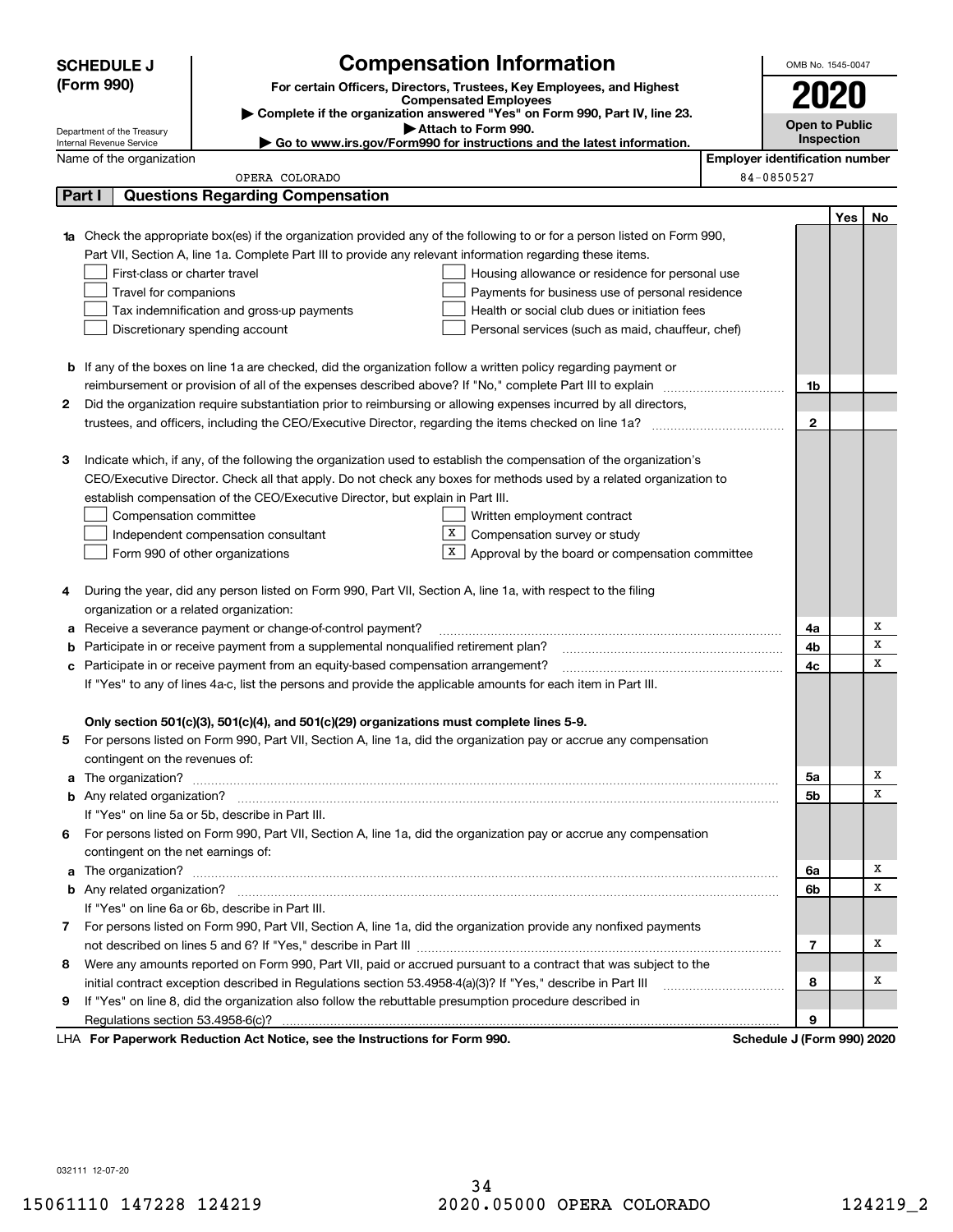84-0850527

# **Part II Officers, Directors, Trustees, Key Employees, and Highest Compensated Employees.**  Schedule J (Form 990) 2020 Page Use duplicate copies if additional space is needed.

For each individual whose compensation must be reported on Schedule J, report compensation from the organization on row (i) and from related organizations, described in the instructions, on row (ii). Do not list any individuals that aren't listed on Form 990, Part VII.

**Note:**  The sum of columns (B)(i)-(iii) for each listed individual must equal the total amount of Form 990, Part VII, Section A, line 1a, applicable column (D) and (E) amounts for that individual.

|                            |                | (B) Breakdown of W-2 and/or 1099-MISC compensation |                                           |                                           | (C) Retirement and             | (D) Nontaxable            | (E) Total of columns        | (F) Compensation                                           |
|----------------------------|----------------|----------------------------------------------------|-------------------------------------------|-------------------------------------------|--------------------------------|---------------------------|-----------------------------|------------------------------------------------------------|
| (A) Name and Title         |                | (i) Base<br>compensation                           | (ii) Bonus &<br>incentive<br>compensation | (iii) Other<br>reportable<br>compensation | other deferred<br>compensation | benefits                  | $(B)(i)-(D)$                | in column (B)<br>reported as deferred<br>on prior Form 990 |
| GREGORY CARPENTER<br>(1)   | (i)            | 167,825.                                           | $\mathfrak o$ .                           | $\mathbf 0$ .                             | 5, 553.                        | 5,107.                    | 178,485.                    | $\mathbf 0$ .                                              |
| GENERAL & ARTISTIC DIRECTO | <u>(ii)</u>    | $\overline{\mathbf{0}}$ .                          | $\mathbf{0}$ .                            | $\mathsf{0}$ .                            | $\mathsf{0}$ .                 | $\overline{\mathbf{0}}$ . | $\overline{\mathfrak{o}}$ . | $\overline{\mathbf{0}}$ .                                  |
|                            | (i)            |                                                    |                                           |                                           |                                |                           |                             |                                                            |
|                            | <u>(ii)</u>    |                                                    |                                           |                                           |                                |                           |                             |                                                            |
|                            | $(\sf{i})$     |                                                    |                                           |                                           |                                |                           |                             |                                                            |
|                            | <u>(ii)</u>    |                                                    |                                           |                                           |                                |                           |                             |                                                            |
|                            | (i)            |                                                    |                                           |                                           |                                |                           |                             |                                                            |
|                            | <u>(ii)</u>    |                                                    |                                           |                                           |                                |                           |                             |                                                            |
|                            | (i)            |                                                    |                                           |                                           |                                |                           |                             |                                                            |
|                            | <u>(ii)</u>    |                                                    |                                           |                                           |                                |                           |                             |                                                            |
|                            | (i)            |                                                    |                                           |                                           |                                |                           |                             |                                                            |
|                            | <u>(ii)</u>    |                                                    |                                           |                                           |                                |                           |                             |                                                            |
|                            | $(\sf{i})$     |                                                    |                                           |                                           |                                |                           |                             |                                                            |
|                            | (ii)<br>(i)    |                                                    |                                           |                                           |                                |                           |                             |                                                            |
|                            | (ii)           |                                                    |                                           |                                           |                                |                           |                             |                                                            |
|                            | (i)            |                                                    |                                           |                                           |                                |                           |                             |                                                            |
|                            | (ii)           |                                                    |                                           |                                           |                                |                           |                             |                                                            |
|                            | (i)            |                                                    |                                           |                                           |                                |                           |                             |                                                            |
|                            | (ii)           |                                                    |                                           |                                           |                                |                           |                             |                                                            |
|                            | (i)            |                                                    |                                           |                                           |                                |                           |                             |                                                            |
|                            | <u>(ii)</u>    |                                                    |                                           |                                           |                                |                           |                             |                                                            |
|                            | (i)            |                                                    |                                           |                                           |                                |                           |                             |                                                            |
|                            | <u>(ii)</u>    |                                                    |                                           |                                           |                                |                           |                             |                                                            |
|                            | (i)            |                                                    |                                           |                                           |                                |                           |                             |                                                            |
|                            | <u>(ii)</u>    |                                                    |                                           |                                           |                                |                           |                             |                                                            |
|                            | (i)            |                                                    |                                           |                                           |                                |                           |                             |                                                            |
|                            | <u>(ii)</u>    |                                                    |                                           |                                           |                                |                           |                             |                                                            |
|                            | (i)            |                                                    |                                           |                                           |                                |                           |                             |                                                            |
|                            | <u>(ii)</u>    |                                                    |                                           |                                           |                                |                           |                             |                                                            |
|                            | (i)            |                                                    |                                           |                                           |                                |                           |                             |                                                            |
|                            | $\overline{}}$ |                                                    |                                           |                                           |                                |                           |                             |                                                            |

**Schedule J (Form 990) 2020**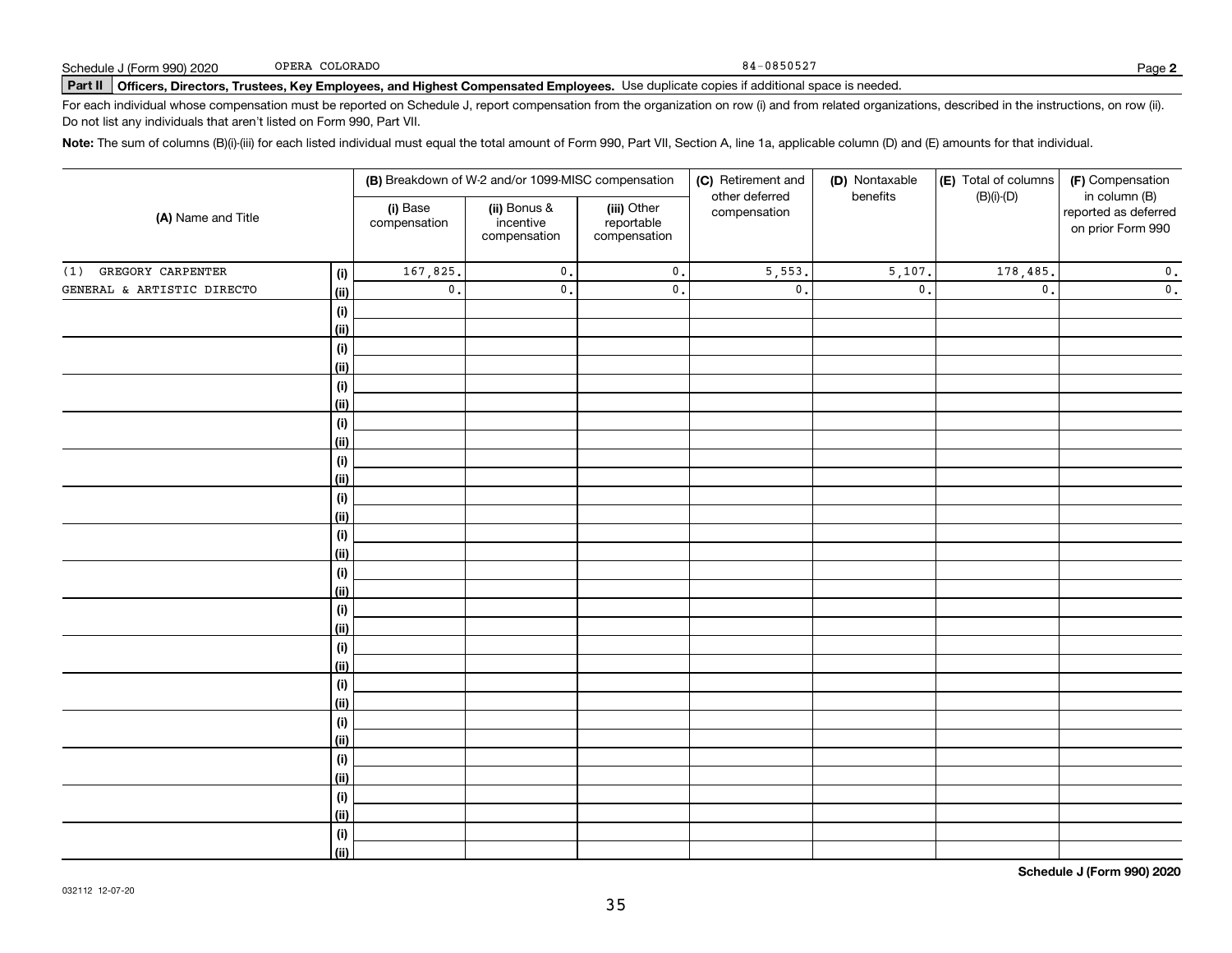#### **Part III Supplemental Information**

Schedule J (Form 990) 2020 OPERA COLORADO<br>
Part III Supplemental Information<br>
Provide the information, explanation, or descriptions required for Part I, lines 1a, 1b, 3, 4a, 4b, 4c, 5a, 5b, 6a, 6b, 7, and 8, and for Part I

PART I, LINE 3:

THE TOTAL COMPENSATION, BENEFITS, AND TAXES OF ALL EMPLOYEES ARE REVIEWED

AND APPROVED ANNUALLY BY THE FINANCE COMMITTEE, EXECUTIVE COMMITTEE, AND

BOARD OF DIRECTORS AS PART OF THE BUDGETING PROCESS. THE GENERAL DIRECTOR'S

COMPENSATION IS DETERMINED BY THE EXECUTIVE COMMITTEE OF THE BOARD OF

DIRECTORS AND HIS/HER PERFORMANCE IS REVIEWED ANNUALLY BY THE BOARD OF

DIRECTORS. THE GENERAL DIRECTOR'S COMPENSATION IS SET USING A BENCHMARK

ANALYSIS TO OTHER NON-PROFIT ORGANIZATIONS AND OPERA COMPANIES SIMILAR IN

SIZE FOR THIS POSITION. THE GENERAL DIRECTOR'S COMPENSATION IS CONTRACTUAL

AND IS USUALLY SET FOR A PERIOD OF AT LEAST 3 YEARS. OTHER KEY EMPLOYEE

COMPENSATION IS DETERMINED BY THE GENERAL DIRECTOR AS PART OF THE BUDGETING

PROCESS AND IS SET USING A BENCHMARK ANALYSIS TO OTHER NON-PROFIT

ORGANIZATIONS AND OPERA COMPANIES OF SIMILAR SIZE AND DETERMINED BY

EMPLOYEE JOB DUTIES ANE EXPERIENCE. EACH EMPLOYEE IS GIVEN AN ANNUAL

PERFORMANCE REVIEW AT THE CONCLUSION OF THE FISCAL YEAR AND ANY CHANGES IN

COMPENSATION ARE MADE AT THIS TIME.

**Schedule J (Form 990) 2020**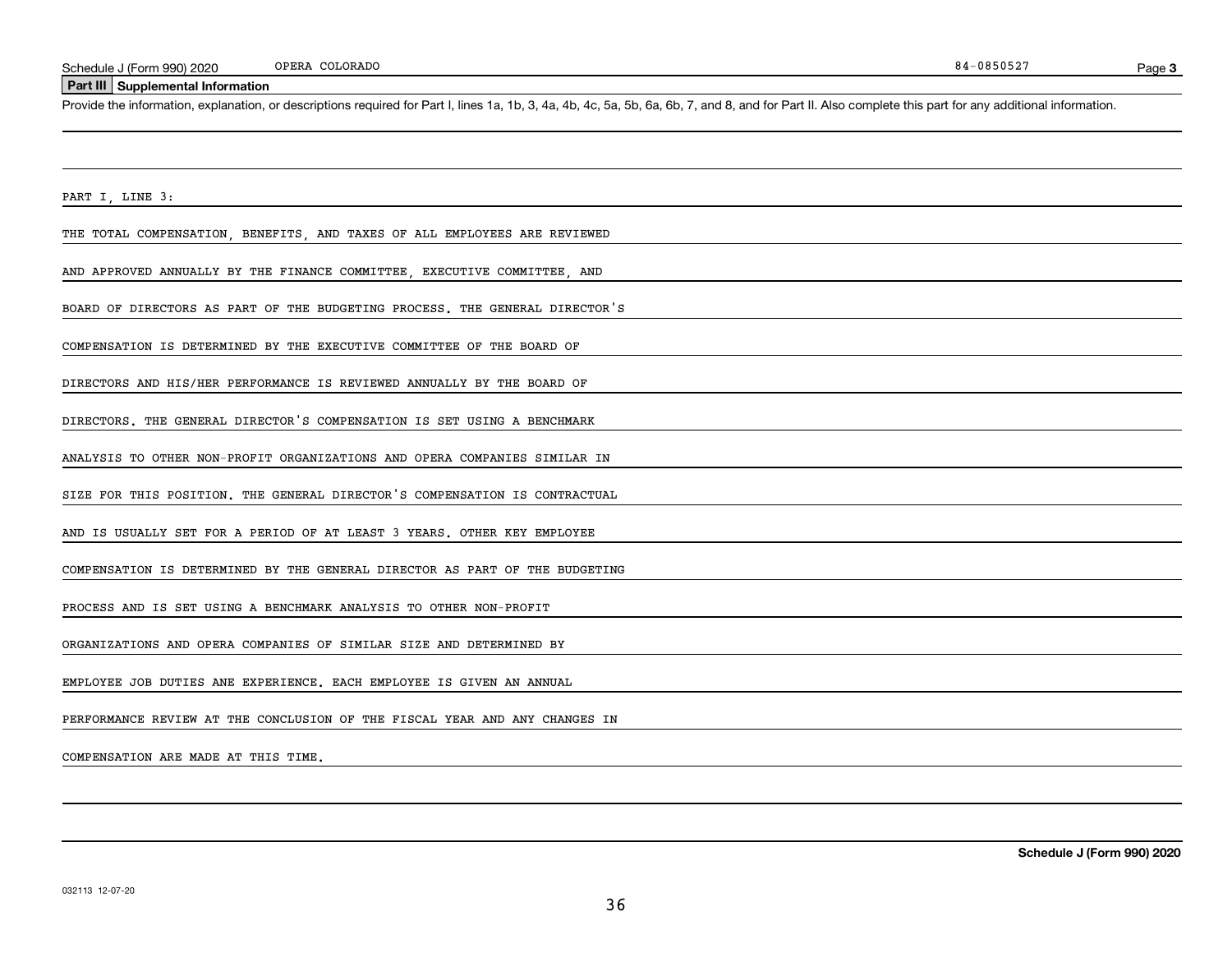**(Form 990 or 990-EZ)**

Department of the Treasury Internal Revenue Service Name of the organization

## **SCHEDULE O Supplemental Information to Form 990 or 990-EZ**

**Complete to provide information for responses to specific questions on Form 990 or 990-EZ or to provide any additional information. | Attach to Form 990 or 990-EZ. | Go to www.irs.gov/Form990 for the latest information.**



**Employer identification number** OPERA COLORADO 84-0850527

#### FORM 990, PART III, LINE 2, NEW PROGRAM SERVICES:

TO MEET THE CHALLENGE OF THE COVID-19 PANDEMIC, OPERA COLORADO WORKED

DILIGENTLY TO REIMAGINE PROVIDING PERFORMANCES FOR AUDIENCES BY

CREATING AN INNOVATIVE NEW COMMUNITY ENGAGEMENT SERIES CALLED OC

AMPLIFIED FEATURING BOTH IN-PERSON AND DIGITAL PERFORMANCES DESIGNED

TO EXPAND OUR REACH AND RAISE VOICES WITHIN OUR OPERA COLORADO

**COMMUNITY** 

FORM 990, PART III, LINE 3, CHANGES IN PROGRAM SERVICES:

IN RESPONSE TO THE COVID-19 PANDEMIC, ALL SCHEDULED MAINSTAGE OPERA

PRODUCTION WERE CANCELLED AND POSTPONED TO A FUTURE SEASON. HOWEVER,

THERE WERE STILL MAINSTAGE PROGRAM EXPENSES DUE TO EXISTING COMMITMENTS

WE WERE UNABLE TO WITHDRAW FROM. IN LIEU OF MAINSTAGE PRODUCTIONS

ADDITIONAL INVESTMENTS WERE MADE IN COMMUNITY ENGAGEMENT AND EDUCATION

PROGRAMS DURING THE SEASON.

FORM 990, PART VI, SECTION A, LINE 4:

SINCE ITS PRIOR FORM 990 WAS FILED, OPERA COLORADO REVISED ITS BYLAWS.

SIGNIFICANT CHANGES THAT REQUIRE DISCLOSURE ARE REMOVAL OF SECTIONS ABOUT

MEMBERSHIP (OPERA COLORADO NO LONGER HAS VOTING OR NONVOTING MEMBERS) AND

ADDITION OF SPECIFIC TERMS OF OFFICE FOR CERTAIN OFFICER POSITIONS, E.G.

CHAIR AND CHAIR-ELECT. OTHER MINOR CHANGES WERE MADE THAT DO NOT REQUIRE

SPECIFIC DISCLOSURE IN THIS RETURN.

FORM 990, PART VI, SECTION B, LINE 11B:

THE FORM 990 IS REVIEWED BY THE CHAIRMAN OF THE BOARD (CEO) AND THE

032211 11-20-20 LHA For Paperwork Reduction Act Notice, see the Instructions for Form 990 or 990-EZ. Schedule O (Form 990 or 990-EZ) 2020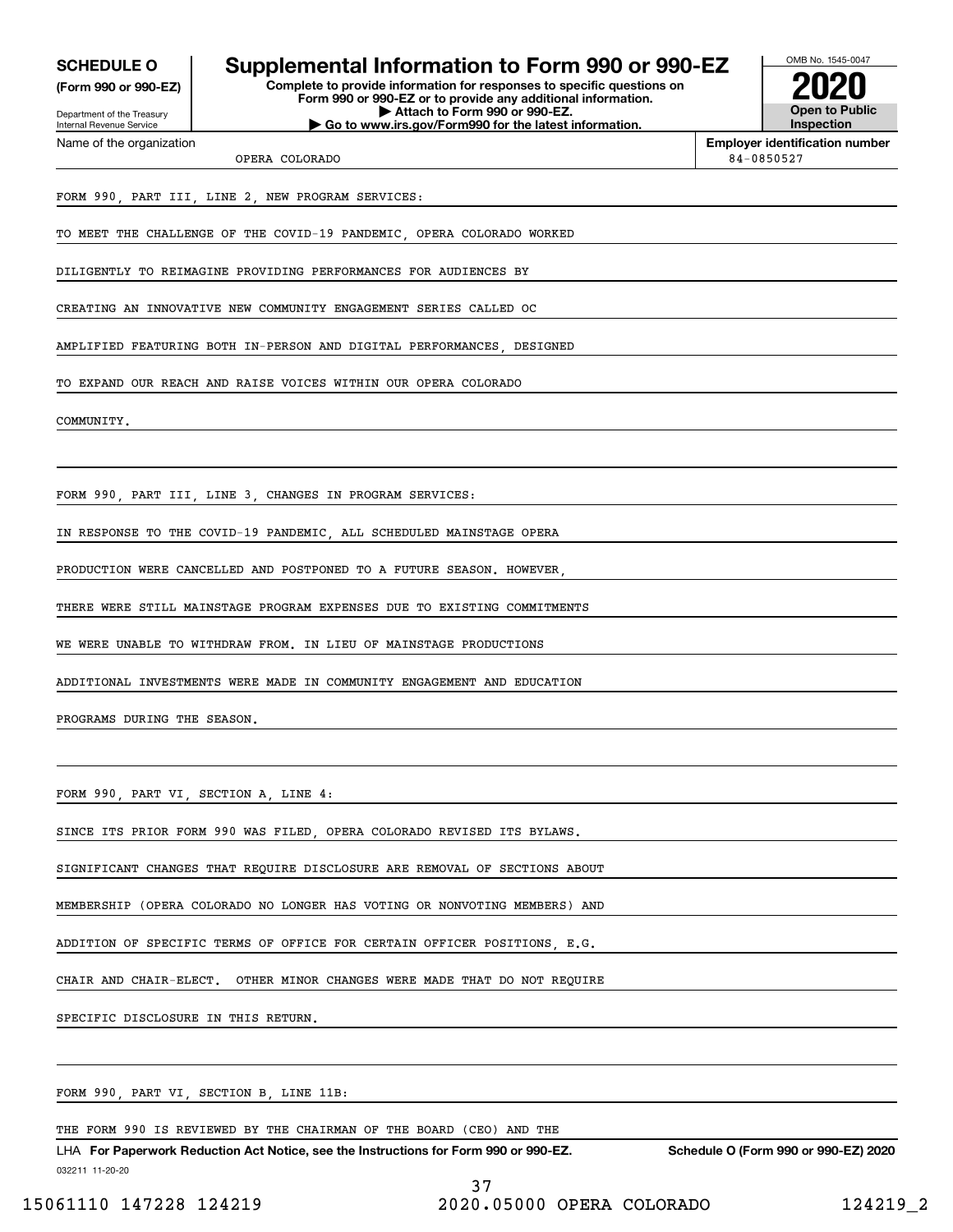| FOR REVIEW AND FINAL APPROVAL. IT IS ALSO MADE AVAILABLE TO ALL BOARD       |
|-----------------------------------------------------------------------------|
| MEMBERS OR EMPLOYEES TO REVIEW.                                             |
|                                                                             |
| FORM 990, PART VI, SECTION B, LINE 12C:                                     |
| OPERA COLORADO SENDS A CONFLICT OF INTEREST POLICY AND STATEMENT OF         |
| ACKNOWLEDGMENT TO ALL BOARD MEMBERS PRIOR TO THE ANNUAL MEETING. SIGNED     |
| FORMS ARE COLLECTED AT THE ANNUAL MEETING AND OPERA COLORADO FOLLOWS UP     |
| WITH ANY ABSENT BOARD MEMBERS TO COLLECT THE ACKNOWLEDGMENT FORM. CONFLICT  |
| OF INTEREST POLICIES AND STATEMENTS OF ACKNOWLEDGMENT ARE ALSO DISTRIBUTED  |
| TO AND COLLECTED FROM OFFICERS AND KEY EMPLOYEES ANNUALLY.                  |
|                                                                             |
| FORM 990, PART VI, SECTION B, LINE 15:                                      |
| THE TOTAL COMPENSATION, BENEFITS, AND TAXES OF ALL EMPLOYEES ARE REVIEWED   |
| AND APPROVED ANNUALLY BY THE FINANCE COMMITTEE, EXECUTIVE COMMITTEE, AND    |
| BOARD OF DIRECTORS AS PART OF THE BUDGETING PROCESS. THE GENERAL DIRECTOR'S |
| COMPENSATION IS DETERMINED BY THE EXECUTIVE COMMITTEE OF THE BOARD OF       |
| DIRECTORS AND HIS/HER PERFORMANCE IS REVIEWED ANNUALLY BY THE BOARD OF      |
| DIRECTORS. THE GENERAL DIRECTOR'S COMPENSATION IS SET USING A BENCHMARK     |
| ANALYSIS TO OTHER NON-PROFIT ORGANIZATIONS AND OPERA COMPANIES SIMILAR IN   |
| SIZE FOR THIS POSITION. THE GENERAL DIRECTOR'S COMPENSATION IS CONTRACTUAL  |
| AND IS USUALLY SET FOR A PERIOD OF AT LEAST 3 YEARS. OTHER KEY EMPLOYEE     |
| COMPENSATION IS DETERMINED BY THE GENERAL DIRECTOR AS PART OF THE BUDGETING |
| PROCESS AND IS SET USING A BENCHMARK ANALYSIS TO OTHER NON-PROFIT           |
| ORGANIZATIONS AND OPERA COMPANIES OF SIMILAR SIZE AND DETERMINED BY         |
| EMPLOYEE JOB DUTIES AND EXPERIENCE. EACH EMPLOYEE IS GIVEN AN ANNUAL        |
| PERFORMANCE REVIEW AT THE CONCLUSION OF THE FISCAL YEAR AND ANY CHANGES IN  |
| COMPENSATION ARE MADE AT THIS TIME.                                         |

**Schedule O (Form 990 or 990-EZ) 2020**

Echedule O (Form 990 or 990-EZ) 2020<br>Name of the organization **number** Name of the organization **number** 

OPERA COLORADO 84-0850527

TREASURER. ANY MATTERS OF DISCUSSION ARE BROUGHT TO THE FINANCE COMMITTEE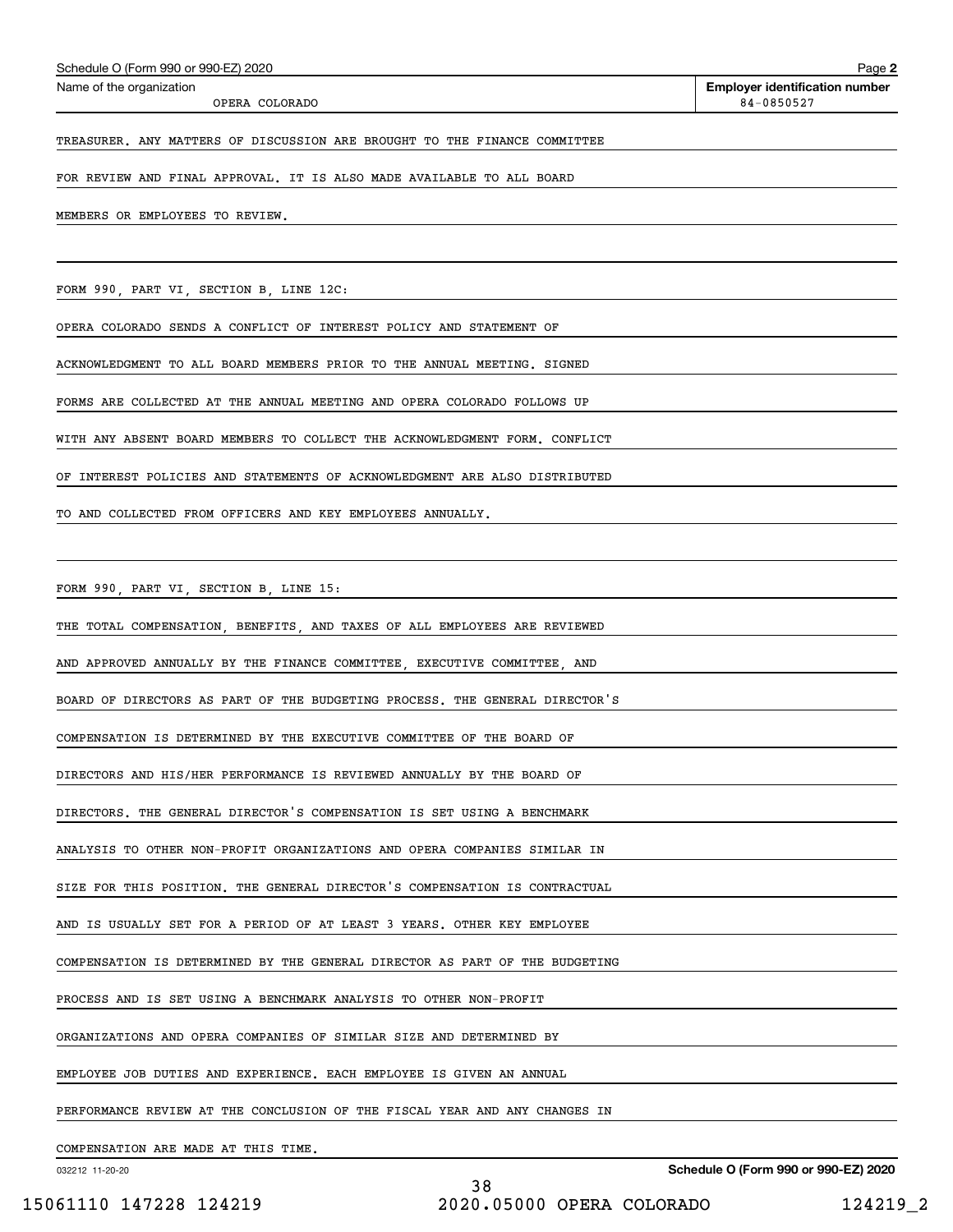| Schedule O (Form 990 or 990-EZ) 2020<br>Name of the organization<br>OPERA COLORADO |                                 | <b>Employer identification number</b><br>$84 - 0850527$ |
|------------------------------------------------------------------------------------|---------------------------------|---------------------------------------------------------|
|                                                                                    |                                 |                                                         |
| FORM 990, PART VI, SECTION C, LINE 19:                                             |                                 |                                                         |
| OPERA COLORADO'S GOVERNING DOCUMENTS ARE MADE AVAILABLE UPON REQUEST AT THE        |                                 |                                                         |
| OPERA COLORADO OFFICE.                                                             |                                 |                                                         |
|                                                                                    |                                 |                                                         |
|                                                                                    |                                 |                                                         |
|                                                                                    |                                 |                                                         |
|                                                                                    |                                 |                                                         |
|                                                                                    |                                 |                                                         |
|                                                                                    |                                 |                                                         |
|                                                                                    |                                 |                                                         |
|                                                                                    |                                 |                                                         |
|                                                                                    |                                 |                                                         |
|                                                                                    |                                 |                                                         |
|                                                                                    |                                 |                                                         |
|                                                                                    |                                 |                                                         |
|                                                                                    |                                 |                                                         |
|                                                                                    |                                 |                                                         |
|                                                                                    |                                 |                                                         |
|                                                                                    |                                 |                                                         |
|                                                                                    |                                 |                                                         |
|                                                                                    |                                 |                                                         |
|                                                                                    |                                 |                                                         |
|                                                                                    |                                 |                                                         |
|                                                                                    |                                 |                                                         |
|                                                                                    |                                 |                                                         |
|                                                                                    |                                 |                                                         |
|                                                                                    |                                 |                                                         |
|                                                                                    |                                 |                                                         |
| 032212 11-20-20                                                                    | 39<br>2020.05000 OPERA COLORADO | Schedule O (Form 990 or 990-EZ) 2020<br>124219_2        |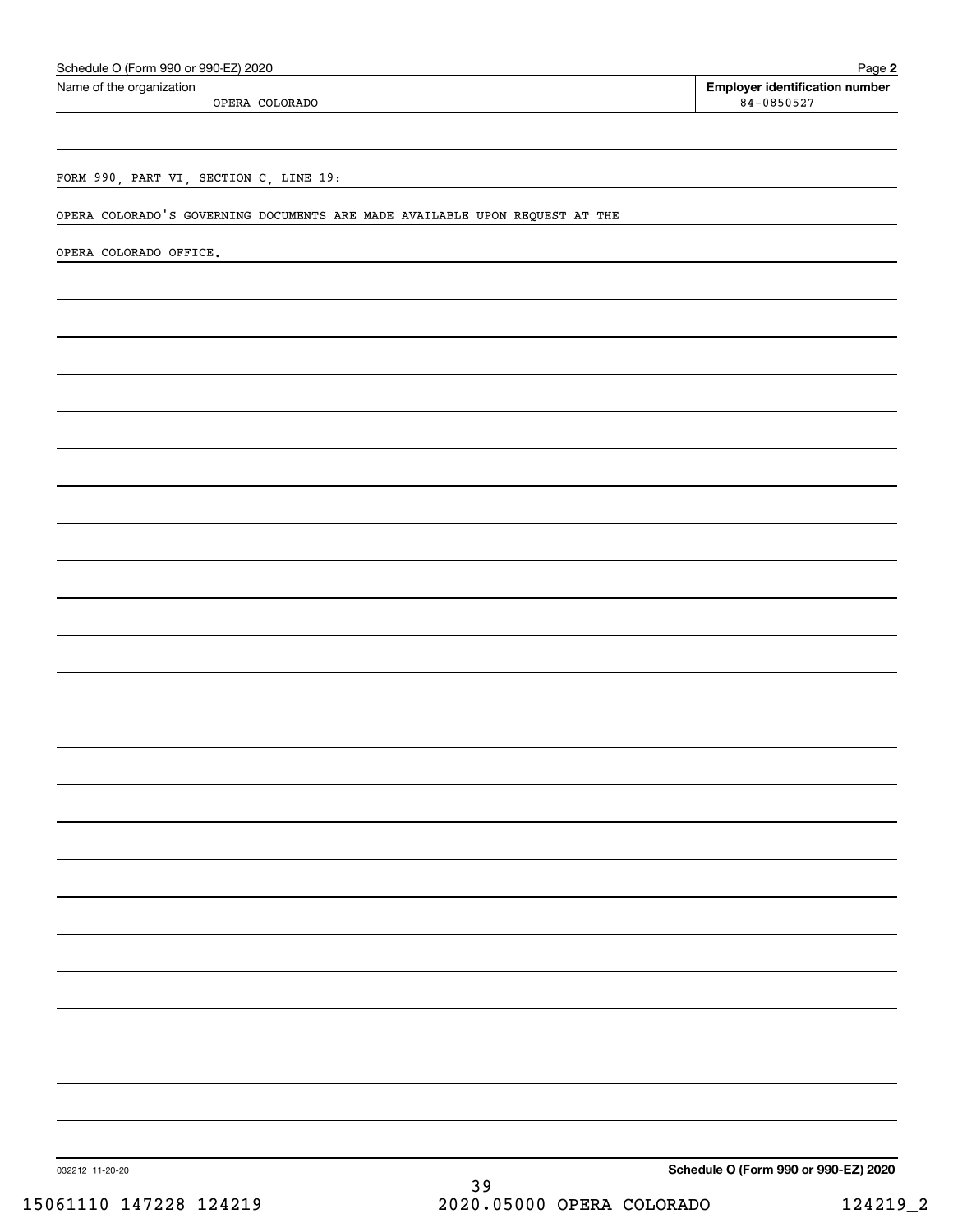| Department of the Treasury |
|----------------------------|
| Internal Revenue Service   |

**SCHEDULE R (Form 990)**

## **Related Organizations and Unrelated Partnerships**

**Complete if the organization answered "Yes" on Form 990, Part IV, line 33, 34, 35b, 36, or 37.** |

**Attach to Form 990.**  |

**| Go to www.irs.gov/Form990 for instructions and the latest information. Inspection**

**Employer identification number**

OMB No. 1545-0047

**2020**

**Open to Public**

Name of the organization OPERA COLORADO

84-0850527

**Part I Identification of Disregarded Entities.**  Complete if the organization answered "Yes" on Form 990, Part IV, line 33.

| (a)<br>Name, address, and EIN (if applicable)<br>of disregarded entity | (b)<br>Primary activity | (c)<br>Legal domicile (state or<br>foreign country) | (d)<br>Total income | (e)<br>End-of-year assets | (f)<br>Direct controlling<br>entity |
|------------------------------------------------------------------------|-------------------------|-----------------------------------------------------|---------------------|---------------------------|-------------------------------------|
|                                                                        |                         |                                                     |                     |                           |                                     |
|                                                                        |                         |                                                     |                     |                           |                                     |
|                                                                        |                         |                                                     |                     |                           |                                     |
|                                                                        |                         |                                                     |                     |                           |                                     |

**Identification of Related Tax-Exempt Organizations.** Complete if the organization answered "Yes" on Form 990, Part IV, line 34, because it had one or more related tax-exempt **Part II** organizations during the tax year.

| (a)<br>Name, address, and EIN<br>of related organization | (b)<br>Primary activity | (c)<br>Legal domicile (state or<br>foreign country) | (d)<br><b>Exempt Code</b><br>section | (e)<br>Public charity<br>status (if section | (f)<br>Direct controlling<br>entity |     | $(g)$<br>Section 512(b)(13)<br>controlled<br>entity? |
|----------------------------------------------------------|-------------------------|-----------------------------------------------------|--------------------------------------|---------------------------------------------|-------------------------------------|-----|------------------------------------------------------|
|                                                          |                         |                                                     |                                      | 501(c)(3))                                  |                                     | Yes | No                                                   |
| OPERA COLORADO FOUNDATION - 84-1297161                   |                         |                                                     |                                      |                                             |                                     |     |                                                      |
| 4121 S NAVAJO ST STE 100                                 | INVESTMENT OF ENDOWED   |                                                     |                                      |                                             |                                     |     |                                                      |
| ENGLEWOOD, CO 80110                                      | FUNDS                   | COLORADO                                            | 501(C)(3)                            | LINE 12A, I                                 |                                     |     | x                                                    |
|                                                          |                         |                                                     |                                      |                                             |                                     |     |                                                      |
|                                                          |                         |                                                     |                                      |                                             |                                     |     |                                                      |
|                                                          |                         |                                                     |                                      |                                             |                                     |     |                                                      |

**For Paperwork Reduction Act Notice, see the Instructions for Form 990. Schedule R (Form 990) 2020**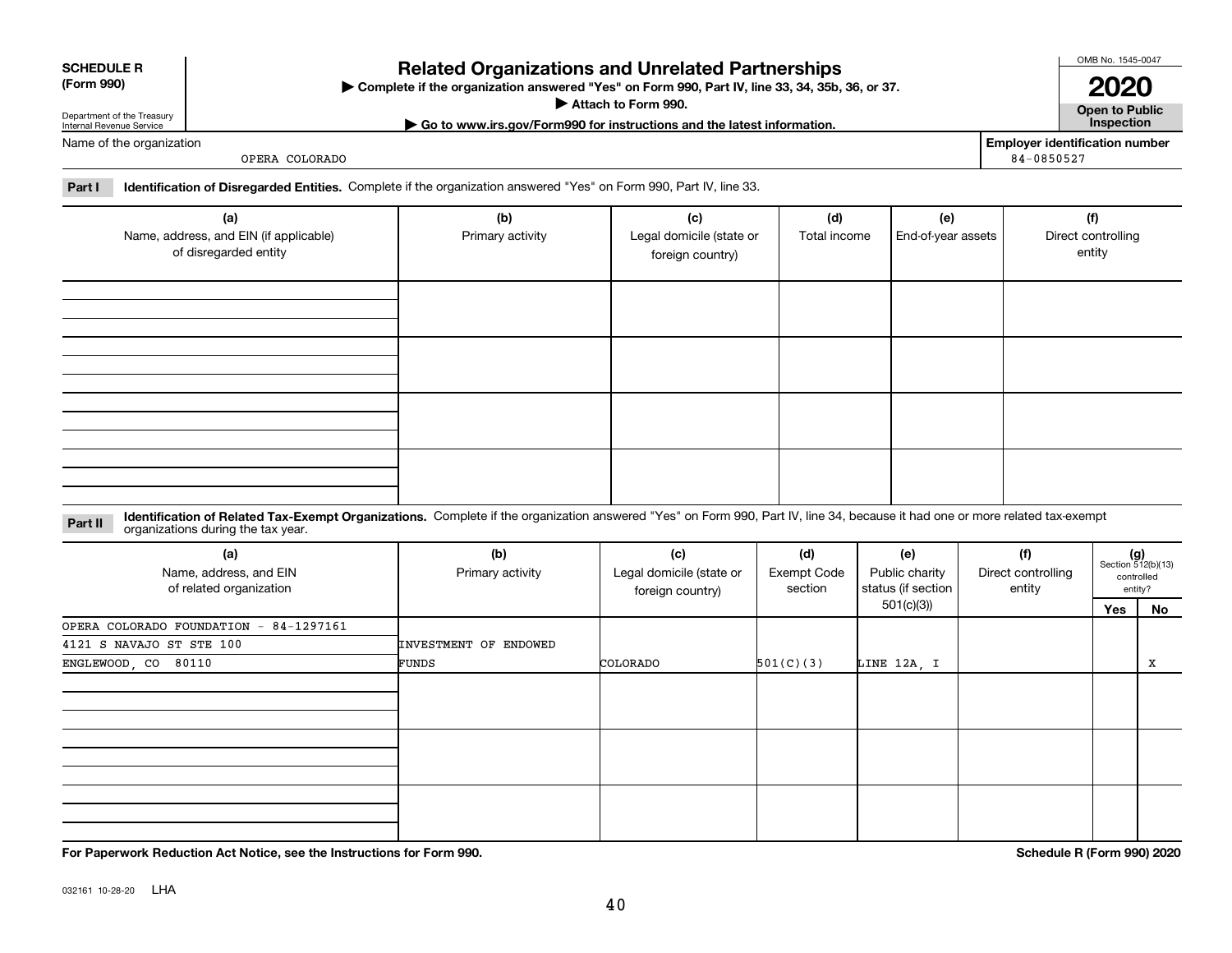#### **Identification of Related Organizations Taxable as a Partnership.** Complete if the organization answered "Yes" on Form 990, Part IV, line 34, because it had one or more related **Part III** organizations treated as a partnership during the tax year.

| (a)                     | (b)              | (c)                 | (d)                | (e)                                                                 | (f)            | (g)         |            | (h)              | (i)                                                       | (j) | (k)                   |
|-------------------------|------------------|---------------------|--------------------|---------------------------------------------------------------------|----------------|-------------|------------|------------------|-----------------------------------------------------------|-----|-----------------------|
| Name, address, and EIN  | Primary activity | Legal<br>domicile   | Direct controlling | Predominant income                                                  | Share of total | Share of    |            | Disproportionate | Code V-UBI                                                |     | General or Percentage |
| of related organization |                  | (state or           | entity             |                                                                     | income         | end-of-year |            | allocations?     |                                                           |     | managing ownership    |
|                         |                  | foreign<br>country) |                    | related, unrelated,<br>excluded from tax under<br>sections 512-514) |                | assets      | $Yes \mid$ | No               | amount in box<br>20 of Schedule<br>K-1 (Form 1065) Yes No |     |                       |
|                         |                  |                     |                    |                                                                     |                |             |            |                  |                                                           |     |                       |
|                         |                  |                     |                    |                                                                     |                |             |            |                  |                                                           |     |                       |
|                         |                  |                     |                    |                                                                     |                |             |            |                  |                                                           |     |                       |
|                         |                  |                     |                    |                                                                     |                |             |            |                  |                                                           |     |                       |
|                         |                  |                     |                    |                                                                     |                |             |            |                  |                                                           |     |                       |
|                         |                  |                     |                    |                                                                     |                |             |            |                  |                                                           |     |                       |
|                         |                  |                     |                    |                                                                     |                |             |            |                  |                                                           |     |                       |
|                         |                  |                     |                    |                                                                     |                |             |            |                  |                                                           |     |                       |
|                         |                  |                     |                    |                                                                     |                |             |            |                  |                                                           |     |                       |
|                         |                  |                     |                    |                                                                     |                |             |            |                  |                                                           |     |                       |
|                         |                  |                     |                    |                                                                     |                |             |            |                  |                                                           |     |                       |
|                         |                  |                     |                    |                                                                     |                |             |            |                  |                                                           |     |                       |
|                         |                  |                     |                    |                                                                     |                |             |            |                  |                                                           |     |                       |
|                         |                  |                     |                    |                                                                     |                |             |            |                  |                                                           |     |                       |
|                         |                  |                     |                    |                                                                     |                |             |            |                  |                                                           |     |                       |
|                         |                  |                     |                    |                                                                     |                |             |            |                  |                                                           |     |                       |
|                         |                  |                     |                    |                                                                     |                |             |            |                  |                                                           |     |                       |
|                         |                  |                     |                    |                                                                     |                |             |            |                  |                                                           |     |                       |
|                         |                  |                     |                    |                                                                     |                |             |            |                  |                                                           |     |                       |
|                         |                  |                     |                    |                                                                     |                |             |            |                  |                                                           |     |                       |

**Identification of Related Organizations Taxable as a Corporation or Trust.** Complete if the organization answered "Yes" on Form 990, Part IV, line 34, because it had one or more related **Part IV** organizations treated as a corporation or trust during the tax year.

| (a)<br>Name, address, and EIN<br>of related organization | (b)<br>Primary activity | (c)<br>Legal domicile<br>(state or<br>foreign | (d)<br>Direct controlling<br>entity | (e)<br>Type of entity<br>(C corp, S corp,<br>or trust) | (f)<br>Share of total<br>income | (h)<br>(g)<br>Share of<br>Percentage<br>end-of-year<br>ownership<br>assets |  | $(i)$ Section<br>512(b)(13)<br>controlled<br>entity? |  |
|----------------------------------------------------------|-------------------------|-----------------------------------------------|-------------------------------------|--------------------------------------------------------|---------------------------------|----------------------------------------------------------------------------|--|------------------------------------------------------|--|
|                                                          |                         | country)                                      |                                     |                                                        |                                 |                                                                            |  | Yes No                                               |  |
|                                                          |                         |                                               |                                     |                                                        |                                 |                                                                            |  |                                                      |  |
|                                                          |                         |                                               |                                     |                                                        |                                 |                                                                            |  |                                                      |  |
|                                                          |                         |                                               |                                     |                                                        |                                 |                                                                            |  |                                                      |  |
|                                                          |                         |                                               |                                     |                                                        |                                 |                                                                            |  |                                                      |  |
|                                                          |                         |                                               |                                     |                                                        |                                 |                                                                            |  |                                                      |  |
|                                                          |                         |                                               |                                     |                                                        |                                 |                                                                            |  |                                                      |  |
|                                                          |                         |                                               |                                     |                                                        |                                 |                                                                            |  |                                                      |  |
|                                                          |                         |                                               |                                     |                                                        |                                 |                                                                            |  |                                                      |  |
|                                                          |                         |                                               |                                     |                                                        |                                 |                                                                            |  |                                                      |  |
|                                                          |                         |                                               |                                     |                                                        |                                 |                                                                            |  |                                                      |  |
|                                                          |                         |                                               |                                     |                                                        |                                 |                                                                            |  |                                                      |  |
|                                                          |                         |                                               |                                     |                                                        |                                 |                                                                            |  |                                                      |  |
|                                                          |                         |                                               |                                     |                                                        |                                 |                                                                            |  |                                                      |  |
|                                                          |                         |                                               |                                     |                                                        |                                 |                                                                            |  |                                                      |  |
|                                                          |                         |                                               |                                     |                                                        |                                 |                                                                            |  |                                                      |  |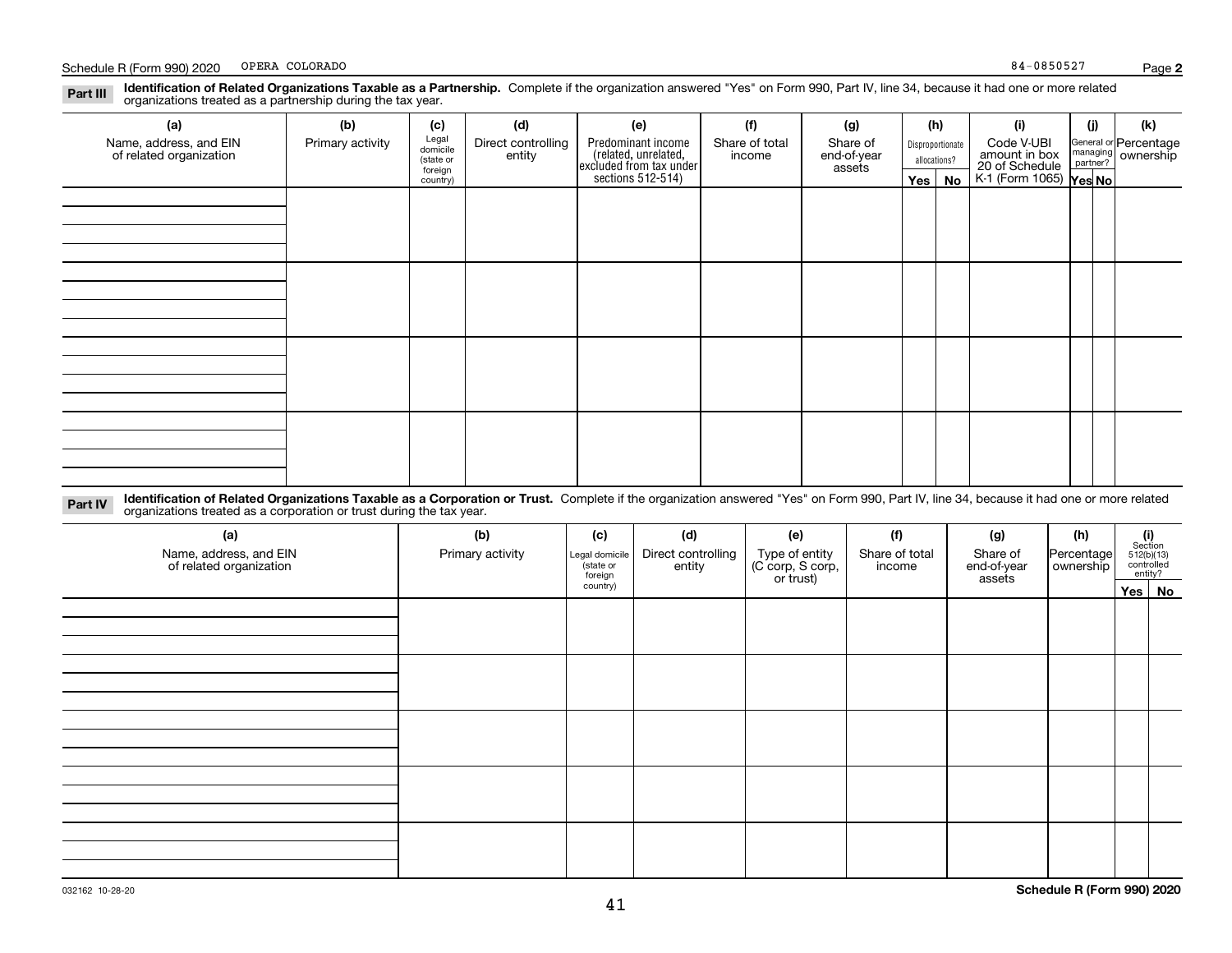**Part V** T**ransactions With Related Organizations.** Complete if the organization answered "Yes" on Form 990, Part IV, line 34, 35b, or 36.

| Note: Complete line 1 if any entity is listed in Parts II, III, or IV of this schedule. |                                                                                                                                                                                                                                |                |   |   |  |  |
|-----------------------------------------------------------------------------------------|--------------------------------------------------------------------------------------------------------------------------------------------------------------------------------------------------------------------------------|----------------|---|---|--|--|
|                                                                                         | 1 During the tax year, did the organization engage in any of the following transactions with one or more related organizations listed in Parts II-IV?                                                                          |                |   |   |  |  |
|                                                                                         |                                                                                                                                                                                                                                | 1a             |   | X |  |  |
|                                                                                         | b Gift, grant, or capital contribution to related organization(s) encourance contained and contribution to related organization(s)                                                                                             | 1 <sub>b</sub> |   | X |  |  |
|                                                                                         | c Gift, grant, or capital contribution from related organization(s) material contents and contribution from related organization(s) material contents and content of the content of the content of content of content of the c | 1 <sub>c</sub> | X |   |  |  |
|                                                                                         |                                                                                                                                                                                                                                | 1 <sub>d</sub> |   | X |  |  |
|                                                                                         |                                                                                                                                                                                                                                | 1e             |   | X |  |  |
|                                                                                         |                                                                                                                                                                                                                                |                |   |   |  |  |
|                                                                                         | f Dividends from related organization(s) manufactured contains and contained and contained contained and contained and contained and contained and contained and contained and contained and contained and contained and conta | 1f             |   | X |  |  |
|                                                                                         | g Sale of assets to related organization(s) www.communicallycommunicallycommunicallycommunicallycommunicallycommunicallycommunicallycommunicallycommunicallycommunicallycommunicallycommunicallycommunicallycommunicallycommun | 1g             |   | X |  |  |
|                                                                                         | h Purchase of assets from related organization(s) www.assettion.com/www.assettion.com/www.assettion.com/www.assettion.com/www.assettion.com/www.assettion.com/www.assettion.com/www.assettion.com/www.assettion.com/www.assett | 1 <sub>h</sub> |   | х |  |  |
|                                                                                         | i Exchange of assets with related organization(s) matching and the content of the content of the content of the content of the content of the content of the content of the content of the content of the content of the conte | 1i             |   | x |  |  |
|                                                                                         |                                                                                                                                                                                                                                | 11             |   | X |  |  |
|                                                                                         |                                                                                                                                                                                                                                |                |   |   |  |  |
|                                                                                         |                                                                                                                                                                                                                                | 1k             |   | х |  |  |
|                                                                                         |                                                                                                                                                                                                                                | 11             |   | X |  |  |
|                                                                                         | m Performance of services or membership or fundraising solicitations by related organization(s)                                                                                                                                | 1 <sub>m</sub> |   | X |  |  |
|                                                                                         |                                                                                                                                                                                                                                | 1n             |   | X |  |  |
|                                                                                         | <b>o</b> Sharing of paid employees with related organization(s)                                                                                                                                                                | 10             |   | X |  |  |
|                                                                                         |                                                                                                                                                                                                                                |                |   |   |  |  |
|                                                                                         |                                                                                                                                                                                                                                | 1p             |   | x |  |  |
|                                                                                         |                                                                                                                                                                                                                                | 1q             |   | x |  |  |
|                                                                                         |                                                                                                                                                                                                                                |                |   |   |  |  |
|                                                                                         | r Other transfer of cash or property to related organization(s)                                                                                                                                                                | 1r             |   | x |  |  |
|                                                                                         |                                                                                                                                                                                                                                | 1s             |   | x |  |  |
|                                                                                         | 2 If the answer to any of the above is "Yes," see the instructions for information on who must complete this line, including covered relationships and transaction thresholds.                                                 |                |   |   |  |  |

| (a)<br>Name of related organization | (b)<br>Transaction<br>type (a-s) | (c)<br>Amount involved | (d)<br>Method of determining amount involved |
|-------------------------------------|----------------------------------|------------------------|----------------------------------------------|
| (1)                                 |                                  |                        |                                              |
| (2)                                 |                                  |                        |                                              |
| (3)                                 |                                  |                        |                                              |
| (4)                                 |                                  |                        |                                              |
| (5)                                 |                                  |                        |                                              |
| (6)                                 |                                  |                        |                                              |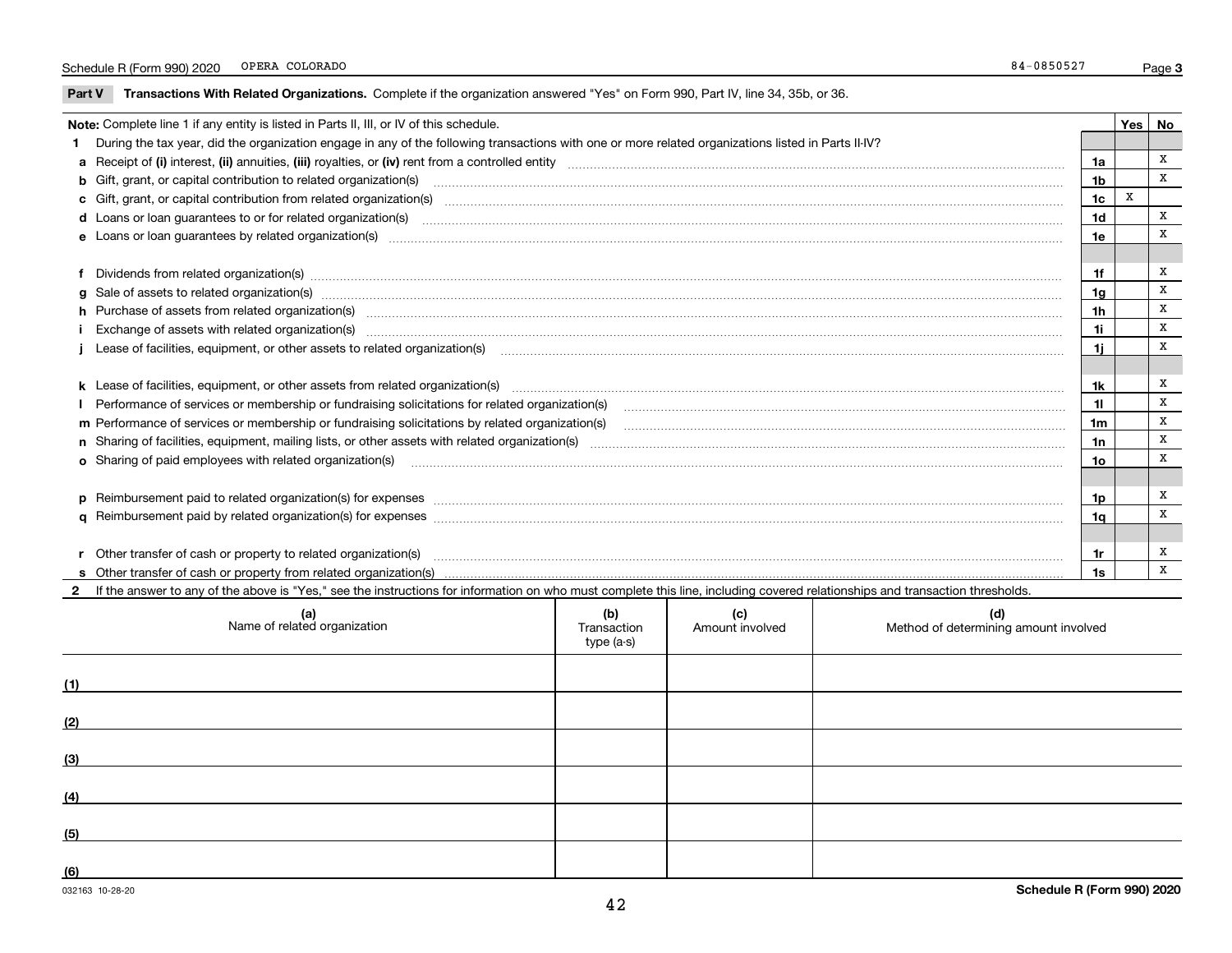#### Schedule R (Form 990) 2020 OPERA COLORADO 84-0850527 OPERA COLORADO

**Part VI Unrelated Organizations Taxable as a Partnership. Complete if the organization answered "Yes" on Form 990, Part IV, line 37.** 

Provide the following information for each entity taxed as a partnership through which the organization conducted more than five percent of its activities (measured by total assets or gross revenue) that was not a related organization. See instructions regarding exclusion for certain investment partnerships.

| (a)<br>Name, address, and EIN<br>of entity | (b)<br>Primary activity | (c)<br>Legal domicile<br>(state or foreign<br>country) | (d)<br>Predominant income<br>(related, unrelated,<br>excluded from tax under<br>sections 512-514) | $\begin{array}{c} \textbf{(e)}\\ \text{Are all} \\ \text{partners sec.}\\ 501(c)(3)\\ \text{orgs.?} \end{array}$<br>Yes No | (f)<br>Share of<br>total<br>income | (g)<br>Share of<br>end-of-year<br>assets | (h)<br>Dispropor-<br>tionate<br>allocations?<br>Yes No | (i)<br>Code V-UBI<br>amount in box 20 managing<br>of Schedule K-1 partner? ownership<br>(Form 1065)<br>ves No | (i)<br>Yes No | (k) |
|--------------------------------------------|-------------------------|--------------------------------------------------------|---------------------------------------------------------------------------------------------------|----------------------------------------------------------------------------------------------------------------------------|------------------------------------|------------------------------------------|--------------------------------------------------------|---------------------------------------------------------------------------------------------------------------|---------------|-----|
|                                            |                         |                                                        |                                                                                                   |                                                                                                                            |                                    |                                          |                                                        |                                                                                                               |               |     |
|                                            |                         |                                                        |                                                                                                   |                                                                                                                            |                                    |                                          |                                                        |                                                                                                               |               |     |
|                                            |                         |                                                        |                                                                                                   |                                                                                                                            |                                    |                                          |                                                        |                                                                                                               |               |     |
|                                            |                         |                                                        |                                                                                                   |                                                                                                                            |                                    |                                          |                                                        |                                                                                                               |               |     |
|                                            |                         |                                                        |                                                                                                   |                                                                                                                            |                                    |                                          |                                                        |                                                                                                               |               |     |
|                                            |                         |                                                        |                                                                                                   |                                                                                                                            |                                    |                                          |                                                        |                                                                                                               |               |     |
|                                            |                         |                                                        |                                                                                                   |                                                                                                                            |                                    |                                          |                                                        |                                                                                                               |               |     |
|                                            |                         |                                                        |                                                                                                   |                                                                                                                            |                                    |                                          |                                                        |                                                                                                               |               |     |

**Schedule R (Form 990) 2020**